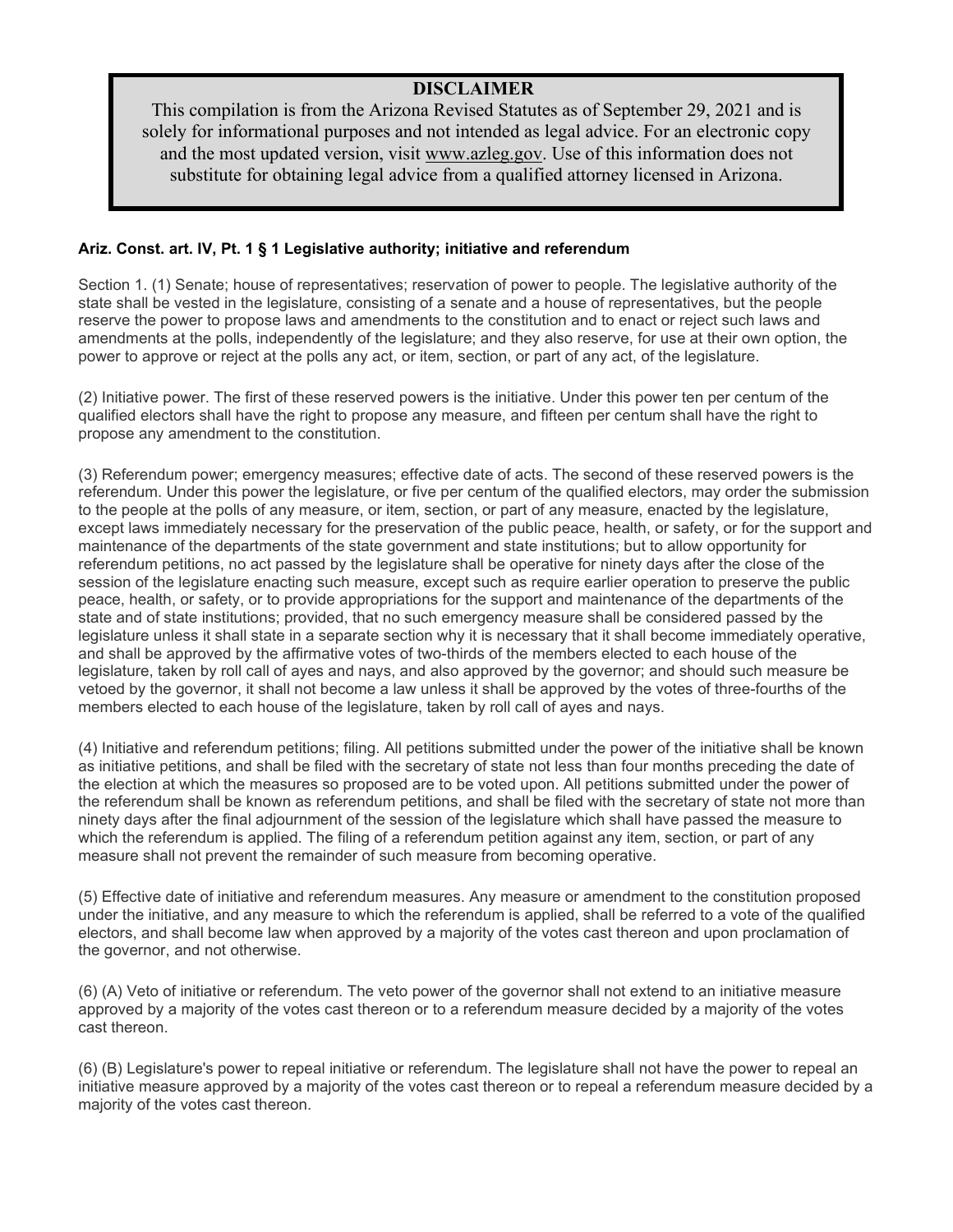(6) (C) Legislature's power to amend initiative or referendum. The legislature shall not have the power to amend an initiative measure approved by a majority of the votes cast thereon, or to amend a referendum measure decided by a majority of the votes cast thereon, unless the amending legislation furthers the purposes of such measure and at least three-fourths of the members of each house of the legislature, by a roll call of ayes and nays, vote to amend such measure.

(6) (D) Legislature's power to appropriate or divert funds created by initiative or referendum. The legislature shall not have the power to appropriate or divert funds created or allocated to a specific purpose by an initiative measure approved by a majority of the votes cast thereon, or by a referendum measure decided by a majority of the votes cast thereon, unless the appropriation or diversion of funds furthers the purposes of such measure and at least three-fourths of the members of each house of the legislature, by a roll call of ayes and nays, vote to appropriate or divert such funds.

(7) Number of qualified electors. The whole number of votes cast for all candidates for governor at the general election last preceding the filing of any initiative or referendum petition on a state or county measure shall be the basis on which the number of qualified electors required to sign such petition shall be computed.

(8) Local, city, town or county matters. The powers of the initiative and the referendum are hereby further reserved to the qualified electors of every incorporated city, town, and county as to all local, city, town, or county matters on which such incorporated cities, towns, and counties are or shall be empowered by general laws to legislate. Such incorporated cities, towns, and counties may prescribe the manner of exercising said powers within the restrictions of general laws. Under the power of the initiative fifteen per centum of the qualified electors may propose measures on such local, city, town, or county matters, and ten per centum of the electors may propose the referendum on legislation enacted within and by such city, town, or county. Until provided by general law, said cities and towns may prescribe the basis on which said percentages shall be computed.

(9) Form and contents of initiative and of referendum petitions; verification. Every initiative or referendum petition shall be addressed to the secretary of state in the case of petitions for or on state measures, and to the clerk of the board of supervisors, city clerk, or corresponding officer in the case of petitions for or on county, city, or town measures; and shall contain the declaration of each petitioner, for himself, that he is a qualified elector of the state (and in the case of petitions for or on city, town, or county measures, of the city, town, or county affected), his post office address, the street and number, if any, of his residence, and the date on which he signed such petition. Each sheet containing petitioners' signatures shall be attached to a full and correct copy of the title and text of the measure so proposed to be initiated or referred to the people, and every sheet of every such petition containing signatures shall be verified by the affidavit of the person who circulated said sheet or petition, setting forth that each of the names on said sheet was signed in the presence of the affiant and that in the belief of the affiant each signer was a qualified elector of the state, or in the case of a city, town, or county measure, of the city, town, or county affected by the measure so proposed to be initiated or referred to the people.

(10) Official ballot. When any initiative or referendum petition or any measure referred to the people by the legislature shall be filed, in accordance with this section, with the secretary of state, he shall cause to be printed on the official ballot at the next regular general election the title and number of said measure, together with the words "yes" and "no" in such manner that the electors may express at the polls their approval or disapproval of the measure.

(11) Publication of measures. The text of all measures to be submitted shall be published as proposed amendments to the constitution are published, and in submitting such measures and proposed amendments the secretary of state and all other officers shall be guided by the general law until legislation shall be especially provided therefor.

(12) Conflicting measures or constitutional amendments. If two or more conflicting measures or amendments to the constitution shall be approved by the people at the same election, the measure or amendment receiving the greatest number of affirmative votes shall prevail in all particulars as to which there is conflict.

(13) Canvass of votes; proclamation. It shall be the duty of the secretary of state, in the presence of the governor and the chief justice of the supreme court, to canvass the votes for and against each such measure or proposed amendment to the constitution within thirty days after the election, and upon the completion of the canvass the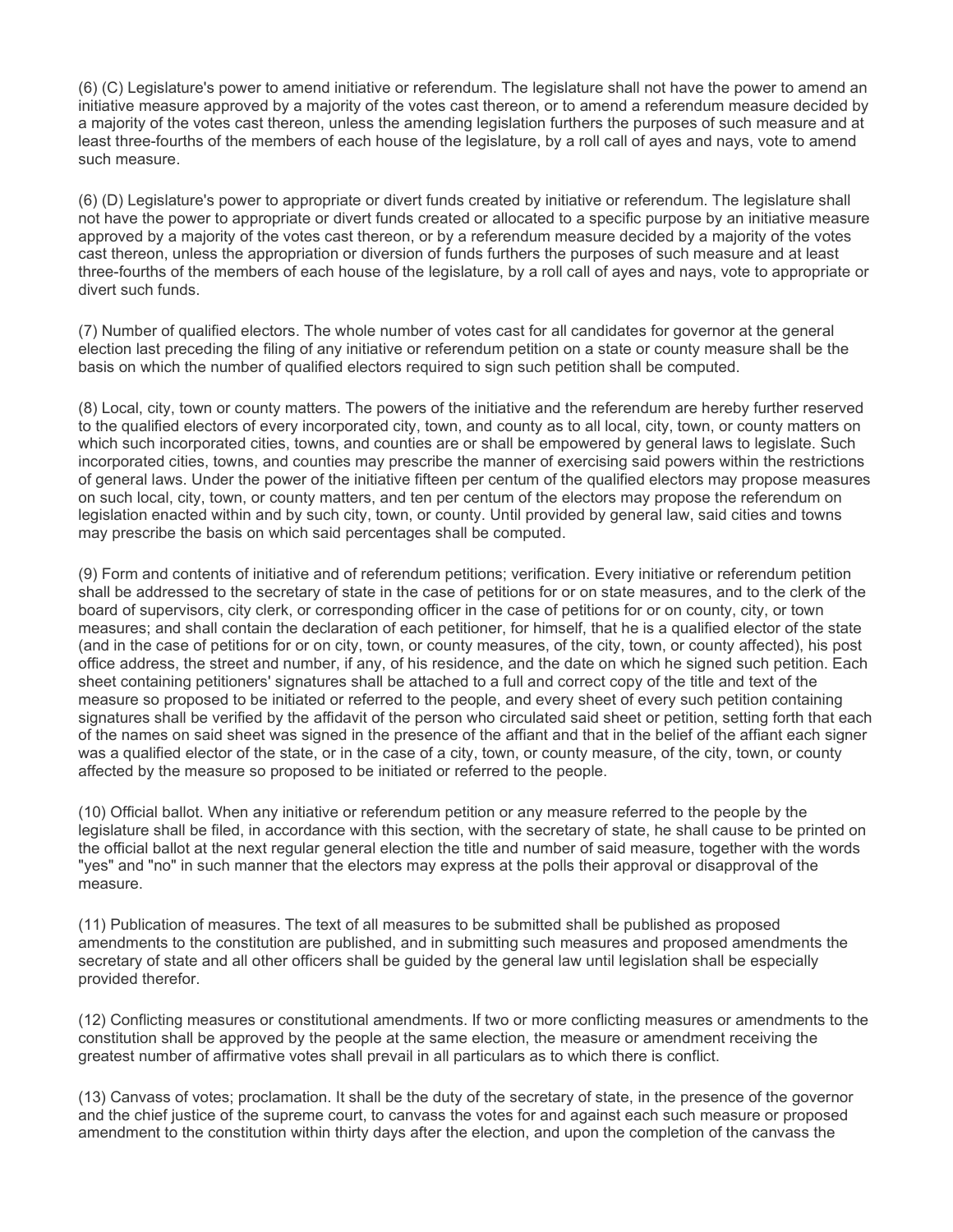governor shall forthwith issue a proclamation, giving the whole number of votes cast for and against each measure or proposed amendment, and declaring such measures or amendments as are approved by a majority of those voting thereon to be law.

(14) Reservation of legislative power. This section shall not be construed to deprive the legislature of the right to enact any measure except that the legislature shall not have the power to adopt any measure that supersedes, in whole or in part, any initiative measure approved by a majority of the votes cast thereon or any referendum measure decided by a majority of the votes cast thereon unless the superseding measure furthers the purposes of the initiative or referendum measure and at least three-fourths of the members of each house of the legislature, by a roll call of ayes and nays, vote to supersede such initiative or referendum measure.

(15) Legislature's right to refer measure to the people. Nothing in this section shall be construed to deprive or limit the legislature of the right to order the submission to the people at the polls of any measure, item, section, or part of any measure.

(16) Self-executing. This section of the constitution shall be, in all respects, self-executing.

## **Ariz. Const. art. IV, Pt. 1 § 2 Penalty for violation of initiative and referendum provisions**

Section 2. The legislature shall provide a penalty for any wilful violation of any of the provisions of the preceding section.

### **Ariz. Const. art. V, § 10 Canvass of election returns for state officers; certificates of election**

Section 10. The returns of the election for all state officers shall be canvassed, and certificates of election issued by the secretary of state, in such manner as may be provided by law.

### **Ariz. Const. art. VIII, Pt. 1 § 1 Officers subject to recall; petitioners**

Section 1. Every public officer in the state of Arizona, holding an elective office, either by election or appointment, is subject to recall from such office by the qualified electors of the electoral district from which candidates are elected to such office. Such electoral district may include the whole state. Such number of said electors as shall equal twenty-five per centum of the number of votes cast at the last preceding general election for all of the candidates for the office held by such officer, may by petition, which shall be known as a recall petition, demand his recall.

### **Ariz. Const. art. VIII, Pt. 1 § 2 Recall petitions; contents; filing; signatures; oath**

Section 2. Every recall petition must contain a general statement, in not more than two hundred words, of the grounds of such demand, and must be filed in the office in which petitions for nominations to the office held by the incumbent are required to be filed. The signatures to such recall petition need not all be on one sheet of paper, but each signer must add to his signature the date of his signing said petition, and his place of residence, giving his street and number, if any, should he reside in a town or city. One of the signers of each sheet of such petition, or the person circulating such sheet, must make and subscribe an oath on said sheet, that the signatures thereon are genuine.

## **Ariz. Const. art. VIII, Pt. 1 § 3 Resignation of officer; special election**

Section 3. If such officer shall offer his resignation it shall be accepted, and the vacancy shall be filled as may be provided by law. If he shall not resign within five days after a recall petition is filed as provided by law, a special election shall be ordered to be held as provided by law, to determine whether such officer shall be recalled. On the ballots at such election shall be printed the reasons as set forth in the petition for demanding his recall, and, in not more than two hundred words, the officer's justification of his course in office. He shall continue to perform the duties of his office until the result of such election shall have been officially declared.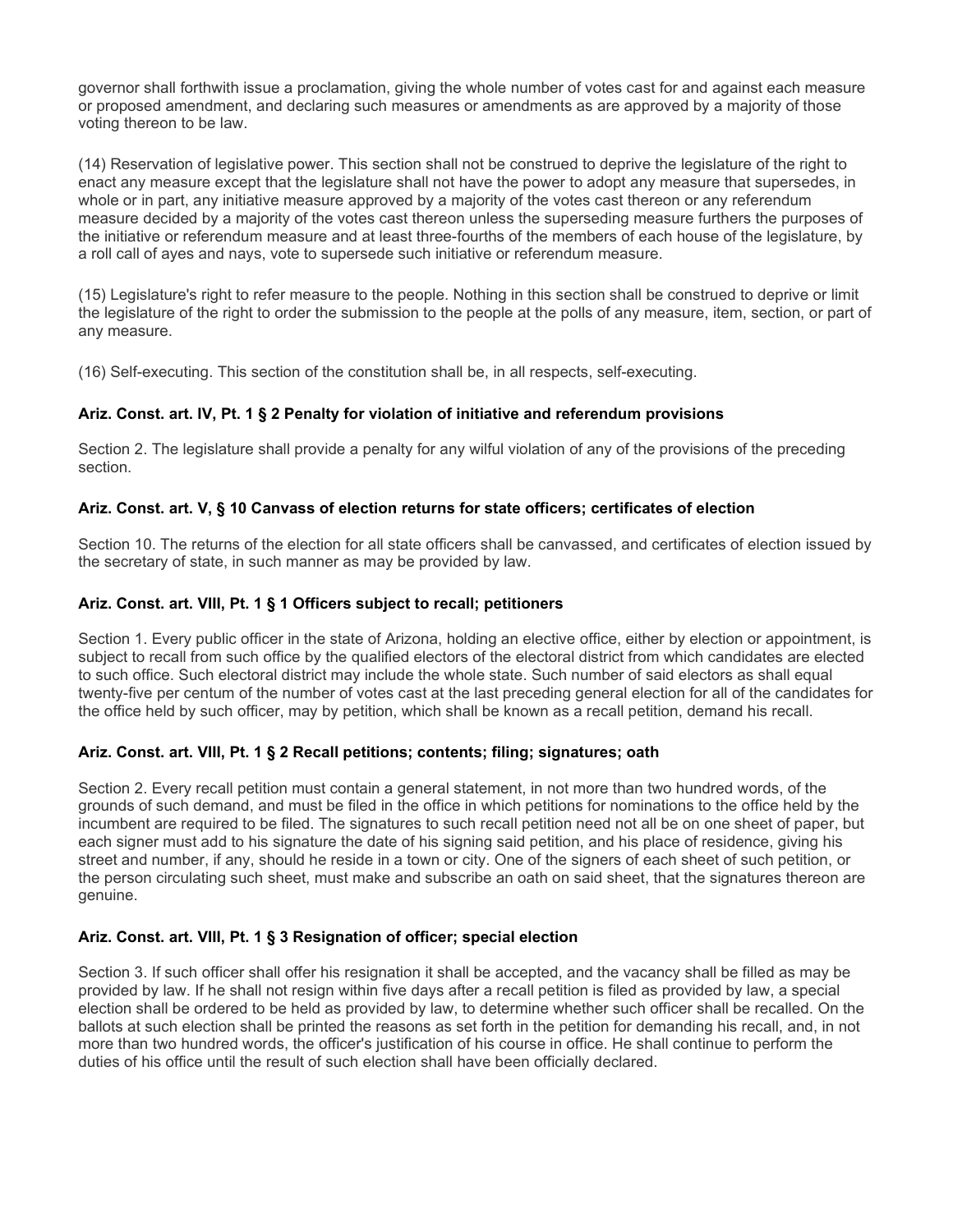### **Ariz. Const. art. VIII, Pt. 1 § 4 Special election; candidates; results; qualification of successor**

Section 4. Unless the incumbent otherwise requests, in writing, the incumbent's name shall be placed as a candidate on the official ballot without nomination. Other candidates for the office may be nominated to be voted for at said election. The candidate who receives the highest number of votes shall be declared elected for the remainder of the term. Unless the incumbent receives the highest number of votes, the incumbent shall be deemed to be removed from office, upon qualification of the successor. In the event that the successor shall not qualify within five days after the result of said election shall have been declared, the said office shall be vacant, and may be filled as provided by law.

# **Ariz. Const. art. VIII, Pt. 1 § 5 Recall petitions; restrictions and conditions**

Section 5. No recall petition shall be circulated against any officer until he shall have held his office for a period of six months, except that it may be filed against a member of the legislature at any time after five days from the beginning of the first session after his election. After one recall petition and election, no further recall petition shall be filed against the same officer during the term for which he was elected, unless petitioners signing such petition shall first pay into the public treasury which has paid such election expenses, all expenses of the preceding election.

### **Ariz. Const. art. VIII, Pt. 1 § 6 Application of general election laws; implementary legislation**

Section 6. The general election laws shall apply to recall elections in so far as applicable. Laws necessary to facilitate the operation of the provisions of this article shall be enacted, including provision for payment by the public treasury of the reasonable special election campaign expenses of such officer.

### **Ariz. Const. art. XIII, § 2 Charter; preparation and proposal by board of freeholders; ratification and approval; amendment**

Section 2. Any city containing, now or hereafter, a population of more than three thousand five hundred may frame a charter for its own government consistent with, and subject to, the Constitution and the laws of the state, in the following manner: A board of freeholders composed of fourteen qualified electors of said city may be elected at large by the qualified electors thereof, at a general or special election, whose duty it shall be, within ninety days after such election, to prepare and propose a charter for such city. Such proposed charter shall be signed in duplicate by the members of such board, or a majority of them, and filed, one copy of said proposed charter with the chief executive officer of such city and the other with the county recorder of the county in which said city shall be situated. Such proposed charter shall then be published in one or more newspapers published, and of general circulation, within said city for at least twenty-one days if in a daily paper, or in three consecutive issues if in a weekly paper, and the first publication shall be made within twenty days after the completion of the proposed charter. Within thirty days, and not earlier than twenty days, after such publication, said proposed charter shall be submitted to the vote of the qualified electors of said city at a general or special election. If a majority of such qualified electors voting thereon shall ratify such proposed charter, it shall thereupon be submitted to the governor for his approval, and the governor shall approve it if it shall not be in conflict with this Constitution or with the laws of the state. Upon such approval said charter shall become the organic law of such city and supersede any charter then existing (and all amendments thereto), and all ordinances inconsistent with said new charter. A copy of such charter, certified by the chief executive officer, and authenticated by the seal, of such city, together with a statement similarly certified and authenticated setting forth the submission of such charter to the electors and its ratification by them, shall, after the approval of such charter by the governor, be made in duplicate and filed, one copy in the office of the secretary of state and the other in the archives of the city after being recorded in the office of said county recorder. Thereafter all courts shall take judicial notice of said charter.

The charter so ratified may be amended by amendments proposed and submitted by the legislative authority of the city to the qualified electors thereof (or by petition as hereinafter provided), at a general or special election, and ratified by a majority of the qualified electors voting thereon and approved by the governor as herein provided for the approval of the charter.

Notwithstanding any provision of this section to the contrary, no charter shall provide a city with any power to violate Article IX, section 25, which preempts such power.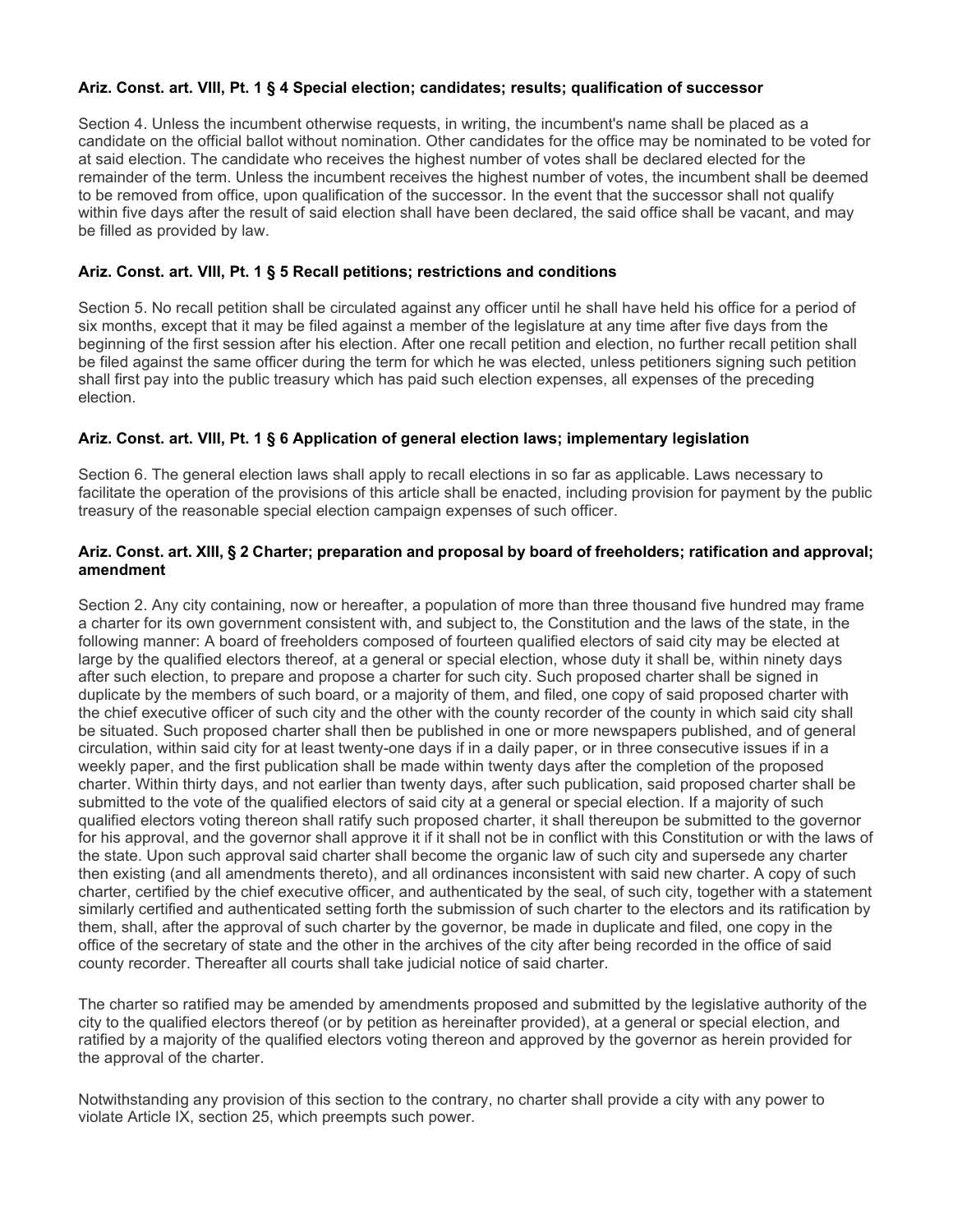## **Ariz. Const. art. XIII, § 3 Election of board of freeholders**

Section 3. An election of such board of freeholders may be called at any time by the legislative authority of any such city. Such election shall be called by the chief executive officer of any such city within ten days after there shall have been filed with him a petition demanding such election, signed by a number of qualified electors residing within such city equal to twenty-five per centum of the total number of votes cast at the next preceding general municipal election. Such election shall be held not later than thirty days after the call therefor. At such election a vote shall be taken upon the question whether further proceedings toward adopting a charter shall be had in pursuance to the call, and unless a majority of the qualified electors voting thereon shall vote to proceed further, no further proceedings shall be had, and all proceedings up to the time of said election shall be of no effect.

### **19-101. Referendum petition; circulators; violation; classification**

A. The following shall be the form for referring to the people by referendum petition a measure or item, section or part of a measure enacted by the legislature, or by the legislative body of an incorporated city, town or county:

### Referendum Description

(Insert a description of not more than two hundred words of the principal provisions of the measure sought to be referred.)

Notice: This is only a description of the measure sought to be referred prepared by the sponsor of the measure. It may not include every provision contained in the measure. Before signing, make sure the title and text of the measure are attached. You have the right to read or examine the title and text before signing.

### Petition for Referendum

To the secretary of state (or to the corresponding officer for or on local, county, city or town measures):

We, the undersigned citizens and qualified electors of the state of Arizona, respectfully order that the senate (or house) bill No. (or other local, county, city or town measure) entitled (title of act or ordinance, and if the petition is against less than the whole act or ordinance then set forth here the item, section, or part, of any measure on which the referendum is used), passed by the \_\_\_\_\_\_\_\_\_\_\_\_\_\_\_\_\_ session of the legislature of the state of Arizona, at the general (or special, as the case may be) session of said legislature, (or by a county, city or town legislative body) shall be referred to a vote of the qualified electors of the state, (county, city or town) for their approval or rejection at the next regular general election (or county, city or town election) and each for himself says:

I have personally signed this petition with my first and last names. I have not signed any other petition for the same measure. I am a qualified elector of the state of Arizona, county of (or city or town and county of, as the case may be) \_\_\_\_\_\_\_\_\_\_\_\_\_.

### "Warning

It is a class 1 misdemeanor for any person to knowingly sign an initiative or referendum petition with a name other than his own, except in a circumstance where he signs for a person, in the presence of and at the specific request of such person, who is incapable of signing his own name because of physical infirmity, or to knowingly sign his name more than once for the same measure, or to knowingly sign such petition when he is not a qualified elector."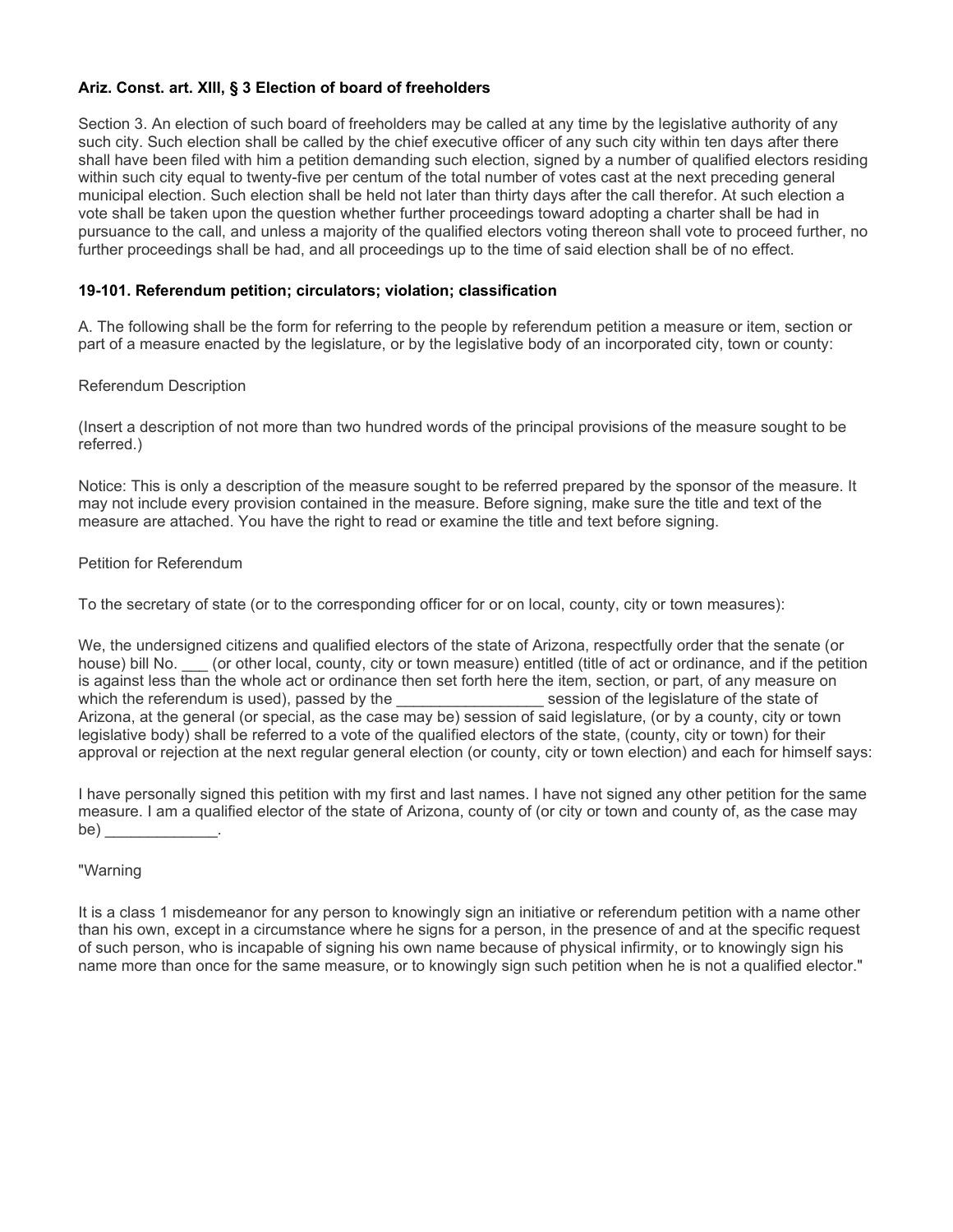| Signature | Name<br>(first and<br>last name<br>printed)                                                                                                                                                                                  | Actual<br>address<br>(street &<br>no, and if<br>no street<br>address.<br>describe<br>residence<br>location) | Arizona<br>post office<br>address<br>& zip<br>code | City or<br>town<br>(i f any) | Date<br>signed |  |  |
|-----------|------------------------------------------------------------------------------------------------------------------------------------------------------------------------------------------------------------------------------|-------------------------------------------------------------------------------------------------------------|----------------------------------------------------|------------------------------|----------------|--|--|
|           | (Fifteen lines for signatures which shall be numbered)<br>The validity of signatures on this sheet must be sworn<br>to by the circulator before a notary public on the form<br>appearing on the back of the sheet.<br>Number |                                                                                                             |                                                    |                              |                |  |  |

B. Each petition sheet shall have printed on the top of each sheet the following:

"It is unlawful to sign this petition before it has a serial number."

C. Each petition sheet shall have printed in capital letters in not less than twelve point bold-faced type in the upper right-hand corner of the face of the petition sheet and below the statement prescribed in subsection B of this section the following:

paid circulator" " [20] volunteer".

D. A circulator of a referendum petition shall state whether the circulator is a paid circulator or volunteer by checking the appropriate line on the petition form before circulating the petition for signatures.

E. Signatures obtained on referendum petitions in violation of subsection D of this section are void and shall not be counted in determining the legal sufficiency of the petition. The presence of signatures that are invalidated under this subsection on a petition does not invalidate other signatures on the petition that were obtained as prescribed by this section.

### **19-101.01. Legislative findings and intent; strict compliance**

The legislature recognizes that a referendum may overrule the results of determinations made by representatives of the people and therefore finds and determines that strict compliance with the constitutional and statutory requirements for the referendum process and in the application and enforcement of those requirements provides the surest method for safeguarding the integrity and accuracy of the referendum process. Therefore, the legislature finds and declares its intent that the constitutional and statutory requirements for the referendum be strictly construed and that persons using the referendum process strictly comply with those constitutional and statutory requirements.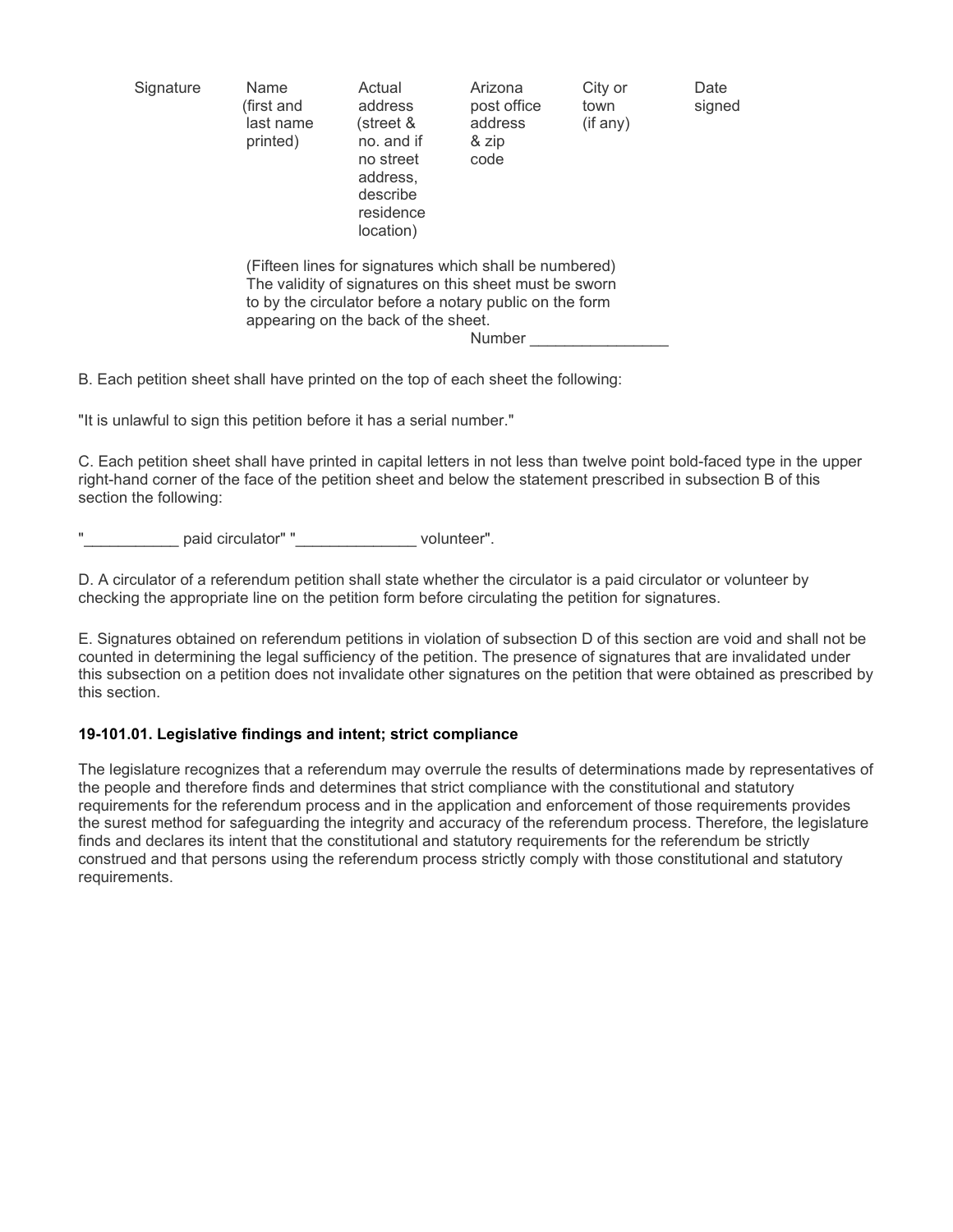### **19-102. Initiative petition; circulators**

A. The form of petition for a law or amendment to the constitution of this state or county legislative measure, or city or town ordinance, or amendment to a city or town charter proposed by the initiative to be submitted directly to the electors, shall be substantially in the form prescribed in section 19-101, except that the title and body of such petition shall read:

Initiative description

(Insert a description of not more than two hundred words of the principal provisions of the proposed measure or constitutional amendment.)

Notice: This is only a description of the proposed measure (or constitutional amendment) prepared by the sponsor of the measure. It may not include every provision contained in the measure. Before signing, make sure the title and text of the measure are attached. You have the right to read or examine the title and text before signing.

Initiative Measure to be Submitted Directly to Electors

We, the undersigned, citizens and qualified electors of the state of Arizona, respectfully demand that the following proposed law (or amendment to the constitution, or other initiative measure), shall be submitted to the qualified electors of the state of Arizona (county, city or town of \_\_\_\_\_\_\_\_\_\_\_\_) for their approval or rejection at the next regular general election (or county, city or town election) and each for himself says: (terminate form same as a referendum petition.)

B. Each petition sheet shall have printed on the top of each sheet the following:

"It is unlawful to sign this petition before it has a serial number."

C. Each petition sheet shall have printed in capital letters in not less than twelve point bold-faced type in the upper right-hand corner of the face of the petition sheet and below the statement prescribed in subsection B of this section the following:

paid circulator" " The contract volunteer".

D. A circulator of an initiative petition shall state whether the circulator is a paid circulator or volunteer by checking the appropriate line on the petition form before circulating the petition for signatures.

E. Signatures obtained on initiative petitions in violation of subsection D of this section are void and shall not be counted in determining the legal sufficiency of the petition. The presence of signatures that are invalidated under this subsection on a petition does not invalidate other signatures on the petition that were obtained as prescribed by this section.

### **19-102.01. Initiative petitions; standard of review**

A. Constitutional and statutory requirements for statewide initiative measures must be strictly construed and persons using the initiative process must strictly comply with those constitutional and statutory requirements.

B. The secretary of state shall make available a sample initiative petition that strictly complies with the requirements of section 19-121. Any committee that uses the sample initiative petition provided by the secretary of state shall be presumed to have strictly complied with the requirements of section 19-121.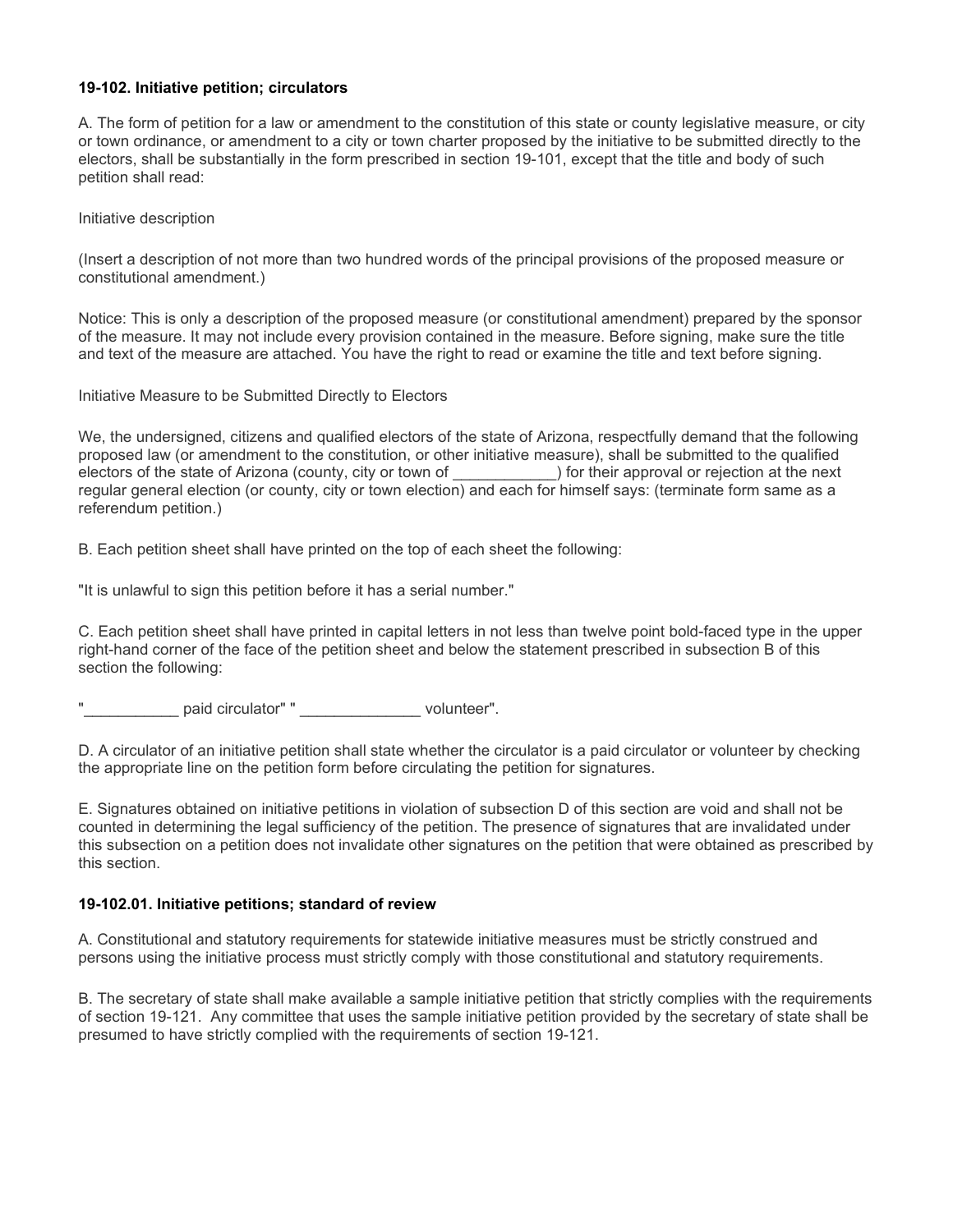### **19-111. Number for petition; training materials**

A. A person or organization intending to propose a law or constitutional amendment by initiative petition or to file a referendum petition against a measure, item, section or part of a measure, before causing the petition to be printed and circulated, shall file with the secretary of state an application, on a form to be provided by the secretary of state, setting forth the person's name or, if an organization, its name and the names and titles of its officers, the person's or organization's address, the person's or organization's intention to circulate and file a petition, a description of not more than two hundred words of the principal provisions of the proposed law, constitutional amendment or measure and the text of the proposed law, constitutional amendment or measure to be initiated or referred in not less than eight point type, and applying for issuance of an official serial number. At the same time as the person or organization files its application, the person or organization shall file with the secretary of state its statement of organization. The secretary of state shall not accept an application for initiative or referendum without an accompanying statement of organization as prescribed by this subsection.

B. On receipt of the application, the secretary of state shall assign an official serial number to the petition, which number shall appear in the lower right-hand corner of each side of each copy thereof, and issue that number to the applicant. The secretary of state shall assign numbers to petitions in numerical sequence, and a record shall be maintained in the secretary of state's office of each application received and of the numbers assigned and issued to the applicant.

C. The secretary of state shall make available to each applicant by electronic means a copy of the text of this article governing the initiative and referendum and all rules adopted by the secretary of state pursuant to this title. The secretary of state shall make available by electronic means a copy of the text of this article governing the initiative and referendum and all rules adopted by the secretary of state pursuant to this title to the county, city and town clerks who shall similarly furnish a copy to each applicant by electronic means. If a member of the public so requests, the secretary of state and the county, city and town clerks shall provide a copy in pamphlet form.

D. The secretary of state shall make available to each person or organization circulating a statewide initiative, referendum or recall petition a copy of circulator training materials created by the secretary of state. Circulator training materials may be provided on paper or in electronic format and shall also be available on the secretary of state's website. A person or organization circulating a statewide petition shall provide each circulator with the secretary of state's circulator training materials and shall collect and submit to the secretary of state each of its circulators' training materials receipts before the filing of completed petitions. Each person who is a statewide circulator shall acknowledge in writing receipt of the training materials before circulating a petition for signatures. Failure to provide circulator training materials or failure to submit circulators' training materials receipts is not grounds for removal of signatures or signature sheets. Notwithstanding section 19-141, this subsection does not apply to initiative, referendum or recall petitions for cities, towns and counties.

E. The eight point type required by subsection A of this section shall not apply to maps, charts or other graphics.

## **19-111.01. Text review; legislative council; recommendations**

A. At any time after a person or organization submits an application for initiative petition or referendum petition for a proposed law or constitutional amendment, a political committee that intends to support the measure or a political committee that intends to oppose the measure may submit a copy of the text of the proposed law, referral or constitutional amendment to the director of the legislative council.

B. No later than thirty days after receipt of the text of the measure, the legislative council staff shall review the proposed measure. The legislative council staff shall limit its consideration to errors in the drafting of the measure, confusing, conflicting or inconsistent provisions within the measure and conflicts with other state laws and federal law and shall consider and may prepare recommendations to improve the text of the proposed measure.

C. The person or organization proposing the law or constitutional amendment may accept, modify or reject any recommendations made by the legislative council staff regarding the text of the measure solely in its discretion.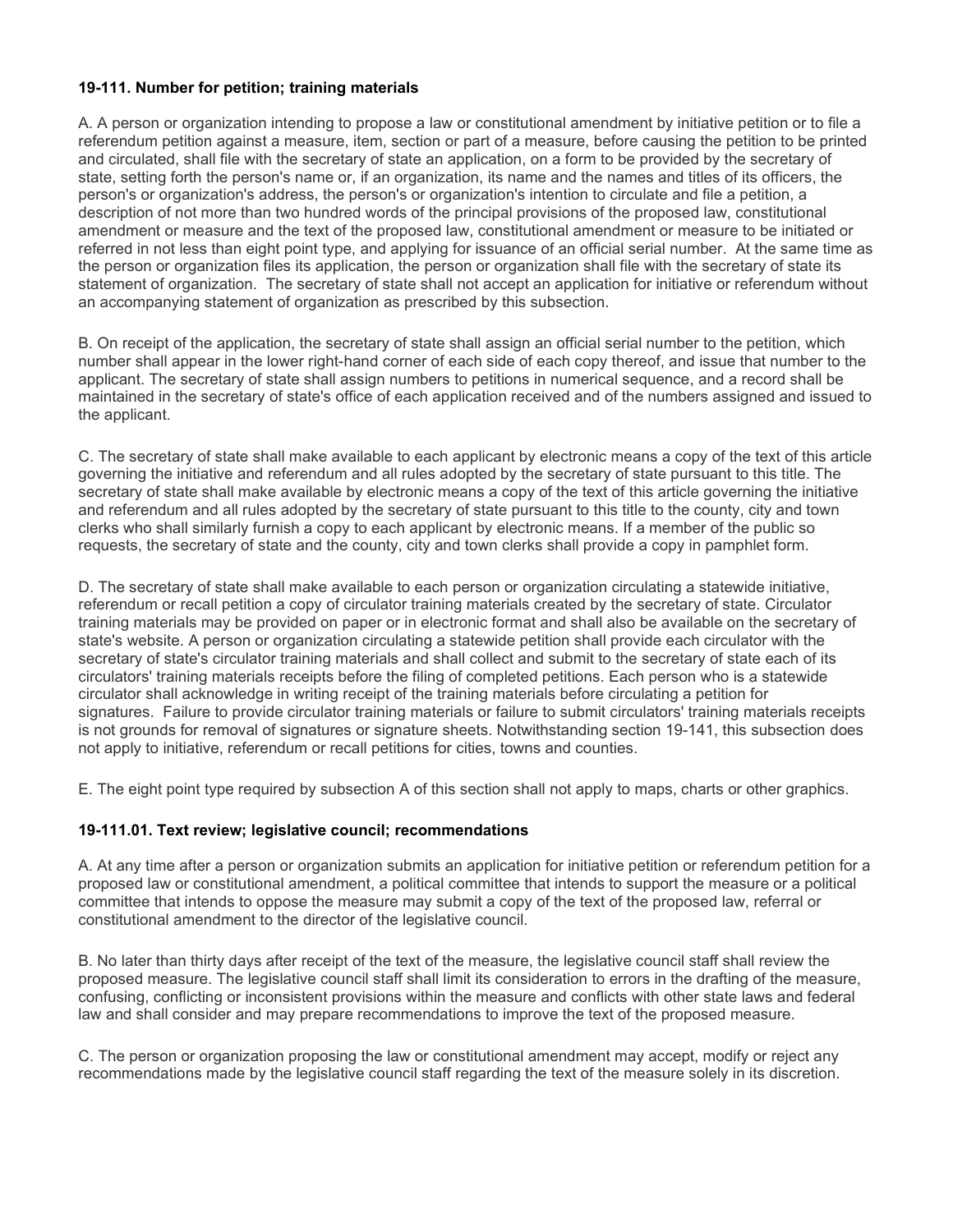### **19-112. Signatures and verification; attachment**

A. Every qualified elector signing a petition shall do so in the presence of the person who is circulating the petition and who is to execute the affidavit of verification. At the time of signing, the qualified elector shall sign his first and last names in the spaces provided and the elector so signing shall print his first and last names and write, in the appropriate spaces following the signature, the signer's residence address, giving street name and number, and if he has no street address, a description of his residence location. The elector so signing shall write, in the appropriate spaces following the elector's address, the date on which the elector signed the petition.

B. The signature sheets shall be attached at all times during circulation to a full and correct copy of the title and text of the measure or constitutional amendment proposed or referred by the petition. The title and text shall be in at least eight-point type and shall include both the original and the amended text. The text shall indicate material deleted, if any, by printing the material with a line drawn through the center of the letters of the material and shall indicate material added or new material by printing the letters of the material in capital letters. For the purposes of a referendum, the secretary of state's time–and-date-marked copy of the measure with its proposed text set out in full or for any local matter, the copy of the measure signed or enacted into law by the mayor, or chairman of the board of supervisors, as appropriate, with its proposed text set out in full and including the original and any amended text constitutes the full and correct copy of the title and text of the measure for circulation for signatures. For any local matter enacted without an ordinance or resolution, the official minutes approved by the governing body and signed by the clerk of the governing body constitute the full and correct copy of the title and text of the measure. Referendum signatures that are collected with any copy of the measure that is not a facsimile of the time-and-date-marked copy for statewide measures or the full and correct copy of a local measure as prescribed by this subsection are invalid.

C. The person before whom the signatures, names and addresses were written on the signature sheet, on the affidavit form pursuant to this section, shall subscribe and swear before a notary public that each of the names on the sheet was signed and the name and address were printed by the elector and the circulator on the date indicated, that in his belief each signer was a qualified elector of a certain county of the state, or, in the case of a city, town or county measure, of the city, town or county affected by the measure on the date indicated, and that at all times during circulation of the signature sheet a copy of the title and text was attached to the signature sheet. All signatures of petitioners on a signature sheet shall be those of qualified electors who are registered to vote in the same county. However, if signatures from more than one county appear on the same signature sheet, only the valid signatures from the same county that are most numerous on the signature sheet shall be counted.

D. The affidavit shall be in the following form printed on the reverse side of each signature sheet:

Affidavit of Circulator

State of Arizona )

) ss.:

County of  $\qquad \qquad$ )

(Where notarized)

I, (print name), a person who is not required to be a resident of this state but who is otherwise qualified to register to vote in the county of \_\_\_\_\_\_, in the state of Arizona at all times during my circulation of this petition sheet, and under the penalty of a class 1 misdemeanor, depose and say that subject to section 19-115, Arizona Revised Statutes, each individual printed the individual's own name and address and signed this sheet of the foregoing petition in my presence on the date indicated and I believe that each signer's name and residence address or post office address are correctly stated and that each signer is a qualified elector of the state of Arizona (or in the case of a city, town or county measure, of the city, town or county affected by the measure proposed to be initiated or referred to the people) and that at all times during circulation of this signature sheet a copy of the title and text was attached to the signature sheet.

(Signature of affiant)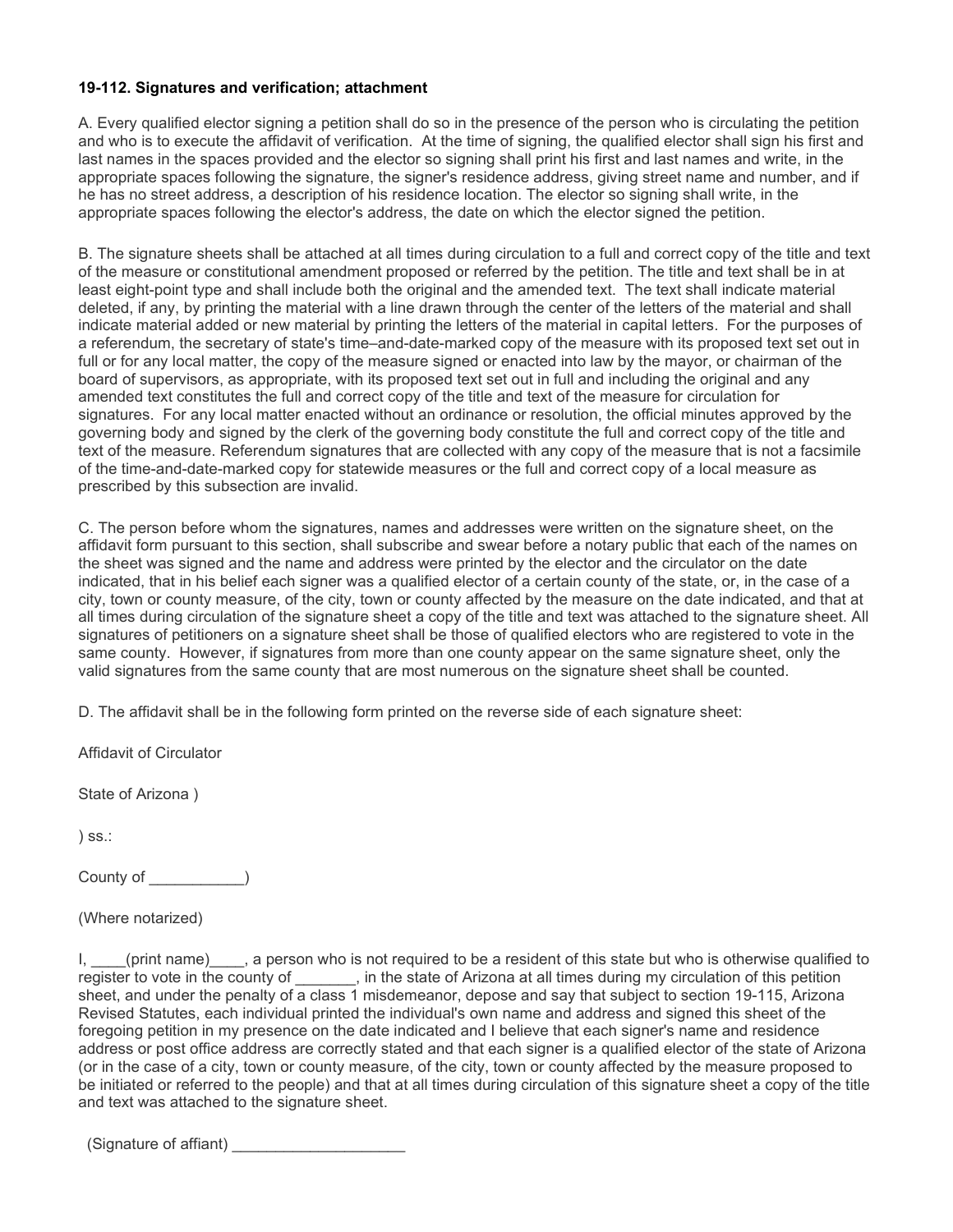(Residence address, street

and number of affiant, or

if no street address, a

description of residence

 $\mathcal{L}_\text{max}$  , and the set of the set of the set of the set of the set of the set of the set of the set of the set of the set of the set of the set of the set of the set of the set of the set of the set of the set of the

 $\mathcal{L}_\text{max}$  and  $\mathcal{L}_\text{max}$  and  $\mathcal{L}_\text{max}$  and  $\mathcal{L}_\text{max}$ 

location)

Subscribed and sworn to before me on

(date)

Notary Public

(Form shall include a designated location for notary stamp)

E. The eight-point type required by subsection B of this section does not apply to maps, charts or other graphics.

F. The form of the affidavit shall not be modified. Any petition that contains a partially completed affidavit or an affidavit that has been modified is invalid.

### **19-113. Withdrawal of petition signature; payment of remuneration; violation; classification**

A. A person who has signed a petition prescribed by statute for any candidate nomination, initiative, referendum, recall or formation or modification of a county, municipality or district may withdraw the person's signature from the petition not later than 5:00 p.m. on the date the petition containing the person's signature is actually filed. A person who has signed a recall petition may withdraw the person's signature from the petition not later than 5:00 p.m. on the date the petition containing the person's signature is actually submitted for verification pursuant to section 19- 203.

B. To withdraw a petition signature, a person may do any of the following:

1. Verify the withdrawal by signing a simple statement of intent to withdraw at the office of the filing officer.

2. Mail a signed, notarized statement of intent to withdraw to the filing officer.

3. Draw a line through the signature and printed name on the petition.

C. A signature withdrawn pursuant to subsection B of this section and received by the filing officer within the time provided for in subsection A of this section shall not be counted in determining the legal sufficiency of the petition.

D. A person who knowingly gives or receives money or any other thing of value for signing a statement of signature withdrawal pursuant to subsection B of this section is guilty of a class 1 misdemeanor.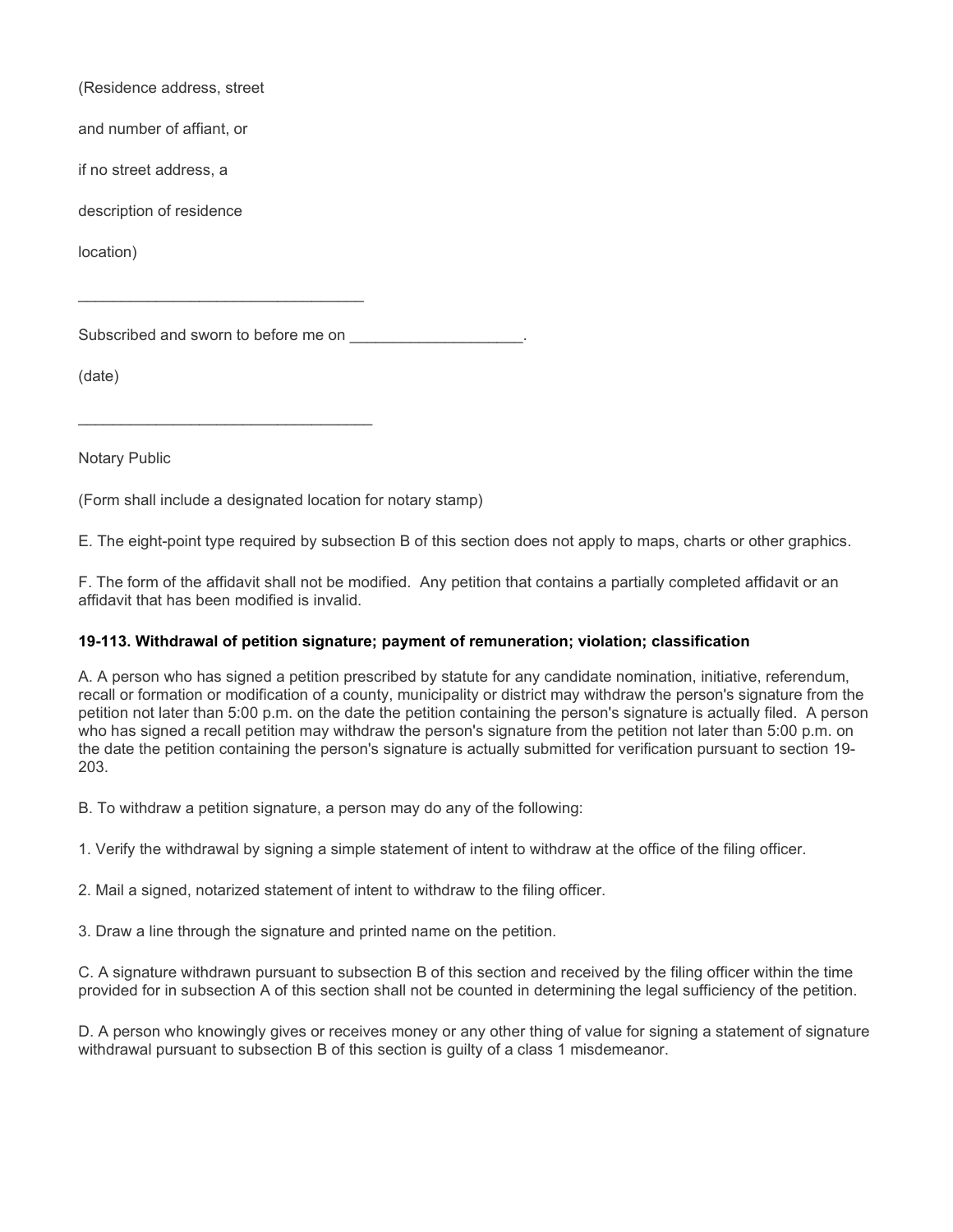## **19-114. Prohibition on circulating petitions by certain persons; statement of organization**

A. No county recorder or justice of the peace and no person other than a person who is qualified to register to vote pursuant to section 16-101 may circulate an initiative or referendum petition and all signatures verified by any such person shall be void and shall not be counted in determining the legal sufficiency of the petition.

B. Signatures obtained on initiative and referendum petitions by a political committee proposing the initiative or referendum or any of its officers, agents, employees or members prior to the filing of the committee's statement of organization are void and shall not be counted in determining the legal sufficiency of the petition.

### **19-114.01. Prohibition on signing petition for profit; classification**

Any person who knowingly gives or receives money or any other thing of value for signing an initiative or referendum petition, excluding payments made to a person for circulating such petition, is guilty of a class 1 misdemeanor.

## **19-115. Unlawful acts; violations; classification**

A. Every qualified elector of the state may sign a referendum or initiative petition upon any measure which he is legally entitled to vote upon.

B. A person who knowingly signs any name other than his own to a petition, except in a circumstance where he signs for a person in the presence of and at the specific request of such a person who is incapable of signing his own name or printing his own name and address because of physical infirmity, who knowingly signs his name more than once for the same measure or proposed constitutional amendment at one election, who is not at the time of signing a qualified elector of this state or who knowingly fills out the name and address portion of the petition with the intent to commit fraud, or any officer or person who knowingly violates any provision of this chapter, is guilty of a class 1 misdemeanor unless another classification is specifically prescribed in this title.

## **19-116. Signing petitions; coercion; intimidation; false description; classification**

A. A person who knowingly coerces any other person by menace or threat, or threatens any other person to the effect that the other person will or may be injured in his business, or discharged from employment, or that he will not be employed, to sign or subscribe, or to refrain from signing or subscribing, his name to an initiative or referendum petition, or, after signing or subscribing his name, to have his name taken therefrom, is guilty of a class 1 misdemeanor.

B. A person who is a circulator of an initiative or referendum petition and who induces any other person in the circulator's presence to sign the initiative or referendum petition by knowingly misrepresenting the general subject matter of the measure is guilty of a class 1 misdemeanor.

## **19-117. Initiative and referendum petition; changes; applicability**

Notwithstanding any other law, any change in the law or procedure adopted by a governing body with respect to circulation or filing of an initiative or referendum petition after an initiative or referendum petition application is filed pursuant to section 19-111 does not apply to the initiative or referendum petition.

### **19-118. Registered circulators; requirements; violation; classification; definition**

A. For statewide initiative and referendum measures only, all circulators who are not residents of this state and all paid circulators must register as circulators with the secretary of state before circulating petitions pursuant to this title. The committee that is circulating the petition shall collect and submit the completed registration applications to the secretary of state. The secretary of state shall establish in the instructions and procedures manual issued pursuant to section 16-452 a procedure for registering circulators, including circulator registration applications, and shall publish on a website maintained by the secretary of state all information regarding circulators that is required pursuant to this section. The secretary of state shall disqualify all signatures collected by a circulator who fails to register pursuant to this subsection as provided for in section 19-121.01, subsection A.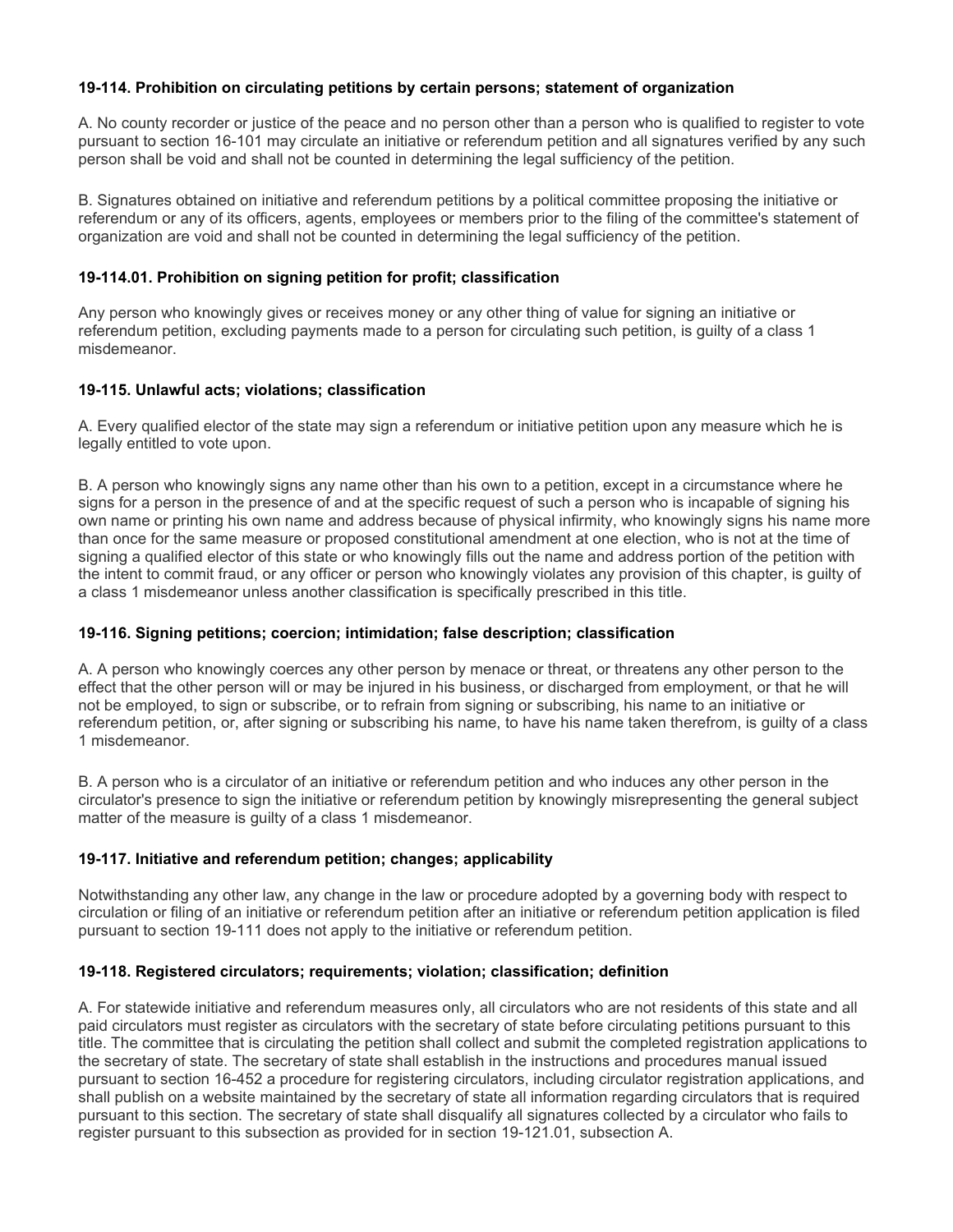B. The circulator registration application required by subsection A of this section shall require the following:

1. The circulator's full name, residence address, telephone number and email address.

2. The initiative or referendum petition on which the circulator will gather signatures.

3. A statement that the circulator consents to the jurisdiction of the courts of this state in resolving any disputes concerning the circulation of petitions by that circulator.

4. The address of the committee in this state for which the circulator is gathering signatures and at which the circulator will accept service of process related to disputes concerning circulation of that circulator's petitions. Service of process is effected under this section by delivering a copy of the subpoena to that person individually, by leaving a copy of the subpoena with a person of suitable age or by mailing a copy of the subpoena to the committee by certified mail to the address provided.

5. An affidavit from the registered circulator that is signed by the circulator before a notary public and that includes the following declaration:

I, (print name) , under penalty of a class 1 misdemeanor, acknowledge that I am eligible to register as a circulator in the state of Arizona, that all of the information provided is correct to the best of my knowledge and that I have read and understand Arizona election laws applicable to the collection of signatures for a statewide initiative or referendum.

C. Within five business days after submission and review of a complete and correct circulator registration application that complies with this section, the secretary of state shall register and assign a circulator registration number to the circulator.

D. A person may not register as a circulator pursuant to this section if the person:

1. Has had a civil or criminal penalty imposed for a violation of title 16 or this title within the immediately preceding five years.

2. Has been convicted of treason or a felony and has not been restored to civil rights as described in section 16- 101, subsection A, paragraph 5.

3. Has been convicted of any criminal offense involving fraud, forgery or identity theft.

E. If a registered circulator is properly served with a subpoena to provide evidence in an action regarding circulation of petitions and fails to appear or produce documents as provided for in the subpoena, all signatures collected by that circulator are deemed invalid. The party serving the subpoena may request an order from the court directing the secretary of state to remove any signatures collected by the circulator as provided for in section 19-121.01, subsection A.

F. Any person may challenge the lawful registration of circulators in the superior court of the county in which the circulator is registered. A challenge may not be commenced more than ten business days after the date that the secretary of state's office has received, processed and made available all final petition sheets individually numbered. The person challenging signatures may amend that complaint after the secretary of state has removed signatures and signature sheets as prescribed in section 19-121.01. An action pursuant to this section shall be advanced on the calendar and decided by the court as soon as possible. Either party may appeal to the supreme court within five calendar days after entry of judgment. The prevailing party in an action to challenge the registration of a circulator under this section is entitled to reasonable attorney fees.

G. The removal or disqualification of any one or more circulators does not invalidate the random sample of signatures made pursuant to section 19-121.01, and the secretary of state shall not be required to conduct any additional random sampling of signatures.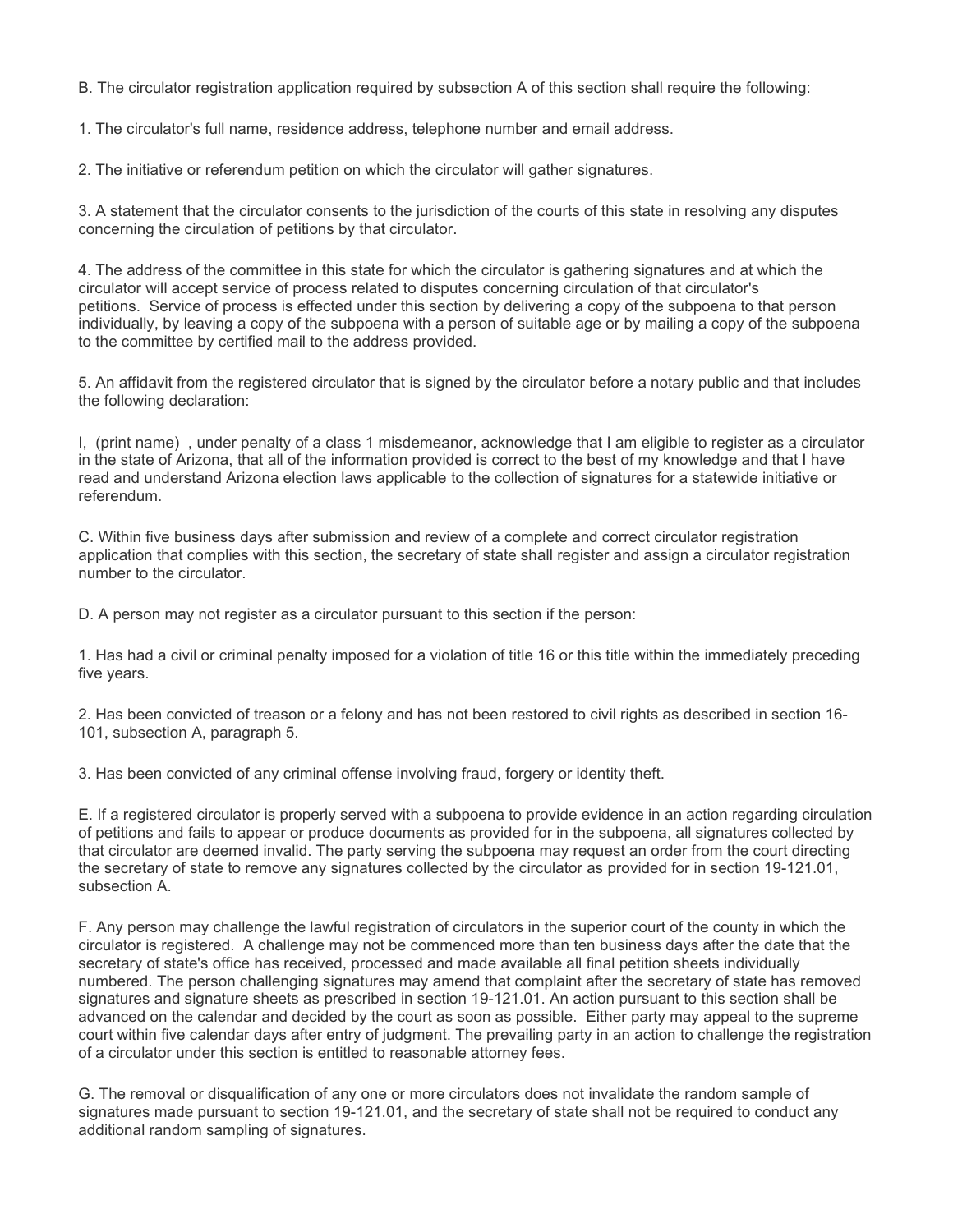H. A person who knowingly omits or misrepresents information or provides false information on a circulator registration application or who registers in violation of this section is guilty of a class 1 misdemeanor.

I. For the purposes of this title, "paid circulator":

1. Means a natural person who receives monetary or other compensation for obtaining signatures on a statewide initiative or referendum petition or for circulating statewide initiative or referendum petitions for signatures.

2. Does not include a paid employee of any political committee organized pursuant to title 16, chapter 6, unless that employee has or will obtain two hundred or more signatures on an initiative, referendum or recall petition in an election cycle.

### **19-118.01. Signature collection; prohibited payments; violation; classification**

A. A person shall not pay or receive money or any other thing of value based on the number of signatures collected on a statewide initiative or referendum petition. Signatures that are obtained by a paid circulator who violates this section are void and shall not be counted in determining the legal sufficiency of the petition.

B. A violation of this section is a class 1 misdemeanor.

### **19-119. Deceptive mailings; civil penalty**

A. In an attempt to influence the outcome of an election held pursuant to this title, an individual or committee shall not deliver or mail any document that falsely purports to be a mailing authorized, approved, required, sent or reviewed by or that falsely simulates a document from the government of this state, a county, city or town or any other political subdivision.

B. An individual or committee that violates this section is liable for a civil penalty equal to twice the total of the cost of the mailing or five hundred dollars, whichever is greater. The attorney general, the county attorney, the city or town attorney or other legal representative of the political subdivision, as appropriate, may assess the civil penalty.

### **19-119.01. Petition signature fraud; classification; list of prohibited persons**

A. For the purposes of this title, a person commits petition signature fraud if the person does either of the following with the intent to defraud:

1. Intentionally collects for filing petition signature sheets with the knowledge that the person whose name appears on the signature sheet did not actually sign the petition.

2. Uses any fraudulent means, method, trick, device or artifice to obtain signatures on a petition.

B. A person paid by a political committee to employ or subcontract with persons who fraudulently obtain petition signatures or who obtain petition signatures through other unlawful means is not guilty of a violation of subsection A if the person does both of the following:

1. Reports the suspected unlawful or fraudulent signature collection to the filing officer.

2. Refuses to file the suspected unlawful or fraudulent signatures.

C. A person who violates subsection A is guilty of a class 1 misdemeanor, except that a person who engages or participates in a pattern of petition signature fraud is guilty of a class 4 felony and shall be prohibited from participating for five years in any election, initiative, referendum or recall campaign. For the purposes of this subsection, "pattern of petition signature fraud" means that the person employs or subcontracts with persons to obtain signatures and at least five of the employees or subcontractor's employees have been convicted of a violation of this section for one or more elections or recall campaigns in an election cycle.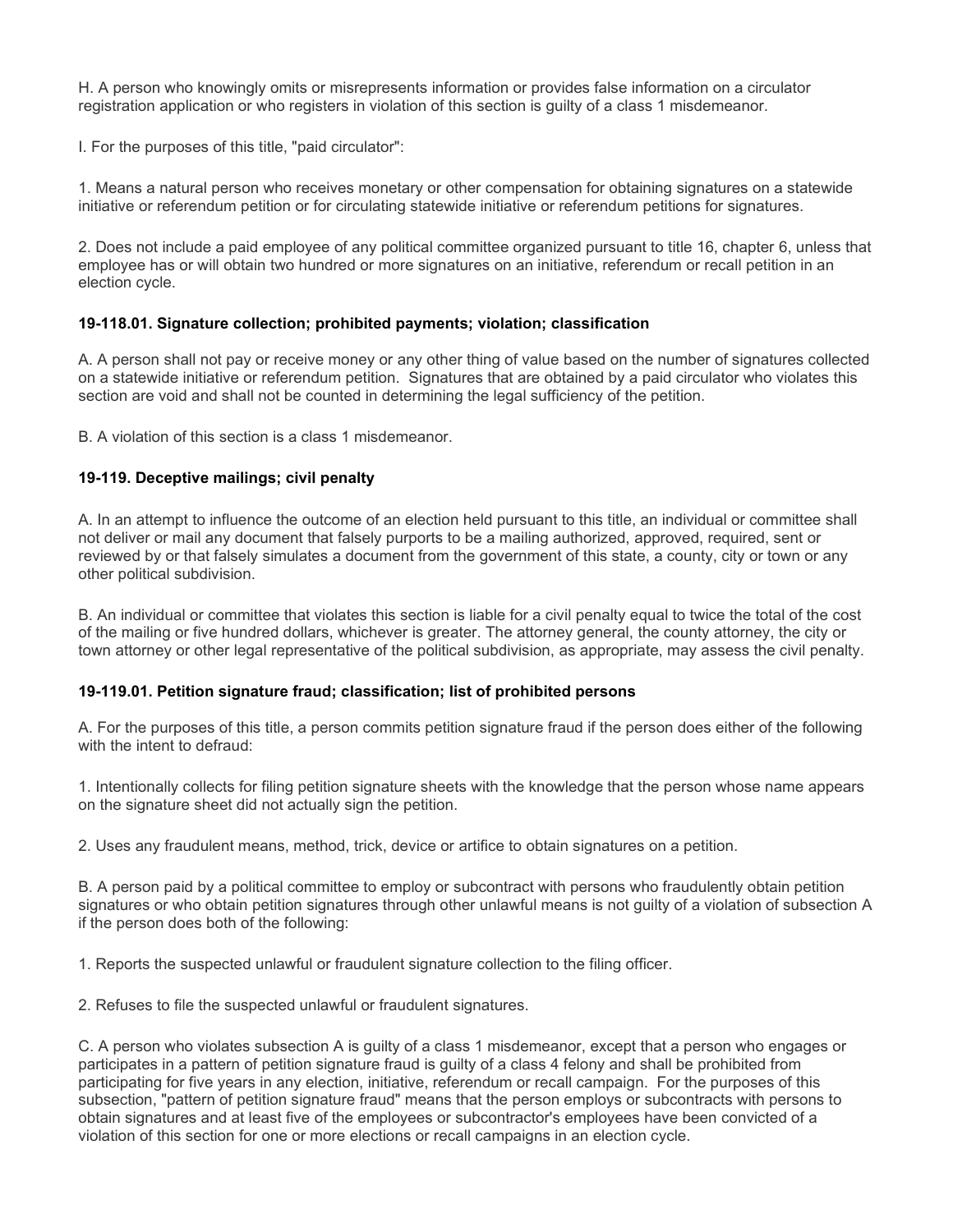D. The secretary of state shall maintain a list of persons who have been convicted of participating in a pattern of petition signature fraud in violation of this section and who are barred from participating in any election, initiative, referendum or recall campaign for five years from the date of conviction. The list shall be published on the secretary of state's website. The secretary of state shall remove a person from the list on expiration of the five-year prohibition. If a member of the public requests a copy of the list, the secretary shall provide it.

## **19-119.02. Initiative, referendum and recall handbook; secretary of state**

Each election cycle the secretary of state shall prepare and publish an initiative, referendum and recall handbook that provides guidance on interpreting, administering, applying and enforcing the laws relating to initiative, referendum and recall. The secretary of state shall make the handbook available to the public on the secretary of state's website.

# **19-121. Signature sheets; petitions; form; procedure for filing**

A. Signature sheets filed shall:

1. Be in the form prescribed by law.

2. Have printed in their lower right-hand corner, on each side of such sheets, the official serial number assigned to the petition by the secretary of state and, if applicable, the registration number assigned to the circulator.

3. Be attached to a full and correct copy of the title and text of the measure, or amendment to the constitution, proposed or referred by the petition.

4. Be printed in at least eight-point type.

5. Be printed in black ink on white or recycled white pages fourteen inches in width by eight and one-half inches in length, with a margin of at least one-half inch at the top and one-fourth inch at the bottom of each page. Notwithstanding this paragraph, the secretary of state may prescribe an alternative page width and length in the instructions and procedures manual adopted pursuant to section 16-452.

B. For the purposes of this chapter, a petition is filed when the petition sheets are tendered to the secretary of state, who shall issue a receipt based on an estimate made to the secretary of state of the purported number of sheets and signatures filed. A receipt may be electronically issued. After the issuance of the receipt, no additional petition sheets may be accepted for filing.

C. The secretary of state may prescribe the method of filing, including electronic filing. Not more than fifteen signatures on one sheet shall be counted. For petitions filed regarding city, town or county matters, the committee that is the proponent of the petition and that files the petitions shall organize the signature sheets and group them by circulator and is solely responsible for compliance with this subsection. The local filing officer may return as unfiled any signature sheets that are not so organized and grouped.

D. Initiative petitions that have not been filed with the secretary of state as of 5:00 p.m. on the day required by the constitution before the ensuing general election after their issuance shall be null and void, but in no event shall the secretary of state accept an initiative petition that was issued for circulation more than twenty-four months before the general election at which the measure is to be included on the ballot.

E. For the purposes of this article and article 4 of this chapter, the measure to be attached to the petition as enacted by the legislative body of an incorporated city, town or county means the adopted ordinance or resolution signed by the mayor or the chairman of the board of supervisors, as appropriate, and signed by the clerk of the municipality or the clerk of the board, as appropriate, or, in the absence of a written ordinance or resolution, that portion of the minutes of the legislative body that is approved by the governing body and filed with the clerk of the governing body and that reflects the action taken by that body when adopting the measure. In the case of zoning measures, the measure shall also include a legal description of the property and any amendments made to the ordinance by the legislative body.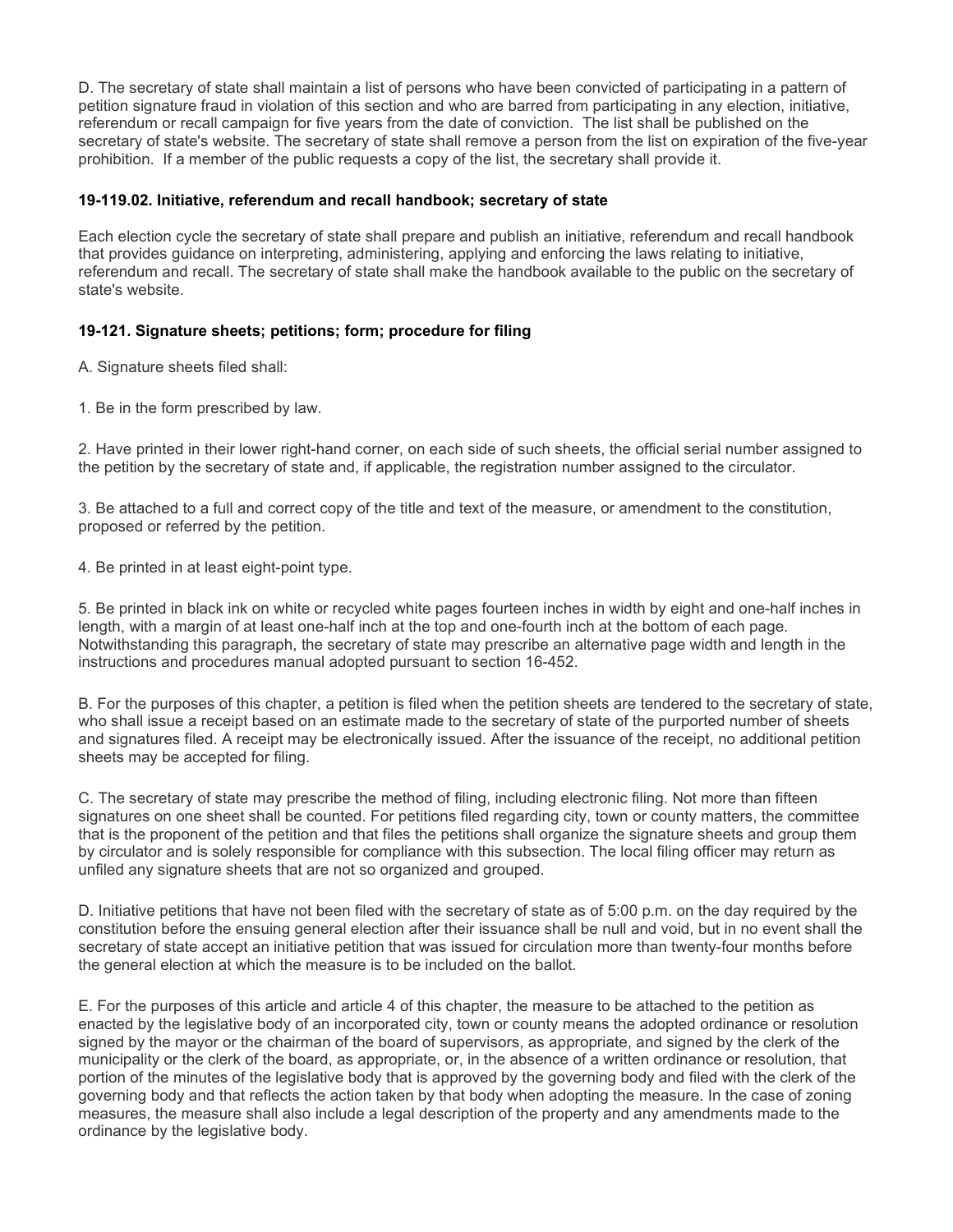### **19-121.01. Secretary of state; removal of petition and ineligible signatures; sheets copies; random sample; presumption**

A. Within twenty days, excluding Saturdays, Sundays and other legal holidays, after the date of filing of an initiative or referendum petition and issuance of the receipt, the secretary of state shall:

1. Remove the following:

(a) Those sheets not attached to a copy of the complete title and text of the measure as prescribed in this chapter.

(b) The copy of the title and text from the remaining petition sheets.

(c) Those sheets not bearing the correct petition serial number and, if applicable, the paid circulator registration number in the lower right-hand corner of each side.

(d) Those sheets containing a circulator's affidavit that is not completed or signed or that has been modified.

(e) Those sheets on which the affidavit of the circulator is not notarized, the notary's signature is missing, the notary's commission has expired or the notary's seal is not affixed.

(f) Those sheets on which the signatures of the circulator or the notary are dated earlier than the dates on which the electors signed the face of the petition sheet.

(g) Those sheets that are circulated by a circulator who is prohibited from participating in any election, initiative, referendum or recall campaign pursuant to section 19-119.01.

(h) Those sheets on which the circulator is required to be registered with the secretary of state pursuant to section 19-118 and the circulator is not properly registered at the time the petitions were circulated.

2. After completing the steps in paragraph 1 of this subsection, review each sheet to determine the county of the majority of the signers and shall:

(a) Place a three or four letter abbreviation designating that county on the face of the petition.

(b) Remove all signatures of those not in the county of the majority on each sheet by placing an adjacent mark or striking through the signature line.

(c) Cause all signature sheets to be grouped together by county of registration of the majority of those signing. The detached copies of the title and text of the measure shall be made available to the applicant but may be disposed of after a reasonable period of time.

3. After completing the steps in paragraph 2 of this subsection, remove the following signatures that are not eligible for verification by placing an adjacent mark or striking through the signature line:

(a) If the signature of the qualified elector is missing.

(b) If the residence address or the description of residence location is missing.

(c) If the date on which the petitioner signed is missing, if the date on which the petitioner signed the petition is before the date that the serial number was assigned to the political committee that is filing the petition or if the date on which the petitioner signed the petition is after the date on which the affidavit was completed by the circulator and notarized.

(d) Signatures in excess of the fifteen signatures permitted per petition.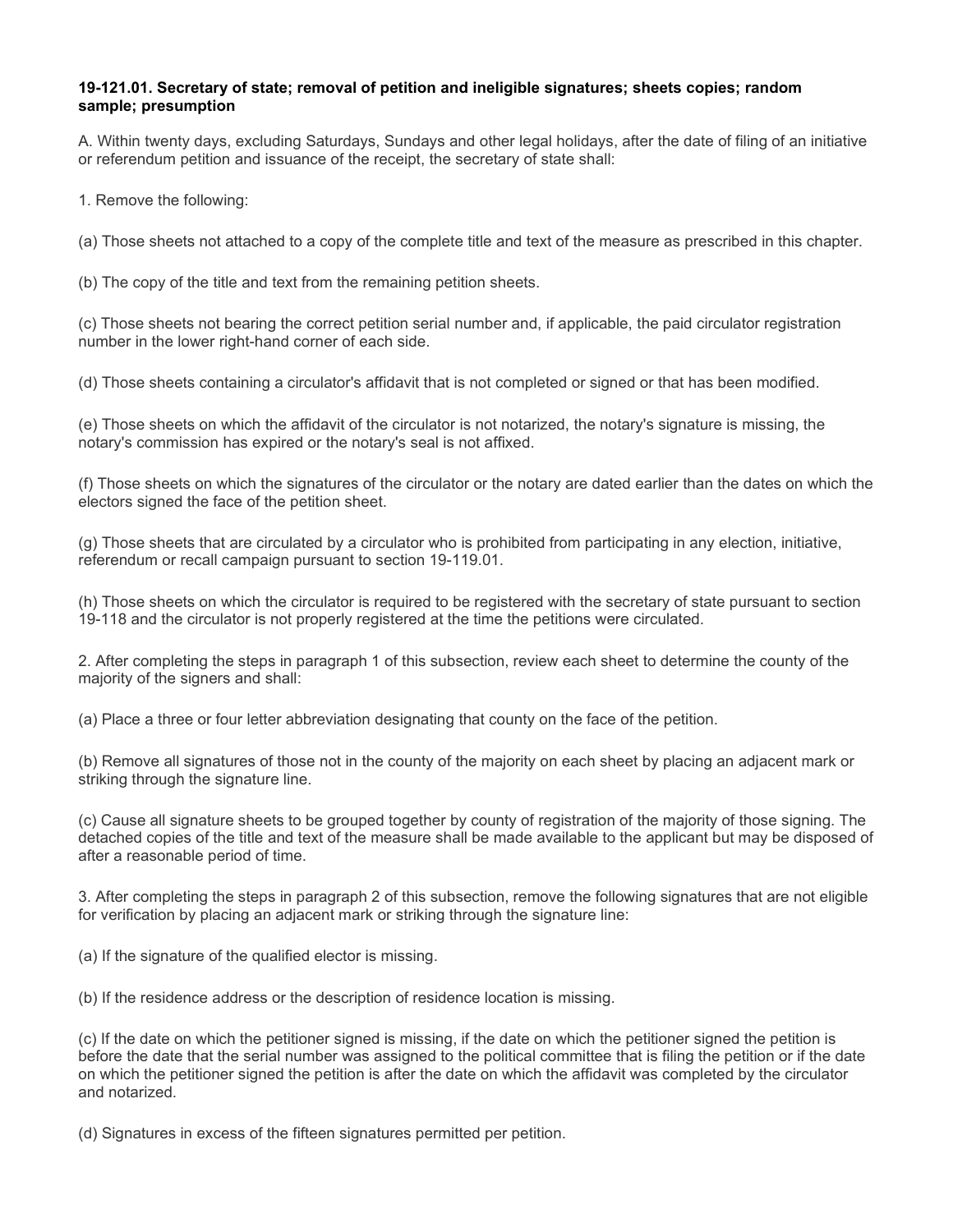(e) Signatures withdrawn pursuant to section 19-113.

(f) Signatures for which the secretary of state determines that the petition circulator has printed the elector's first and last names or other information in violation of section 19-112.

4. After the removal of petition sheets and signatures, count the number of signatures for verification on the remaining petition sheets and note that number on the face of each petition sheet.

5. Number the remaining petition sheets that were not previously removed and that contain signatures eligible for verification in consecutive order on the front side of each petition sheet.

6. Count all remaining petition sheets and signatures not previously removed and notify the applicant of this total number eligible for verification.

B. If the total number of signatures for verification as determined pursuant to subsection A, paragraph 6 of this section equals or exceeds the constitutional minimum, during the same twenty day period provided in subsection A of this section, the secretary of state shall select, at random, five percent of the total signatures eligible for verification by the county recorders of the counties in which the persons signing the petition claim to be qualified electors. The random sample of signatures to be verified shall be drawn in such a manner that every signature eligible for verification has an equal chance of being included in the sample. The random sample produced shall identify each signature selected by petition page and line number. The signatures selected shall be marked in a clear manner.

C. If a signature line selected for the random sample is found to be blank or was removed from the verification process pursuant to subsection A of this section then the next line down, even if that requires going to the next petition sheet in sequence, on which an eligible signature appears shall be selected as a substitute if that line has not already been selected for the random sample. If the next eligible line is already being used in the random sample, the secretary of state shall proceed back up the page from the signature line originally selected for the random sample to the next previous signature line eligible for verification. If that line is already being used in the random sample, the secretary of state shall continue moving down the page or to the next page from the line originally selected for the random sample and shall select the next eligible signature as its substitute for the random sample. The secretary of state shall use this process of alternately moving forward and backward until a signature eligible for verification and not already included in the random sample can be selected and substituted.

D. After the selection of the random sample and the marking of the signatures selected on the petition sheets pursuant to subsection B of this section, the secretary of state shall transmit a copy of the front of each signature sheet on which a signature included in the random sample appears. The secretary of state shall clearly identify those signatures marked for verification and shall transmit by personal delivery, certified mail, email or other electronic transfer method to each county recorder a copy of each signature sheet on which a signature appears of any individual who claims to be a qualified elector of that county and whose signature was selected for verification as part of the random sample.

E. The secretary of state shall presume that the date noted on the petition for a petitioner's signature is the date on which the petitioner signed the petition, and any person seeking to establish a different date for the signature bears the burden of proof in overcoming the presumption.

F. The secretary of state shall retain an electronic copy of all signature sheets except as otherwise prescribed in this title. After the time period for legal challenges has elapsed, the original sheets shall be made available to the applicant but may be disposed of after a reasonable period of time.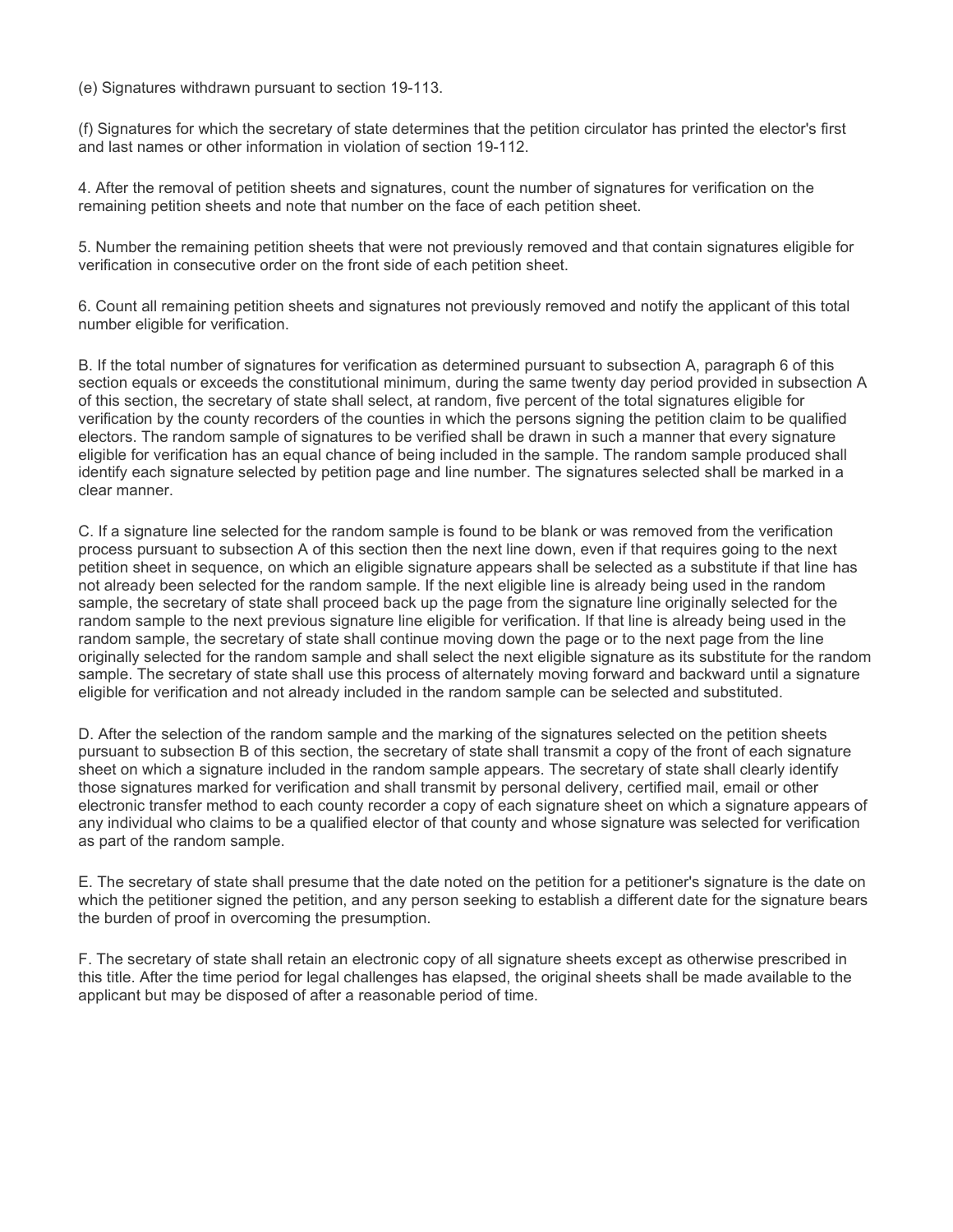### **19-121.02. Certification by county recorder**

A. Within fifteen days, excluding Saturdays, Sundays and other legal holidays, after receiving the facsimile signature sheets from the secretary of state pursuant to section 19-121.01, the county recorder shall determine which signatures of individuals whose names were transmitted shall be disqualified for any of the following reasons:

1. No residence address or description of residence location is provided.

2. No date of signing is provided.

3. The signature is illegible and the signer is otherwise unidentifiable.

4. The address provided is illegible or nonexistent.

5. The individual was not a qualified elector on the date of signing the petition.

6. The individual was a registered voter but was not at least eighteen years of age on the date of signing the petition or affidavit.

7. The signature was disqualified after comparison with the signature on the affidavit of registration.

8. If a petitioner signed more than once, all but one otherwise valid signature shall be disqualified.

9. If a petition signer's signature is determined to be invalid after a comparison is made between the signature and handwriting on the petition and the petition signer's voter registration file.

10. If the person circulating the petition was a justice of the peace or a county recorder at the time the person circulated the petition.

11. For the same reasons any signatures or entire petition sheets could have been removed by the secretary of state pursuant to section 19-121.01, subsection A, paragraph 1 or 3.

B. Within the same time period provided in subsection A of this section, the county recorder shall certify to the secretary of state the following:

1. The name of any individual whose signature was included in the random sample and disqualified by the county recorder together with the petition page and line number of the disqualified signature.

2. The total number of signatures selected for the random sample and transmitted to the county recorder for verification and the total number of random sample signatures disqualified.

C. The secretary of state shall prescribe the form of the county recorder's certification.

D. At the time of the certification, the county recorder shall:

1. Return the facsimile signature sheets to the secretary of state.

2. Send notice of the results of the certification by mail to the person or organization that submitted the initiative or referendum petitions and to the secretary of state.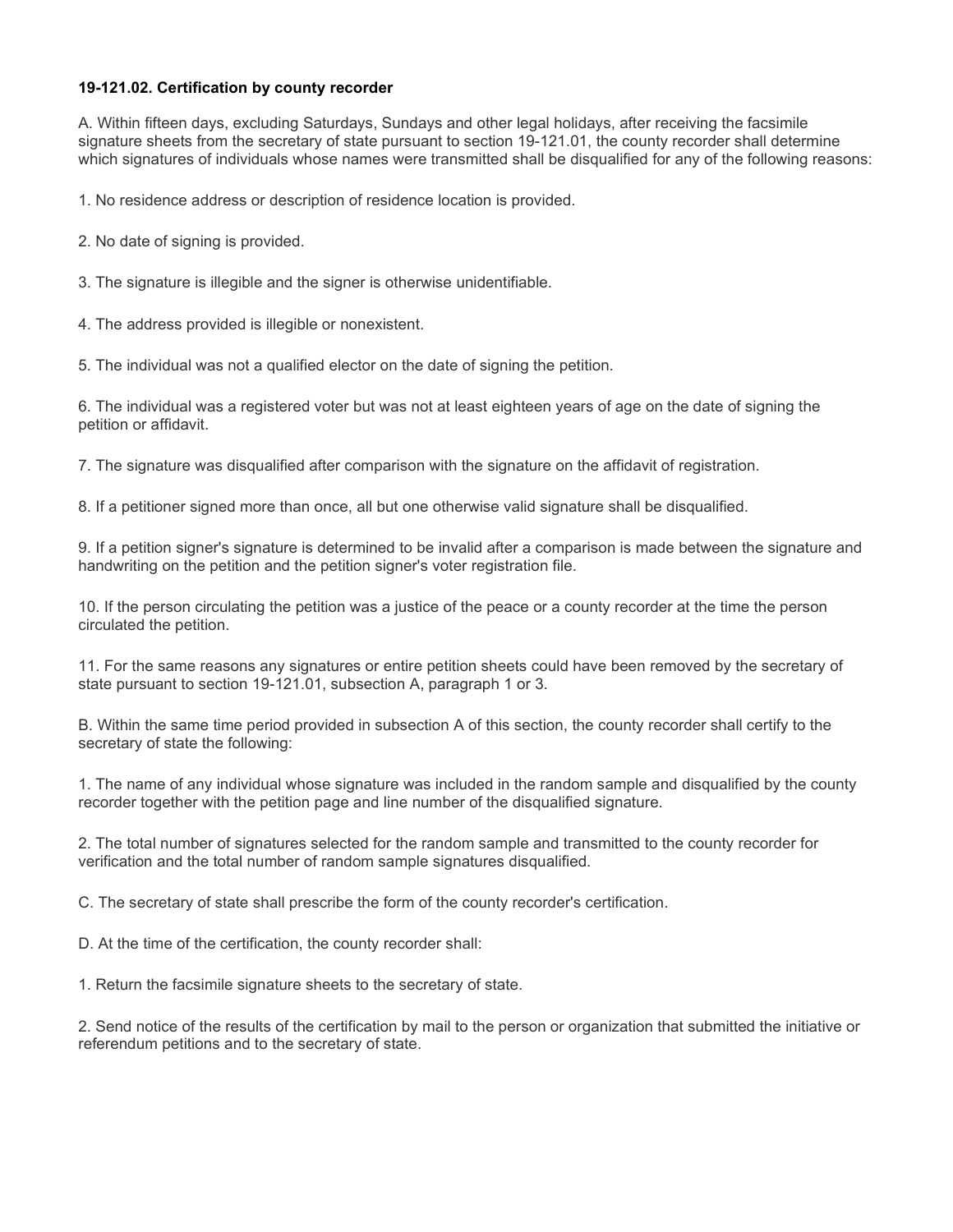## **19-121.03. Judicial review of actions by county recorder; venue**

A. If the county recorder fails or refuses to comply with the provisions of section 19-121.02, any citizen may apply, within five calendar days after such failure or refusal, to the superior court for a writ of mandamus. If the court finds that the county recorder has not complied with the provisions of section 19-121.02, the court shall issue an order for the county recorder to comply.

B. Any citizen may challenge in the superior court the certification made by a county recorder pursuant to section 19-121.02 within five calendar days of the receipt thereof by the secretary of state. The action shall be advanced on the calendar and heard as a trial de novo and decided by the court as soon as possible. Either party may appeal to the supreme court within five calendar days after judgment.

C. An action commenced under this section shall be brought in the county of such recorder, except that any such action involving more than one recorder shall be brought in Maricopa county.

### **19-121.04. Disposition of petitions by secretary of state**

A. Within seventy-two hours, excluding Saturdays, Sundays and other legal holidays, after receipt of the facsimile signature sheets and the certification of each county recorder, the secretary of state shall determine the total number of valid signatures by subtracting from the total number of eligible signatures determined pursuant to section 19-121.01, subsection A in the following order:

1. All signatures that were removed pursuant to section 19-121.01, subsection A, paragraph 1.

2. All signatures that were found ineligible by the county recorders and that were not subtracted pursuant to paragraph 1 of this subsection.

3. After determining the percentage of all signatures found to be invalid in the random sample, a like percentage from those signatures remaining after the subtractions performed pursuant to paragraphs 1 and 2 of this subsection.

B. If the actual number of signatures on the remaining sheets after any such subtraction equals or exceeds the minimum number required by the constitution or if the number of valid signatures as projected from the random sample pursuant to subsection A of this section is at least one hundred percent of the minimum number required by the constitution, the secretary of state shall issue the following receipt to the person or organization that submitted them:

signature pages bearing entity is signatures for initiative (referendum) petition serial number have been refused for filing in this office as provided by law. A total of signatures included on the remaining petition sheets were found to be ineligible. Of the total random sample of<br>signatures, a total of signatures were invalidated by the county recorders result \_signatures were invalidated by the county recorders resulting in a failure rate of \_\_\_\_\_\_\_\_\_ percent. The actual number of remaining signatures for such initiative (referendum) petition number are equal to or in excess of the minimum required by the constitution to place a measure on the general election ballot. The number of valid signatures filed with this petition, based on the random sample, appears to be at least one hundred percent of the minimum required or through examination of each signature has been certified to be greater than the minimum required by the constitution.

Date:\_\_\_\_\_\_\_\_\_\_\_\_\_\_\_\_\_\_\_\_\_\_\_ \_\_\_\_\_\_\_\_\_\_\_\_\_\_\_\_\_\_\_\_\_\_\_\_\_\_\_\_\_\_\_

Secretary of State

(Seal)

The secretary of state shall then forthwith notify the governor that a sufficient number of signatures has been filed and that the initiative or referendum shall be placed on the ballot in the manner provided by law.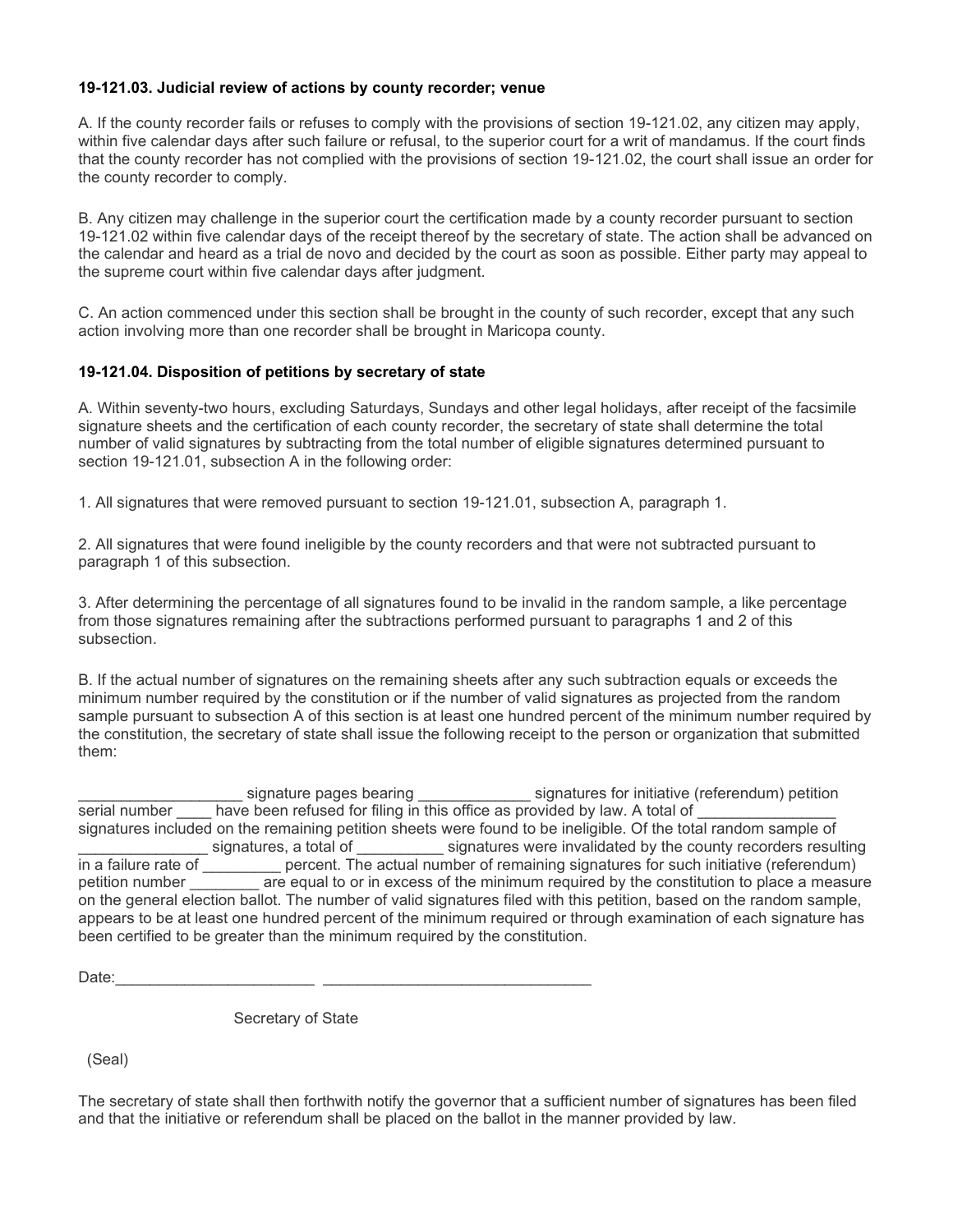C. If the number of valid signatures as projected from the random sample is less than one hundred percent of the minimum number required by the constitution or if the actual number of signatures on the remaining sheets after any such subtraction from the random sample or after certification fails to equal or exceed the minimum required by the constitution, the secretary of state shall retain the original signature sheets until after the conclusion of any litigation regarding the measure or until the time has expired for any litigation to proceed. The secretary of state shall provide to the person or organization that submitted them a certified statement that, for the following reasons, the petition lacks the minimum number of signatures to place it on the general election ballot:

| 1. Signature sheets bearing secretary of state page numbers           | and bearing signatures of |
|-----------------------------------------------------------------------|---------------------------|
| persons appeared on signature pages that were required to be removed. |                           |

2. A total of signatures on the remaining petition sheets were found to be ineligible.

3. A total of signatures included in the random sample have been certified by the county recorders as ineligible at the time such petition was signed and a projection from such random sample has indicated that more signatures are ineligible to appear on the petition.

A facsimile of the certifications of the county recorders under section 19-121.02 shall accompany the signature sheets returned to the person or organization that submitted them.

## **19-121.05. Special fund for reimbursement of county recorders**

A. The secretary of state shall establish a separate fund from which he shall reimburse a county recorder for actual expenses incurred by the county recorder for performance of his duties under the provisions of section 19-121.02, but not to exceed the rate of fifty cents per signature.

B. A county recorder who claims to be entitled to reimbursement under the provisions of this section shall submit a claim therefor to the secretary of state.

C. The special fund established under the provisions of this section shall be exempt from the provisions of section 35-190 relating to lapsing of appropriations.

### **19-122. Refusal of secretary of state to file petition or transmit facsimiles of signature sheets or affidavits of circulators; writ of mandamus; venue**

A. If the secretary of state refuses to accept and file a petition for the initiative or referendum, or proposal for a constitutional amendment that has been presented within the time prescribed, or if the secretary of state refuses to transmit the facsimiles of a signature sheet or sheets or affidavits of circulators to the county recorders for certification under section 19-121.01, the secretary of state shall provide the person who submitted the petition, proposal, signature sheet or affidavit with a written statement of the reason for the refusal. Within five calendar days after the refusal any citizen may apply to the superior court for a writ of mandamus to compel the secretary of state to file the petition or proposal or transmit the facsimiles, or for matters involving statewide initiatives or referenda or proposed constitutional amendments, the citizen may file a complaint with the county attorney or attorney general. The county attorney or attorney general may apply, within five calendar days after the complaint is made, to the superior court for a writ of mandamus to compel the secretary of state to file the petition or proposal or transmit the facsimiles. The action shall be advanced on the calendar and heard and decided by the court as soon as possible. Either party may appeal to the supreme court within five calendar days after entry of judgment by the superior court. The decision of the superior court may be stayed as prescribed by rules adopted by the supreme court. If the court finds that the petition is legally sufficient, the secretary of state shall then file it, with a certified copy of the judgment attached as of the date on which it was originally offered for filing in the secretary of state's office.

B. The most current version of the general county register statewide voter registration database at the time of filing a court action challenging an initiative or referendum petition shall constitute the official record to be used to determine on a prima facie basis by the challenger that the signer of a petition was not registered to vote at the address given on the date of signing the petition. If the address of the signer given on the date of signing the petition is different from that on the most current version of the general county register, the county recorder shall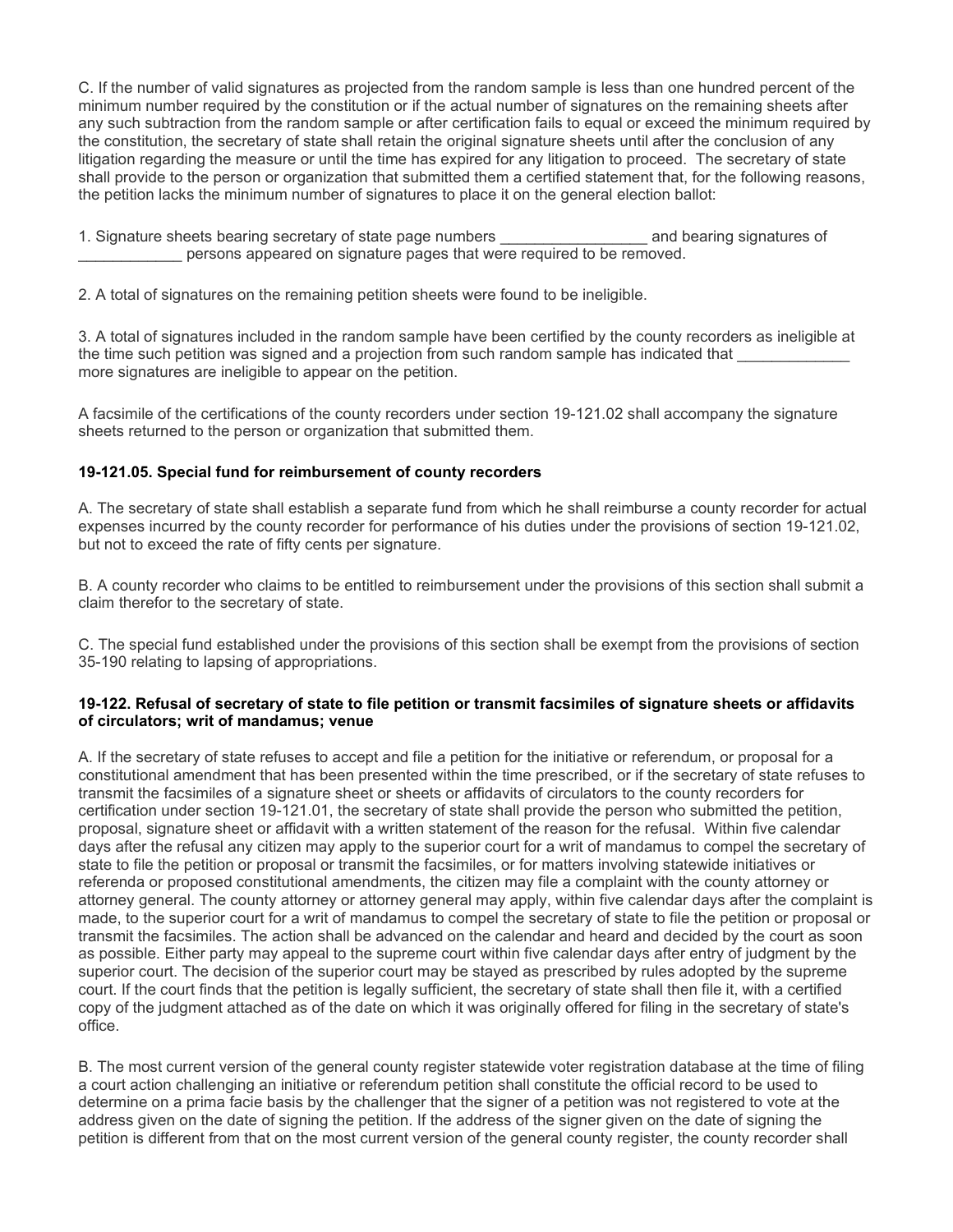examine the version of the general county register that was current on the date the signer signed the petition to determine the validity of the signature and to determine whether the person was eligible to sign the petition at the time of signing. This subsection does not preclude introducing into evidence a certified copy of the affidavit of registration of any signer dated before the signing of the petition if the affidavit is in the possession of the county recorder but has not yet been filed in the general county register.

C. An action that contests the validity of an initiative or referendum measure based on the actions of the secretary of state or compliance with this chapter by any person may not be maintained in any court in this state except as prescribed by this section. Any person may contest the validity of an initiative or referendum. If multiple actions are filed that contest the validity of an initiative or referendum, including actions filed pursuant to subsection A of this section, the separate actions shall be consolidated before the appropriate venue pursuant to subsection D of this section. In addition to contesting the validity of an initiative or referendum, any person may seek to enjoin the secretary of state or other officer from certifying or printing the official ballot for the election that will include the proposed initiative or referendum measure and to enjoin the certification or printing of the ballot.

D. The superior court in Maricopa county shall have jurisdiction of actions relating to measures and amendments to be submitted to the electors of the state at large. With respect to actions relating to local and special measures for a county, special district or school district, the superior court in the county in which the district is located shall have jurisdiction. With respect to actions relating to local or special measures for a city or town, the superior court in the county in which the majority of the population of that city or town resides shall have jurisdiction.

## **19-123. Publicity pamphlet; printing; distribution; public hearings**

A. When the secretary of state is ordered by the legislature, or by petition under the initiative and referendum provisions of the constitution, to submit to the people a measure or proposed amendment to the constitution, the secretary of state shall cause to be printed, at the expense of the state, except as otherwise provided in this article, a publicity pamphlet that contains:

1. A true copy of the title and text of the measure or proposed amendment. Such text shall indicate material deleted, if any, by printing such material with a line drawn through the center of the letters of such material and shall indicate material added or new material by printing the letters of such material in capital letters.

2. The form in which the measure or proposed amendment will appear on the ballot, the official title, the descriptive title prepared by the secretary of state and the number by which it will be designated.

3. The arguments for and against the measure or amendment.

4. For any measure or proposed amendment, a legislative council analysis of the ballot proposal as prescribed by section 19–124.

5. The report of the commission on judicial performance review for any justices of the supreme court, judges of the court of appeals and judges of the superior court who are subject to retention.

6. The summary of a fiscal impact statement prepared by the joint legislative budget committee staff pursuant to subsection E of this section.

7. Immediately below the legislative council analysis, for any statutory measure, the following statement in boldfaced type: "notice: pursuant to proposition 105 (1998), these measures cannot be changed in the future if approved on the ballot except by a three-fourths vote of the members of each house of the legislature and if the change furthers the purpose of the original ballot measure, by an initiative petition or by referring the change to the ballot."

B. The secretary of state shall post the publicity pamphlet on the secretary of state's website as soon as is practicable after the pamphlet is printed and shall mail one copy of the publicity pamphlet to every household that contains a registered voter or, at the option of the voter, may make that delivery by e-mail. The mailings may be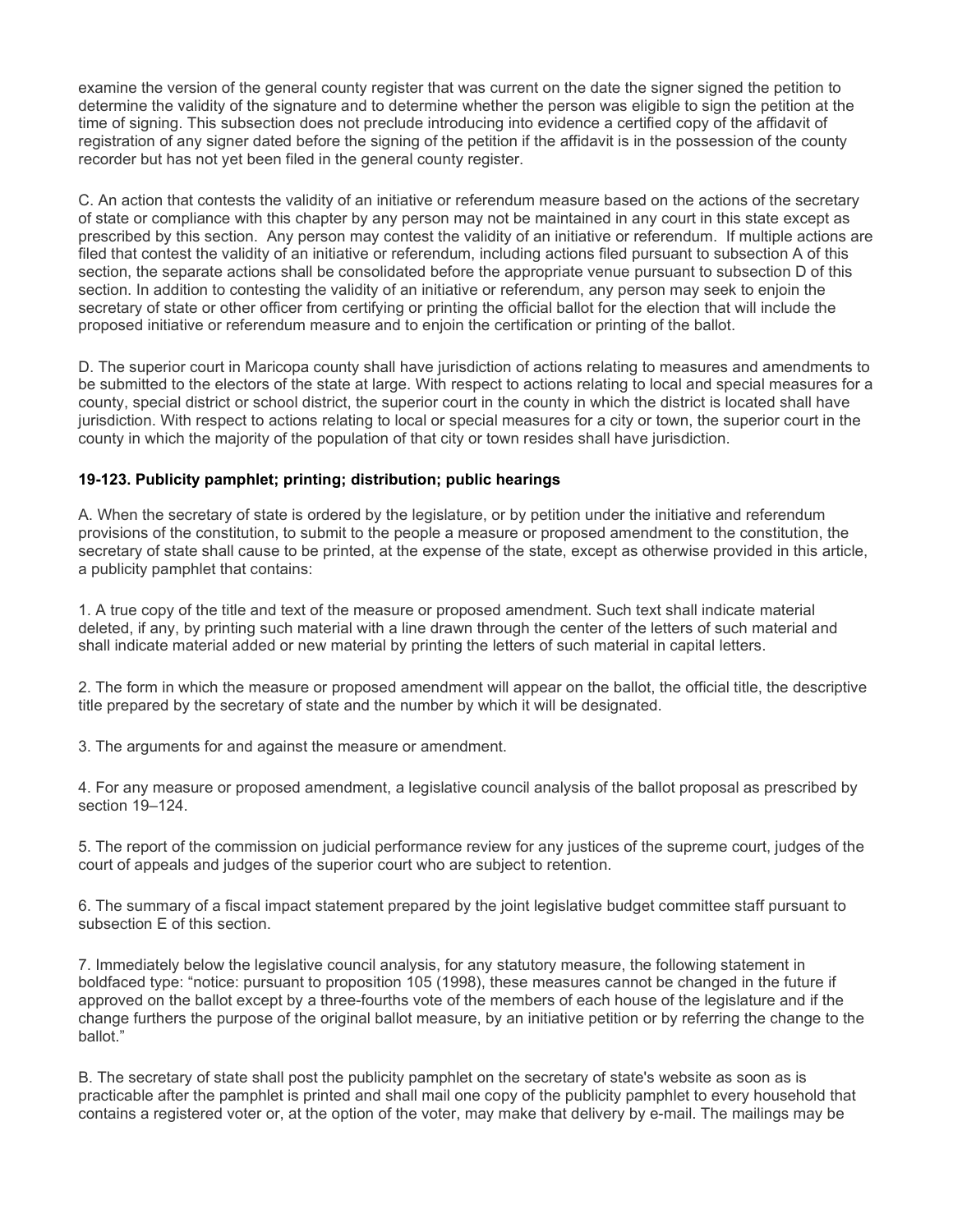made over a period of days but shall be mailed in order to be delivered to households before the earliest date for receipt by registered voters of any requested early ballots for the general election.

C. The secretary of state, on request by a voter, shall provide for the publicity pamphlet to be delivered to the voter by e-mail. The motor vehicle division of the department of transportation shall provide for persons to choose e-mail delivery by way of the secure internet portal operated by the department pursuant to section 16–112. The secretary of state and the motor vehicle division shall notify the voter that, unless all persons who are registered to vote at the voter's household also request e-mail delivery of the publicity pamphlet, the voter's household will receive a publicity pamphlet by regular mail. If the secretary of state receives a return e-mail that indicates the e-mail address provided by the voter is undeliverable, the secretary of state shall provide the publicity pamphlet to the voter by regular mail. Notwithstanding any other law, a voter's e-mail address may not be released for any other purpose.

D. Sample ballots for both the primary and general elections shall include a statement that information on how to obtain a publicity pamphlet for the general election ballot propositions is available by calling the secretary of state. The statement shall include a telephone number and mailing address of the secretary of state.

E. On certification of an initiative measure as qualified for the ballot, the secretary of state shall hold or cause to be held at least three public meetings on the ballot measure. Hearings shall be held in at least three different counties and shall be held before the date of the election on the measure. The hearings shall provide an opportunity for proponents, opponents and the general public to provide testimony and request information. Hearings may be scheduled to include more than one qualified ballot measure and shall include a fiscal impact presentation on the measure by the joint legislative budget committee staff. The joint legislative budget committee staff shall prepare a summary of the fiscal impact for each ballot measure, not to exceed three hundred words, for publication in the publicity pamphlet.

### **19-124. Arguments and analyses on measures; cost; submission at special election**

A. The person filing an initiative petition may at the same time file with the secretary of state an argument advocating the measure or constitutional amendment proposed in the petition. Not later than twenty-seven days preceding the regular primary election a person may file with the secretary of state an argument advocating or opposing the measure or constitutional amendment proposed in the petition. Not later than twenty-seven days preceding the regular primary election a person may file with the secretary of state an argument advocating or opposing any measure with respect to which the referendum has been invoked, or any measure or constitutional amendment referred by the legislature. The secretary of state shall prominently post on its website the dates on which the ballot measure filings are due and the date of the election. Each argument filed shall contain the sworn statement of each person sponsoring it. If the argument is sponsored by an organization, it shall contain the sworn statement of two executive officers of the organization or if sponsored by a political committee it shall contain the sworn statement of the committee's chairman or treasurer. The names of persons and entities submitting written arguments shall be included in the publicity pamphlet. Persons signing the argument shall identify themselves by giving their residence address and telephone number, which may not appear in the publicity pamphlet, except that the person's city or town and state of residence shall appear in the pamphlet. Any argument that is submitted and that does not comply with this subdivision may not be included in the pamphlet. Each argument filed shall also be submitted to the secretary of state in electronic format. Payment of the deposit required by subsection E of this section or reimbursement of the payor constitutes sponsorship of the argument for purposes of this subsection. The person or persons signing the argument shall identify themselves by giving their residence or post office address and a telephone number, which information shall not appear in the publicity pamphlet. Each argument filed pursuant to this subsection shall not exceed three hundred words in length.

B. When the legislature orders the secretary of state to submit to the people a measure or proposed amendment to the constitution at a special election and as soon as is practicable after the legislature orders that submittal, the secretary of state shall prominently post on its website the dates on which the analysis, if any, and the arguments advocating or opposing the measure are due and the date of the election.

C. Not later than ten days preceding the regular primary election the legislative council, after providing reasonable opportunity for comments by all legislators, shall prepare and file with the secretary of state an impartial analysis of the provisions of each ballot proposal of a measure or proposed amendment. The analysis shall include a description of the measure and shall be written in clear and concise terms avoiding technical terms wherever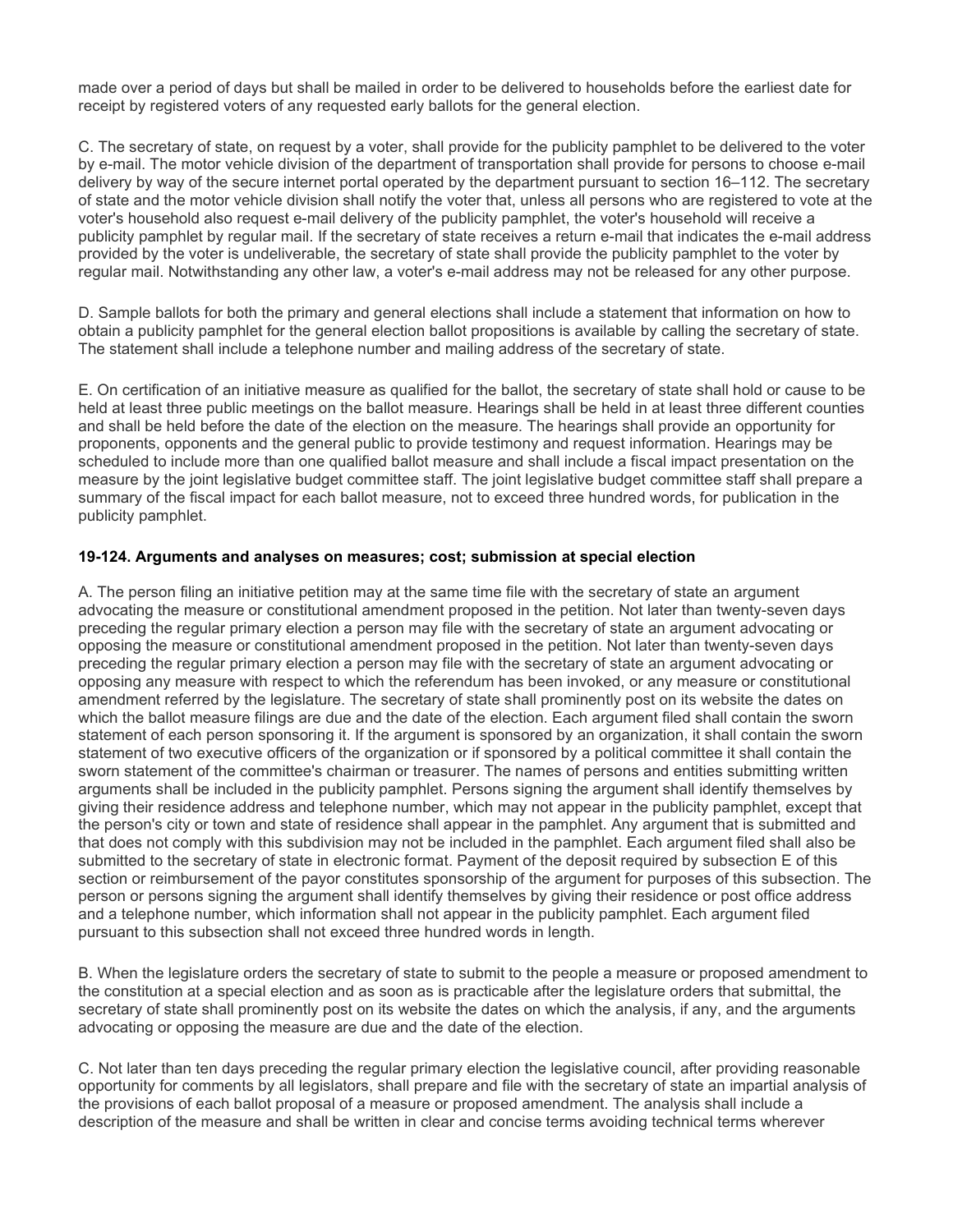possible. The analysis may contain background information, including the effect of the measure on existing law, or any legislative enactment suspended by referendum, if the measure or referendum is approved or rejected.

D. The analyses and arguments shall be included in the publicity pamphlet immediately following the measure or amendment to which they refer. Arguments in the affirmative shall be placed first in order, and first among the affirmative or negative arguments shall be placed the arguments filed by the person filing the initiative petition or the person who introduced the measure or constitutional amendment referred. The remaining affirmative and negative arguments shall be placed in the order in which they were filed with the secretary of state.

E. The person filing an argument shall deposit with the secretary of state, at the time of filing, an amount of money as prescribed by the secretary of state for the purpose of offsetting a portion of the proportionate cost of the purchase of the paper and the printing of the argument. The secretary of state shall provide for electronic submittal of deposit payments. If the person filing an argument requests that the argument appear in connection with more than one proposition, a deposit shall be made for each placement requested. A deposit or payment is not required for the analyses prepared and filed by the legislative council. Any proportional balance remaining of the deposit, after paying the cost, shall be returned to the depositor.

F. If a measure is submitted at a special election, and time will not allow full compliance with this article, the charter provision or ordinance providing for the special election shall make provision for printing and distribution of the publicity pamphlet.

G. In the case of referendum petitions that are not required to be filed until after the primary election or at a time so close to the primary election that a referendum cannot be certified for the ballot before the deadline for filing ballot arguments pursuant to subsection A of this section, the secretary of state may establish a separate deadline for filing the referendum ballot arguments pursuant to rules adopted by the secretary of state.

### **19-124.01. Judicial information**

Not later than sixty days preceding the regular primary election, the commission on judicial performance review shall prepare and file with the secretary of state the following information relating to justices of the supreme court and judges of the court of appeals for publication electronically:

1. Biographical information on each justice or judge, including length of time serving in a judicial capacity and educational background. This information shall not exceed three hundred words in length.

2. A listing of published decisions in which the justice or judge declared a statute constitutional or unconstitutional and the provision of the constitution relied upon.

### **19-125. Form of ballot**

A. The secretary of state, at the time the secretary of state transmits to the clerks of the boards of supervisors a certified copy of the name of each candidate for public office, shall transmit to each clerk a certified copy of the official title, the descriptive title and the number of each measure and proposed amendment to the constitution to be voted on at the ensuing regular general election.

B. Proposed constitutional amendments shall be numbered consecutively beginning with the number one hundred, proposed initiative measures shall be numbered consecutively beginning with the number two hundred, measures submitted under the referendum shall be numbered consecutively beginning with the number three hundred, and county and local issues shall be numbered consecutively beginning with the number four hundred. Numbering shall be consecutive based on the order in which the initiative or referendum petitions are filed with the secretary of state. Individual numbering shall continue from the last number used in the previous election and shall not be repeated until all one hundred numbers in that series have been used. Proposed constitutional amendments shall be placed by themselves at the head of the ballot column, followed by initiated and referred measures in that order. The number assigned to the measure by the secretary of state constitutes the official title of the measure and shall be used for identification of the measure by the state and the county in all subsequent official election materials, including the publicity pamphlet.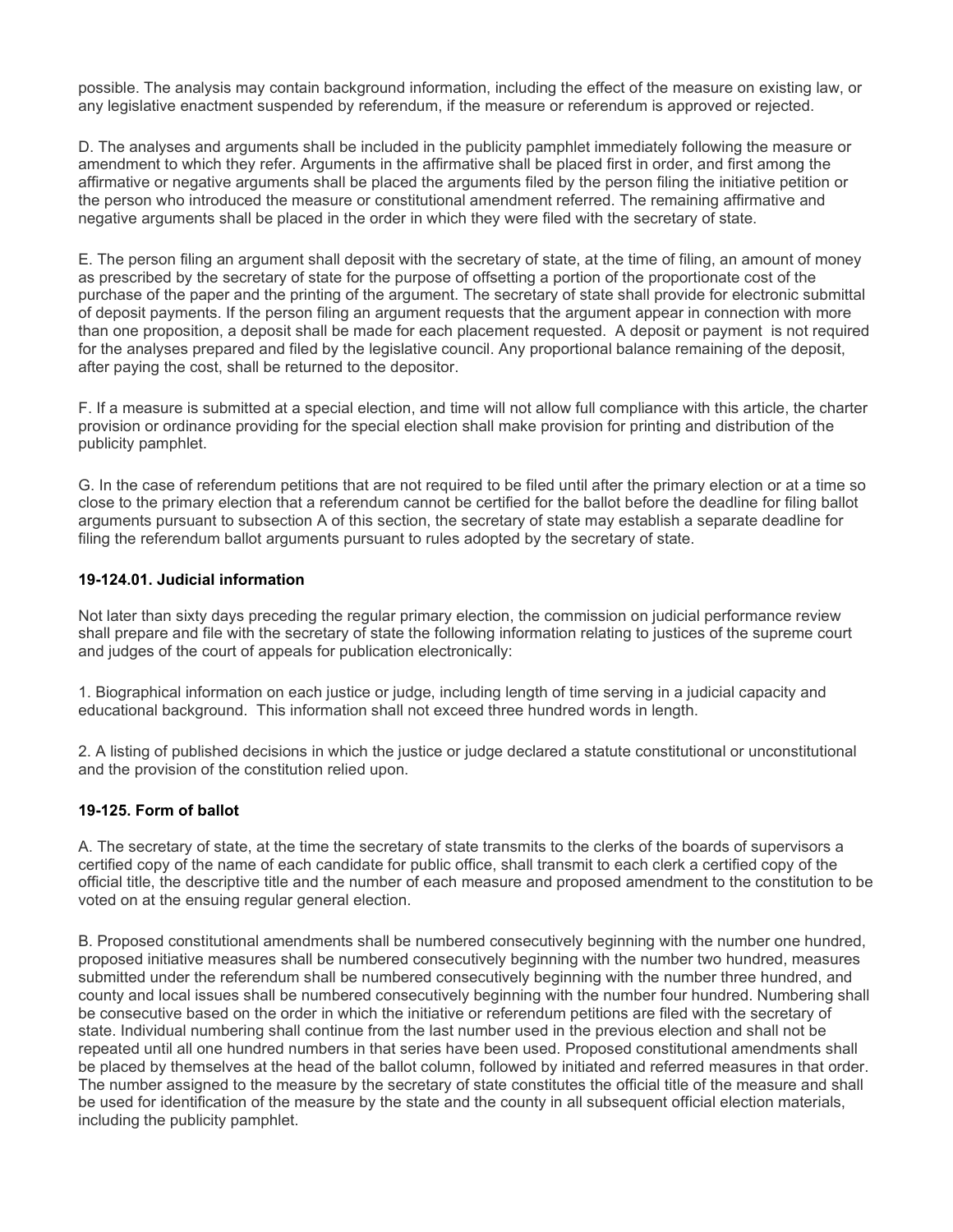C. The officer in charge of elections shall print the official title and the descriptive title of each measure on the official ballot in the order presented to him by the secretary of state unless otherwise provided by law. The number of the measure shall be in reverse type and at least twelve point type. A proposed constitutional amendment shall be designated "proposed amendment to the constitution by the legislature", or "proposed amendment to the constitution by the initiative", as the case may be. A measure referred by the legislature shall be designated "referred to the people by the legislature", a measure referred by petition shall be designated "referendum ordered by petition of the people" and a measure proposed by initiative petition shall be designated "proposed by initiative petition".

D. A descriptive title shall be printed on the official ballot immediately below the number of the measure and the official title of each measure. The descriptive title shall contain a summary of the principal provisions of the measure, not to exceed fifty words, which shall be prepared by the secretary of state and approved by the attorney general and shall include the following or the ballot shall comply with subsection F of this section:

A "yes" vote shall have the effect of \_\_\_\_\_\_\_\_\_\_\_\_\_\_\_\_\_\_\_\_\_\_\_.

A "no" vote shall have the effect of  $\blacksquare$ 

The blank spaces shall be filled with a brief phrase, approved by the attorney general, stating the essential change in the existing law should the measure receive a majority of votes cast in that particular manner. In the case of a referendum, a "yes" vote shall have the effect of approving the legislative enactment that is being referred. The "yes" and "no" language shall be posted on the secretary of state's website after being approved by the attorney general and before the date on which the official ballots and the publicity pamphlet are sent to be printed. Below the statement of effect of a "yes" vote and effect of a "no" vote there shall be printed the corresponding words "yes" and "no" and a place for the voter to put a mark as defined in section 16–400 indicating the voter's preference.

E. In addition to the information prescribed by subsection D of this section, for state statutory measures, the officer in charge of elections shall print on the official ballot immediately before the first proposed state statutory initiative measure and immediately before the first proposed state statutory measure submitted under the referendum the following statement: "notice: pursuant to proposition 105 (1998), these measures cannot be changed in the future if approved on the ballot except by a three-fourths vote of the members of each house of the legislature and if the change furthers the purpose of the original ballot measure, by an initiative petition or by referring the change to the ballot."

F. Instead of printing the official and descriptive titles or the full text of each measure or question on the official ballot, the officer in charge of elections may print phrases on the official ballot that contain all of the following:

1. The number of the measure in reverse type and at least twelve point type.

2. The designation of the measure as prescribed by subsection C of this section or as a question, proposition or charter amendment, followed by the words "relating to..." and inserting the subject.

3. Either the statement prescribed by subsection D of this section that describes the effects of a "yes" vote and a "no" vote or, for other measures, the text of the question or proposition.

4. The words "yes" and "no" or "for" and "against", as may be appropriate and a place for the voter to put a mark.

5. For state statutory measures, immediately before the first proposed state statutory initiative measure and immediately before the first proposed state statutory measure submitted under the referendum the following statement: "notice: pursuant to proposition 105 (1998), these measures cannot be changed in the future if approved on the ballot except by a three-fourths vote of the members of each house of the legislature and if the change furthers the purpose of the original ballot measure, by an initiative petition or by referring the change to the ballot."

G. For any ballot printed pursuant to subsection F of this section, the instructions on the official ballot shall direct the voter to the full text of the official and descriptive titles and the questions and propositions as printed on the sample ballot and posted in the polling place.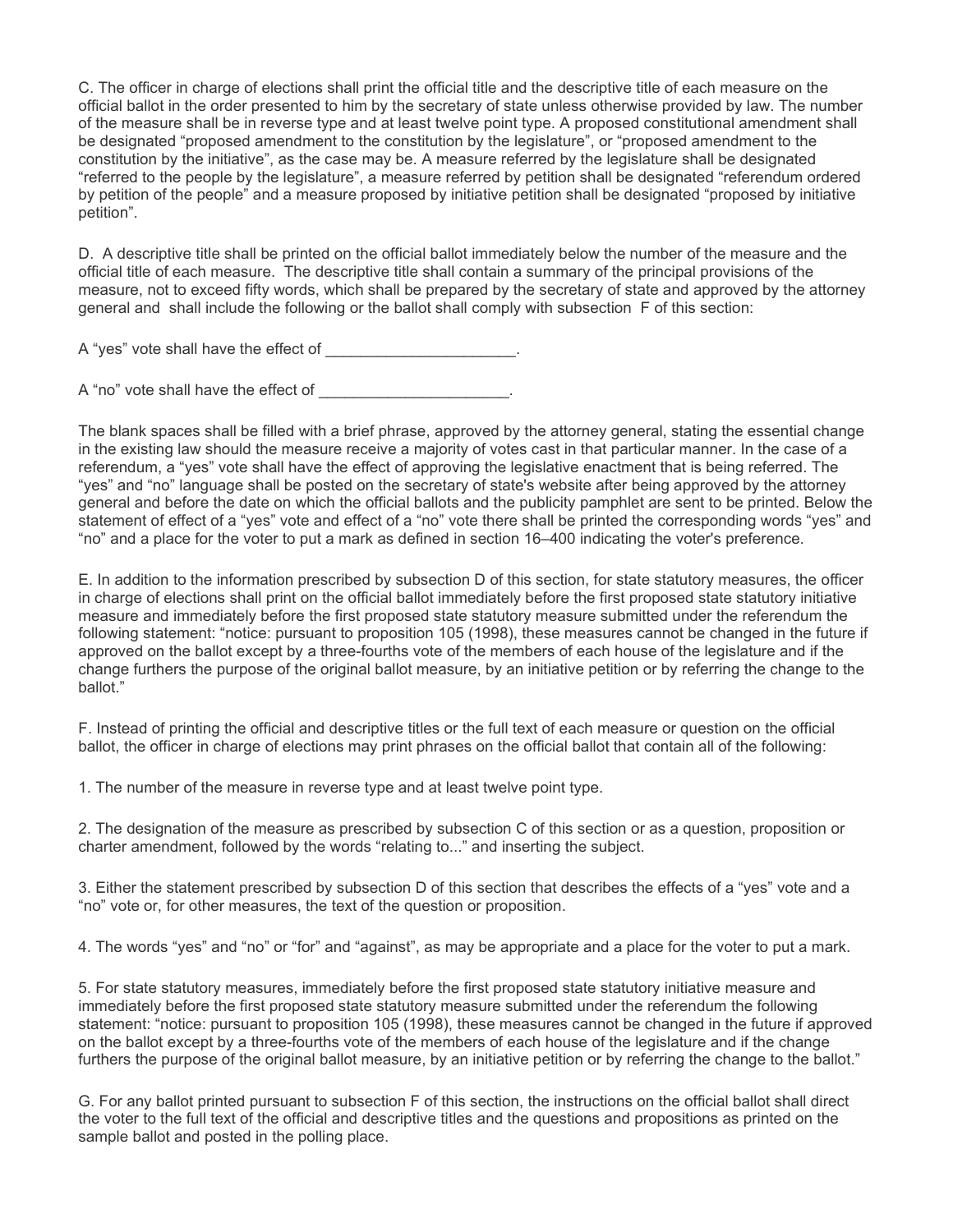### **19-126. Counting and canvassing votes; governor's proclamation**

A. The votes on measures and proposed constitutional amendments shall be counted, canvassed and returned by the officers of the election boards as votes for candidates are counted, canvassed and returned, and the abstract made by the clerks of the boards of supervisors of the several counties of votes on measures and proposed constitutional amendments shall be returned to the secretary of state on separate abstract sheets in the manner provided by law. The total vote shall then be canvassed and proclamation of the results made in the manner prescribed by the constitution.

B. If two or more conflicting measures or amendments are approved at the same election, the governor shall proclaim which of the measures or amendments received the greatest number of affirmative votes.

### **19-127. Preservation and publication of approved measures**

A. If a measure or proposed constitutional amendment, at the ensuing election, is approved by the people, the preserved copies with the sheets, signatures and affidavits, and a certified copy of the governor's proclamation declaring them to have been approved by the people, shall be bound together in such form that they may be conveniently identified and preserved.

B. The secretary of state shall cause every measure or constitutional amendment submitted under the initiative and approved by the people to be printed with the general laws enacted by the next ensuing session of the legislature, with the date of the governor's proclamation declaring them to have been approved by the people.

### **19-129. Destroying, suppressing or filing false initiative or referendum petition; classification**

A person filing an initiative or referendum petition or measure who, at the time of filing the petition or measure, knows it is falsely made, or who knowingly destroys or suppresses an initiative or referendum petition or measure, or any part thereof, which has been duly filed with the officers of the state, or of any political subdivisions thereof, as provided by this chapter, is guilty of a class 1 misdemeanor.

### **19-141. Initiative and referendum in counties, cities and towns**

A. This chapter applies to the legislation of cities, towns and counties, except as specifically provided to the contrary in this article. The duties required of the secretary of state as to state legislation shall be performed in connection with such legislation by the city or town clerk, county officer in charge of elections or person performing the duties as such. The duties required of the governor shall be performed by the mayor or the chairman of the board of supervisors, the duties required of the attorney general shall be performed by the city, town or county attorney, and the printing and binding of measures and arguments shall be paid for by the city, town or county in like manner as payment is provided for by the state with respect to state legislation. The provisions of section 19- 124 with respect to the legislative council analysis do not apply in connection with initiatives and referenda in cities, towns and counties. The printing shall be done in the same manner as other municipal or county printing is done.

B. Distribution of pamphlets shall be made to every household containing a registered voter in the city, town or county by the city or town clerk or by the county officer in charge of elections by mail before the earliest date for receipt by registered voters of any requested early ballot for the election at which the measures are to be voted on. If the pamphlet is not mailed before the earliest date for receipt of a requested early ballot, the officer in charge of elections shall provide a notice with the early ballots stating when the pamphlets will be mailed and where and when the pamphlets may be accessed or viewed. Any contract for pamphlet publication or mailing, or both, shall provide for the contractor to pay a penalty for each day of mailing that occurs on or after the earliest date for receipt of requested early ballots. The penalty shall be one cent for each household with a registered voter for each day of late mailing, and the monies shall be paid to the office of the officer in charge of elections. Pamphlets shall not be mailed or carried less than ten days before the election at which the measures are to be voted upon.

C. Arguments supporting or opposing municipal or county initiative and referendum measures shall be filed with the city or town clerk or the county officer in charge of elections not less than ninety days before the election at which they are to be voted upon.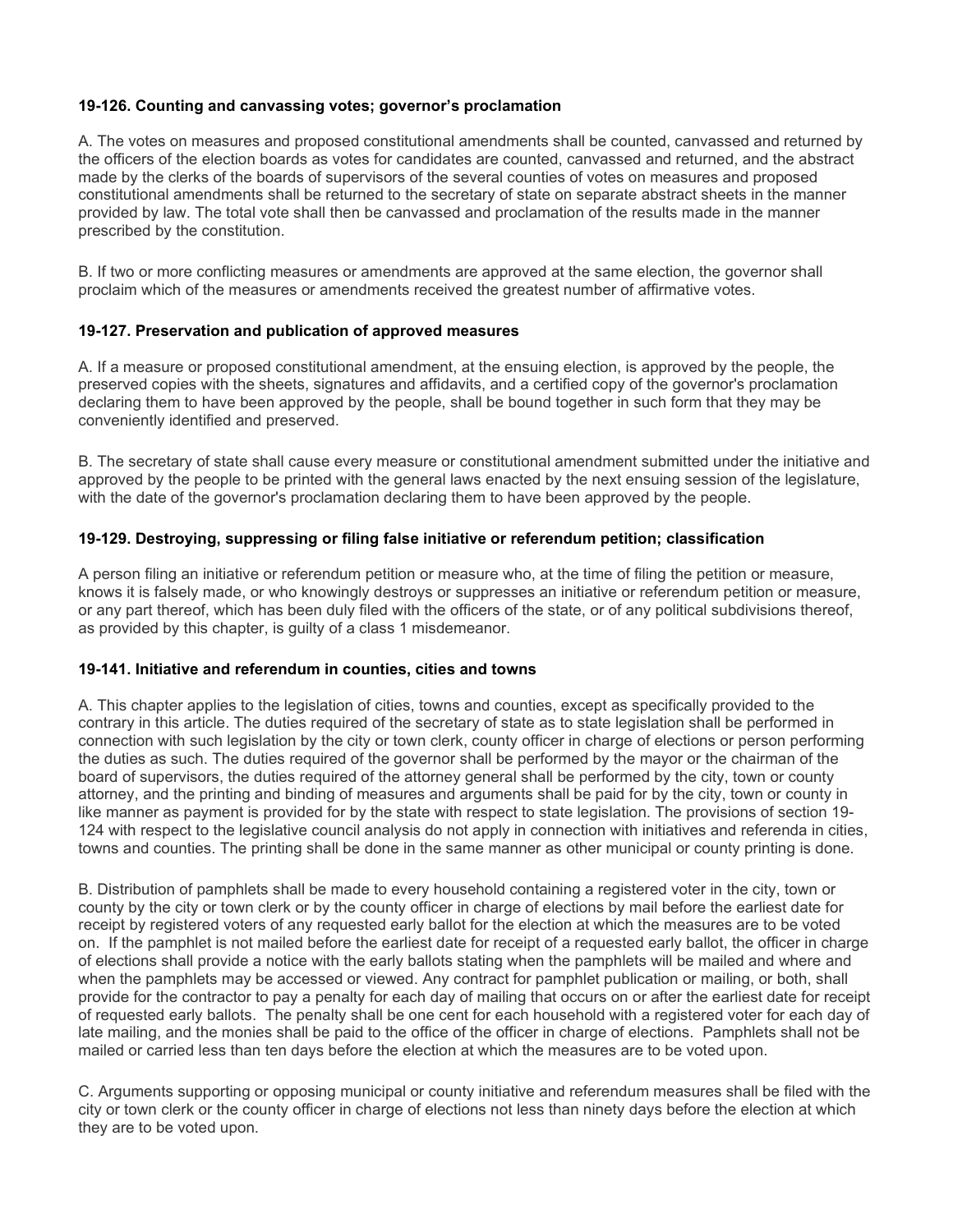D. The procedure with respect to municipal and county legislation shall be as nearly as practicable the same as the procedure relating to initiative and referendum provided for the state at large, except the procedure for verifying signatures on initiative or referendum petitions may be established by a city or town by charter or ordinance.

E. References in this section to duties to be performed by city or town officers apply only with respect to municipal legislation, and references to duties to be performed by county officers apply only with respect to county legislation.

F. The duties required of the county recorder with respect to state legislation shall also be performed by the county recorder with respect to municipal or county legislation.

### **19-142. Referendum petitions against municipal actions; emergency measures; zoning actions**

A. The whole number of votes cast at the citywide or townwide election at which a mayor or councilmen were chosen last preceding the submission of the application for a referendum petition against an ordinance, franchise or resolution shall be the basis on which the number of electors of the city or town required to file a referendum petition shall be computed. For the purposes of this section, a citywide or townwide election is an election at which all of the qualified electors of a city or town are eligible to vote for a mayor or members of the city or town council. The petition shall be filed with the city or town clerk within thirty days after passage of the ordinance, resolution or franchise.

B. A city or town ordinance, resolution or franchise shall not become operative until thirty days after its passage by the council and approval by the mayor, unless it is passed over the mayor's veto, and then it shall not become operative until thirty days after final approval and until certification by the clerk of the city or town of the minutes of the meeting at which the action was taken, except emergency measures necessary for the immediate preservation of the peace, health or safety of the city or town. An emergency measure shall not become immediately operative unless it states in a separate section the reason why it is necessary that it should become immediately operative, and unless it is approved by the affirmative vote of three-fourths of all the members elected to the city or town council, taken by ayes and noes, and also approved by the mayor.

C. At the time a person or organization intending to file a referendum petition against an ordinance or resolution applies for the issuance of an official number pursuant to section 19-111, the city or town clerk shall provide such person or organization with a full and correct copy of the ordinance or resolution in the form as finally adopted. If the copy of the ordinance or resolution proposed as a referendum is not available to such person or organization at the time of making application for an official number or on the same business day as the application is submitted, the thirty-day period prescribed in subsection A of this section begins on the day that the ordinance or resolution is available from the city or town clerk, and the ordinance or resolution shall not become operative until thirty days after the ordinance or resolution is available.

D. Notwithstanding subsection C of this section, a person or organization may file a referendum petition against the rezoning of a parcel of property on the approval by the city or town council of the ordinance that adopts the rezoning or on the approval of that portion of the minutes of the city or town council that includes the council's approval of the rezoning, whichever occurs first. The thirty day period prescribed in subsection A of this section begins on the day that the rezoning ordinance or approved minutes or portion of the approved minutes are available from the city or town clerk and the ordinance is not operative until thirty days after the ordinance or minutes are available.

### **19-143. Initiative petition in cities; action of council; amendment of charter**

A. The whole number of votes cast at the city or town election at which a mayor or councilman was chosen last preceding the submission of the application for an initiative petition is the basis for computing the number of qualified electors of the city or town required to sign the petition unless the city or town by charter or ordinance provides an alternative basis for computing the number of necessary signatures.

B. If an ordinance, charter or amendment to the charter of a city or town is proposed by initiative petition, it shall be filed with the city or town clerk, who shall submit it to the voters of the city or town at the next ensuing election. The council may enact the ordinance or amendment and refer it to the people or it may enact the ordinance or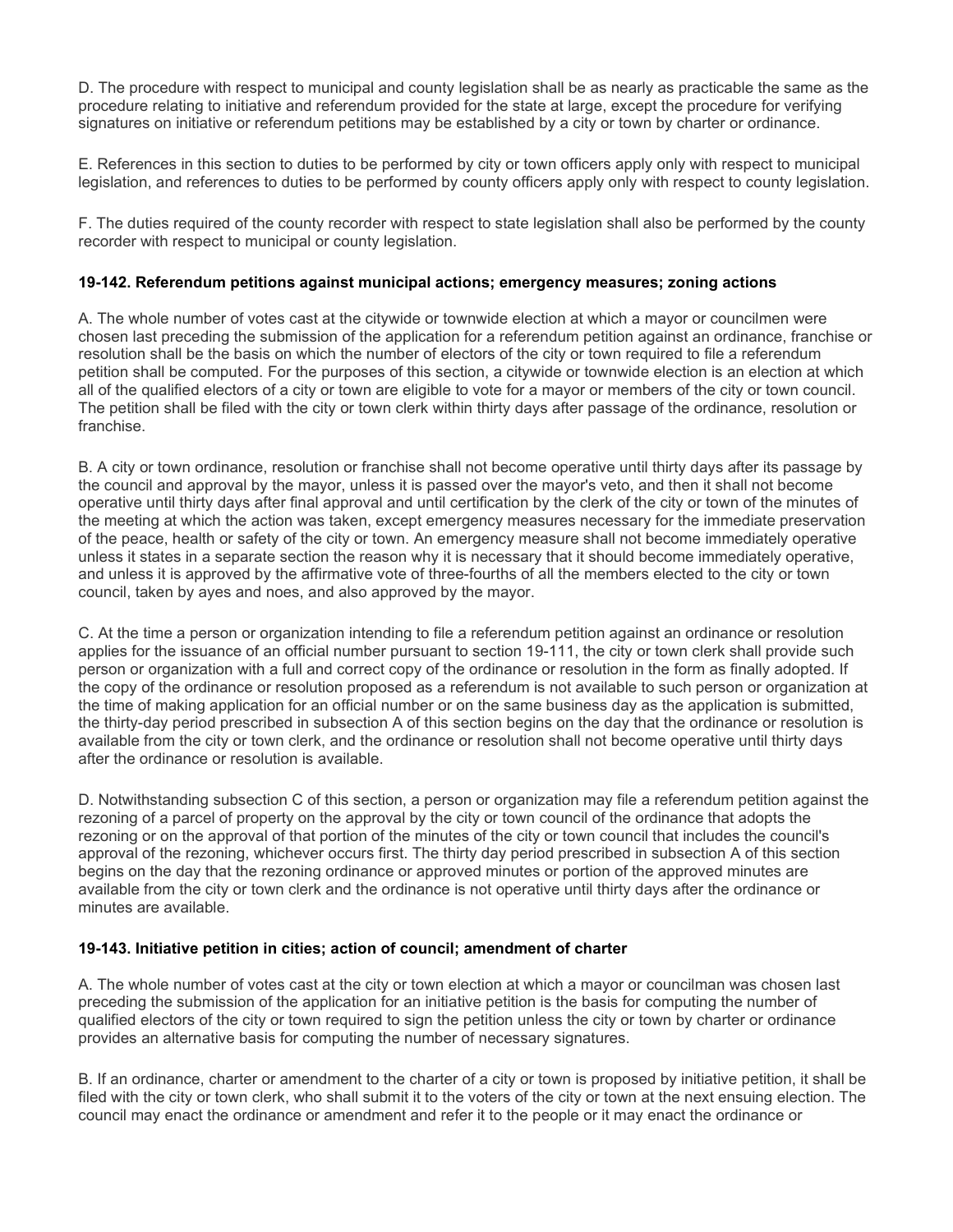amendment without referring it to the people, and in that case it is subject to referendum petition as other ordinances. The mayor shall not have power to veto either of such measures.

C. Amendments to a city or town charter may be proposed and submitted to the people by the council, with or without an initiative petition, but they shall be filed with the clerk for submission not less than sixty days before the election at which they are to be voted upon, and no amendment of a charter shall be effective until it is approved by a majority of the votes cast thereon by the people of the city or town to which it applies. The council may by ordinance order special elections to vote on municipal measures.

### **19-161. Challenges to legislative referenda**

A. A challenge to the legal sufficiency of any referendum measure or any proposed amendment or amendments to the constitution ordered by the legislature to be submitted to the people at the polls must be filed within:

1. Twenty days after the referendum is filed with the secretary of state if the referendum is filed in an odd numbered year.

2. Ten days after the referendum is filed with the secretary of state if the referendum is filed in an even numbered year.

B. An action filed pursuant to this section shall be advanced on the calendar and heard and decided by the court as soon as possible. Either party may appeal to the supreme court within five days after judgment.

C. The superior court in Maricopa county shall have jurisdiction over actions filed pursuant to this section.

D. In any action filed pursuant to this section the president of the senate or the speaker of the house of representatives shall be entitled to be heard and may, in their discretion, intervene as a party, may file briefs in the matter or may choose not to participate.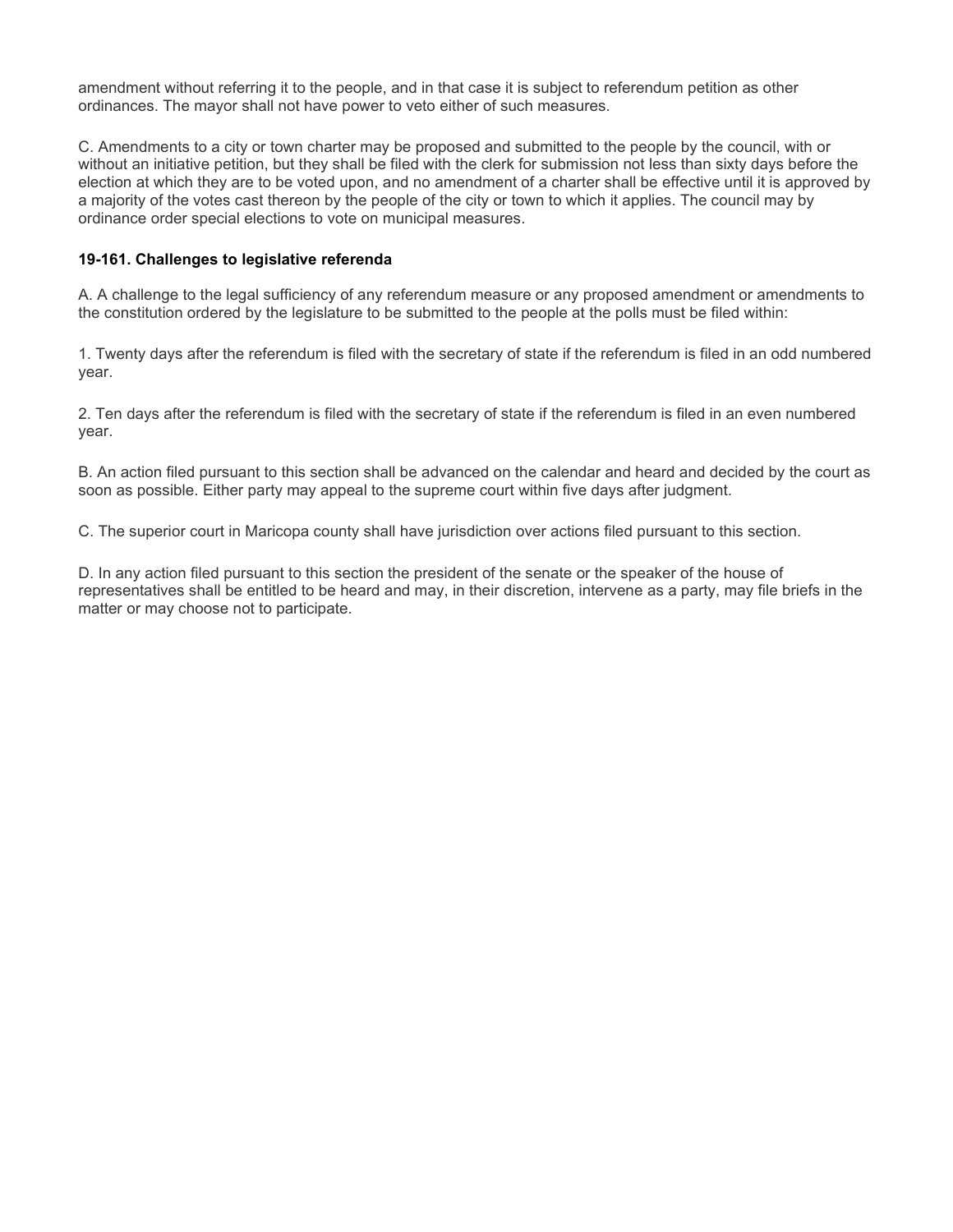### **Chapter 2. Recall and Advisory Recall**

### **19-201. Officers subject to recall; number of petitioners**

A. Every public officer holding an elective office, either by election, appointment or retention, is subject to recall from such office by the qualified electors of the electoral district from which candidates are elected to that office. Such electoral district may include the whole state. A number of qualified electors equaling twenty-five percent of the number of votes cast at the last preceding general election for all the candidates for the office held by the officer, even if the officer was not elected at that election, divided by the number of offices that were being filled at that election, by recall petition, may demand the officer's recall. For a public officer elected at a nonpartisan election, the last preceding general election is the last preceding election at which the public officer who is the subject of the recall was declared elected.

B. In the case of a public officer holding office in a newly created division or district of an elective office, either by election or appointment, a number of qualified electors equaling twenty-five percent of the number of votes cast at the last preceding general election for all those who were candidates for other divisions or districts of the same office held by the officer in that county or city divided by the number of offices that were being filled at that election, by recall petition, may demand the officer's recall.

C. If the elective officer to be recalled was appointed to the office or was deemed elected after an election was canceled due to the absence of opposing candidates as provided in section 15-424, 15-1442, 16-822, 48-802, 48- 1012, 48-1208, 48-1404, 48-1908, 48-2010, 48-2107 or 48-2208, the recall petition must be signed by the number of qualified electors that is equal to at least ten percent of the number of active registered voters in the jurisdiction or district represented by that elective officer as determined on the date of the last general election.

### **19-201.01. Legislative finding and intent; strict compliance**

The legislature recognizes that recall overturns the determination of the qualified electors and therefore finds and determines that strict compliance with the constitutional and statutory requirements for recall and in the application and enforcement of those requirements provides the surest method for safeguarding the integrity and accuracy of the recall process. Therefore, the legislature finds and declares its intent that the constitutional and statutory requirements for recall be strictly construed and that persons using the recall process strictly comply with those constitutional and statutory requirements.

### **19-202. Recall petition; limitations; subsequent petition**

A. A recall petition shall not be circulated against any officer until the officer has held office for six months, except that a petition may be filed against a member of the legislature at any time after five days from the beginning of the first session after the member's election. The commencement of a subsequent term in the same office does not renew the six month period delaying the circulation of a recall petition.

B. After one recall petition and election, no further recall petition shall be filed against the same officer during the term for which the officer was elected unless the petitioners signing the petition first, at the time of application for the subsequent recall petition, pay into the public treasury from which such election expenses were paid all expenses of the preceding election.

## **19-202.01. Application for recall petition**

A. A person or organization intending to file a recall petition, before causing the petition to be printed and circulated, shall submit an application setting forth the following:

1. The person's name and address or, if an organization, its name and address and the names and titles of its officers.

2. The person's or organization's intention to circulate and submit a recall petition.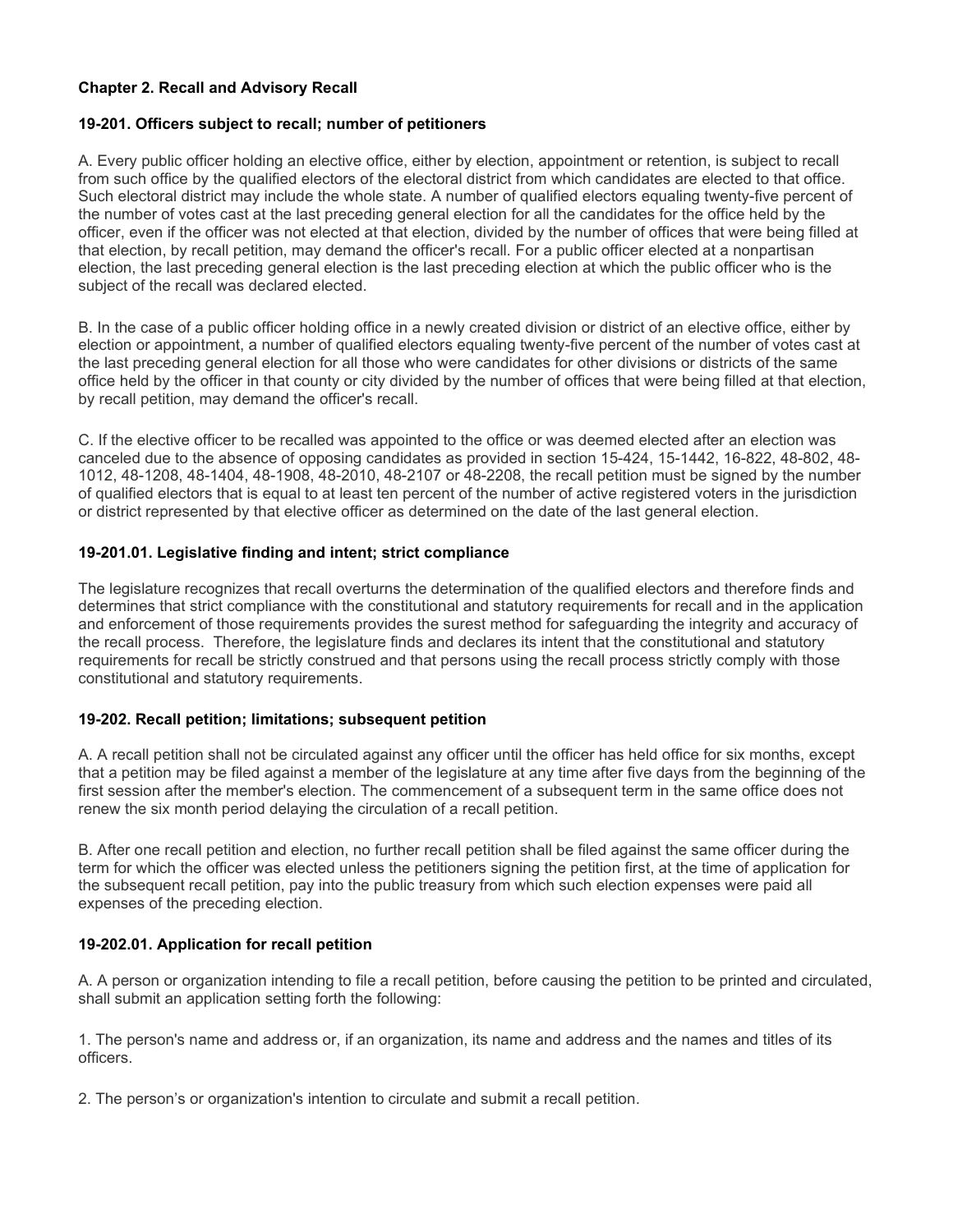3. The text of the general statement required by section 19-203 and a request for issuance of an official number to be printed on the signature sheets of the petition.

B. The application and petition shall be submitted as a single document to the office of secretary of state if for recall of a state officer, including a member of the state legislature, or a member of Congress, and with the county officer in charge of elections if for a county or district officer or superior court judge, with the city or town clerk if for a city or town officer and with the county school superintendent if for a governing board member of a school district. At the same time and place as submitting the application and petition, the person filing the application shall submit to the filing officer a separate electronic copy of the general statement required by section 19–203 in the format prescribed by the filing officer.

C. On receipt of the application and petition, the filing officer shall assign a number to the petition that shall appear in the lower right-hand corner on each side of each signature sheet and shall issue that number to the applicant. The filing officer shall maintain a record of each application received, of the date of its receipt and of the number assigned and issued to the applicant.

D. When the application is received by the filing officer and marked by the filing officer with an official date and time of receipt, the time-and-date-marked application, including the general statement required by section 19-203, constitutes the official copy of the text of the recall and shall be used in all instances as the text of the recall. For any subsequent change in the text of the recall by the applicant, including any change in the general statement required by section 19-203, the applicant shall file a new application, shall receive a new official serial number and shall use as the text of the recall the time-and-date-marked text that accompanied the new application, and any signatures that are obtained on the prior recall petition are invalid for the new recall petition.

### **19-203. Recall petition; contents; submission for verification; nonacceptance**

A. A recall petition shall contain a general statement of not more than two hundred words stating the grounds of the demand for the recall. The petition shall be submitted for verification of signatures to the appropriate filing officer as prescribed by section 19–202.01.

B. A recall petition is not considered filed for purposes of this chapter until the verification process is complete and the petition is filed pursuant to section 19-208.03, subsection A, paragraph 1.

C. A recall petition shall not be accepted for verification if more than one hundred twenty days have passed since the date of submission of the application for recall petition as prescribed by section 19-202.01.

D. The filing officer's time-and-date-marked copy of the application, including the general statement of the grounds for recall, constitutes the full and correct copy of the recall text and is the only valid copy for circulation for signatures. Signatures that are collected with any copy of the recall text that is not a facsimile of the time-and-datemarked copy with the complete text that is identical to the time-and-date-marked copy issued by the filing officer are invalid.

## **19-204. Form of petition**

A. The caption and body of a recall petition shall be substantially as follows:

Recall Petition

We, the qualified electors of the electoral district from which (name and title of office) was elected, demand the elected official's recall

The grounds of this demand for recall are as follows:

(State in two hundred words or less the grounds of the demand)

B. Each petition sheet shall have printed on the top of each sheet the following: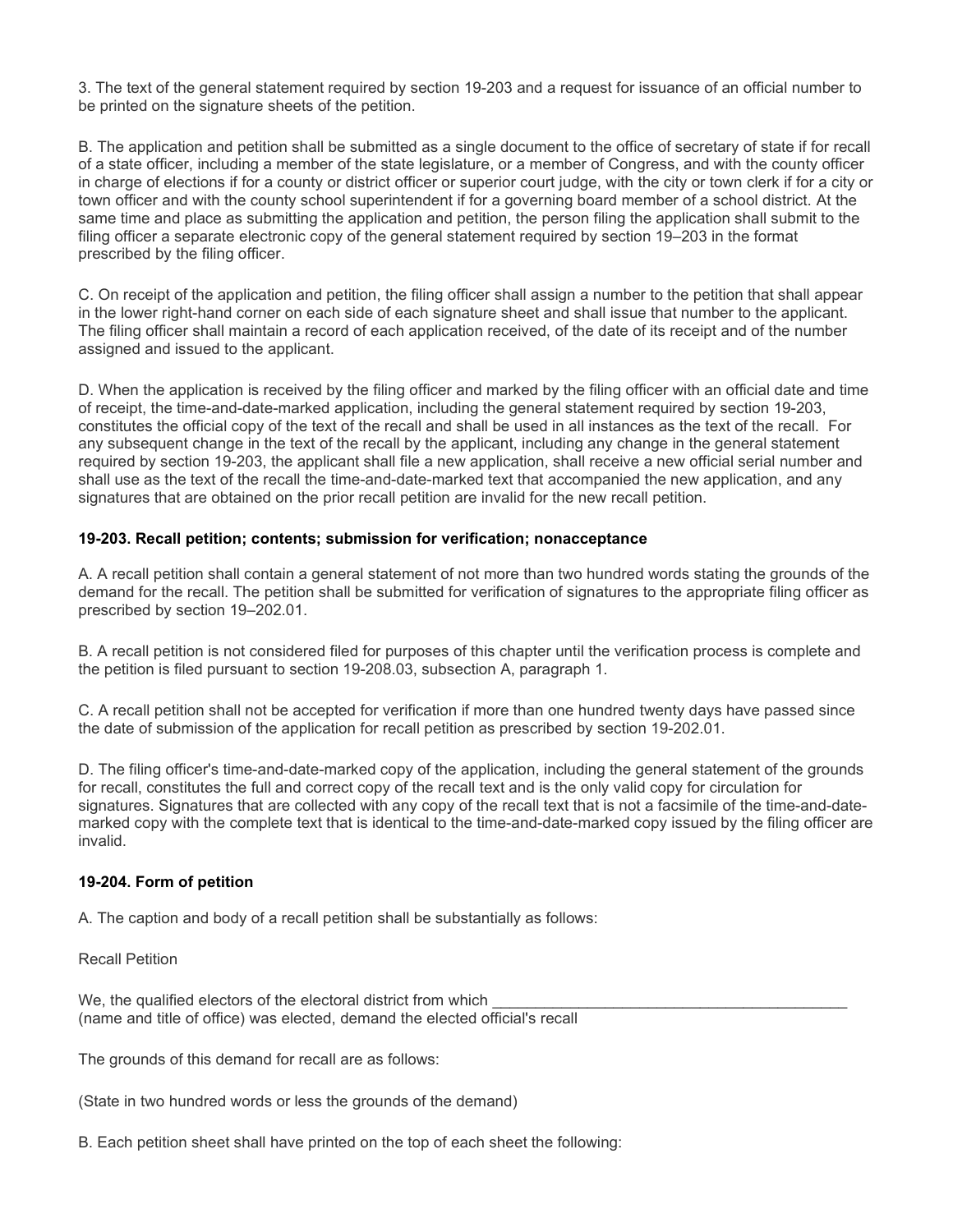"It is unlawful to sign this petition before it has a serial number."

C. The following shall be printed on each petition sheet in capital letters in at least twelve point bold-faced type in the upper right-hand corner of the face of the petition sheet and below the statement prescribed in subsection B of this section:

paid circulator" " [20] volunteer".

D. A circulator of a recall petition shall state whether the circulator is a paid circulator or volunteer by checking the appropriate line on the petition form before circulating the petition for signatures.

E. Signatures obtained on recall petitions in violation of subsection D of this section are void and shall not be counted in determining the legal sufficiency of the petition. The presence of signatures that are invalidated under this subsection on a petition does not invalidate other signatures on the petition that were obtained as prescribed by this section.

F. Each petition shall contain ten numbered lines for signatures. The lines shall be headed as follows:

| Signature | Name<br>(first and<br>last name<br>printed)                                                                                                                        | Actual<br>address<br>(street &<br>no, and if<br>no street<br>address,<br>describe<br>residence<br>location) | Arizona<br>& zip<br>code | City or<br>town<br>(i f any) | Date<br>signed |  |  |
|-----------|--------------------------------------------------------------------------------------------------------------------------------------------------------------------|-------------------------------------------------------------------------------------------------------------|--------------------------|------------------------------|----------------|--|--|
|           | The validity of signatures on this sheet must be sworn<br>to by the circulator before a notary public on the form<br>appearing on the back of the sheet.<br>Number |                                                                                                             |                          |                              |                |  |  |

G. The affidavit shall be in the following form printed on the reverse side of each signature sheet:

Affidavit of circulator

State of Arizona )  $)$  ss.:

County of (b)

(where notarized)

I, (print name) a person who is not required to be a resident of this state but who is otherwise qualified to register to vote in the county of \_\_\_\_, in the state of Arizona at all times during my circulation of this petition sheet, and under the penalty of a class 1 misdemeanor, depose and say that subject to section 19–206, Arizona Revised Statutes, each individual printed the individual's own name and address and signed this sheet of the foregoing petition in my presence on the date indicated and I believe that each signer's name and residence address or post office address are correctly stated and that each signer is a qualified elector of the state of Arizona (or in the case of a city, town or county office, of the city, town or county for which the officer subject to the proposed recall serves) and that at all times during circulation of this signature sheet a copy of the time-and-date-marked petition was stapled to the signature sheet.

(signature of affiant)  $\overline{\phantom{a}}$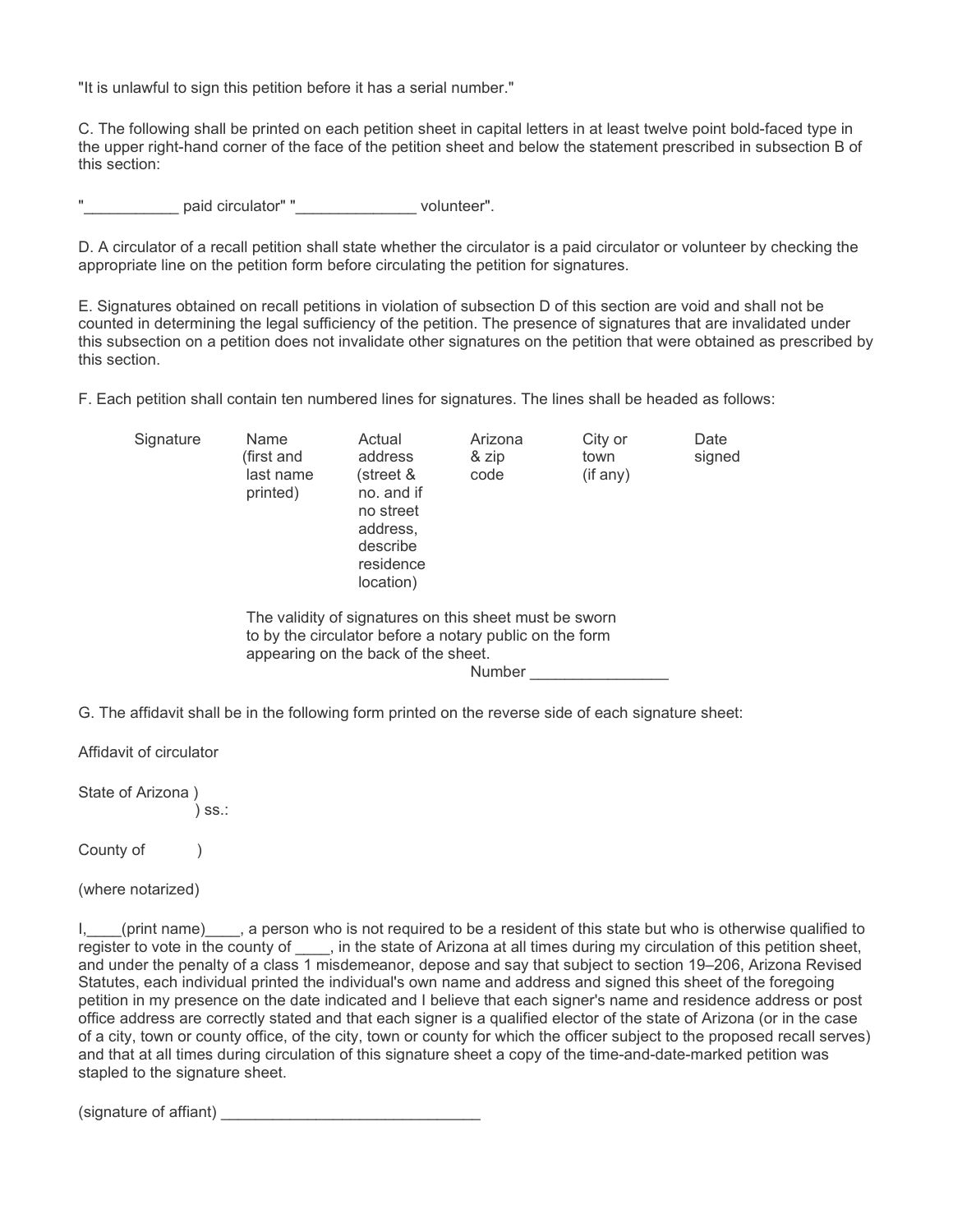| (residence address, street           |  |
|--------------------------------------|--|
| and number of affiant, or            |  |
| if no street address, a              |  |
| description of residence             |  |
|                                      |  |
| Subscribed and sworn to before me on |  |
| (date)                               |  |
| Notary public                        |  |

(form shall include a designated location for notary stamp)

H. The form of the affidavit shall not be modified. Any petition that contains a partially completed affidavit or an affidavit that has been modified is invalid.

### **19-204.01 Sample recall petitions; strict compliance**

The secretary of state shall make available a sample recall petition that strictly complies with the requirements of section 19–204. Any person or organization that uses the sample recall petition of the secretary of state is presumed to have strictly complied with the requirements of section 19–204.

### **19-205. Signatures and verification**

A. Every qualified elector signing a petition for a recall election shall do so in the presence of the person who is circulating the petition and who is to execute the affidavit of verification on the reverse side of the signature sheet. At the time of signing, the qualified elector shall:

1. Sign and print the elector's first and last name.

2. Write, in the appropriate spaces following the signature, the elector's residence address, giving street and number or, if the elector has no street address, a description of the elector's residence location, and the date on which the elector signed the petition.

B. The person before whom the signatures were written on the signature sheet shall in an affidavit subscribed and sworn to by that circulator before a notary public verify that each of the names on the sheet was signed in the circulator's presence on the date indicated, that the name and address were printed by the signer on the date indicated and that in the circulator's belief each signer was a qualified elector of the election district on the date indicated in which the recall election will be conducted. All signatures of petitioners on a signature sheet shall be those of qualified electors who are registered to vote in the same county. If signatures from more than one county appear on the same signature sheet, only the valid signatures from the same county that are most numerous on the signature sheet shall be counted.

### **19-205.01. Registered circulators; requirements; violation; classification; definition**

A. All circulators who are not residents of this state and all paid circulators must register as circulators with the secretary of state before circulating petitions pursuant to this chapter. The person or organization that is circulating the petition shall collect and submit the completed registration applications to the secretary of state. The secretary of state shall establish in the instructions and procedures manual issued pursuant to section 16–452 a procedure for registering circulators, including circulator registration applications, and shall publish on a website maintained by the secretary of state all information regarding circulators that is required pursuant to this section. The filing officer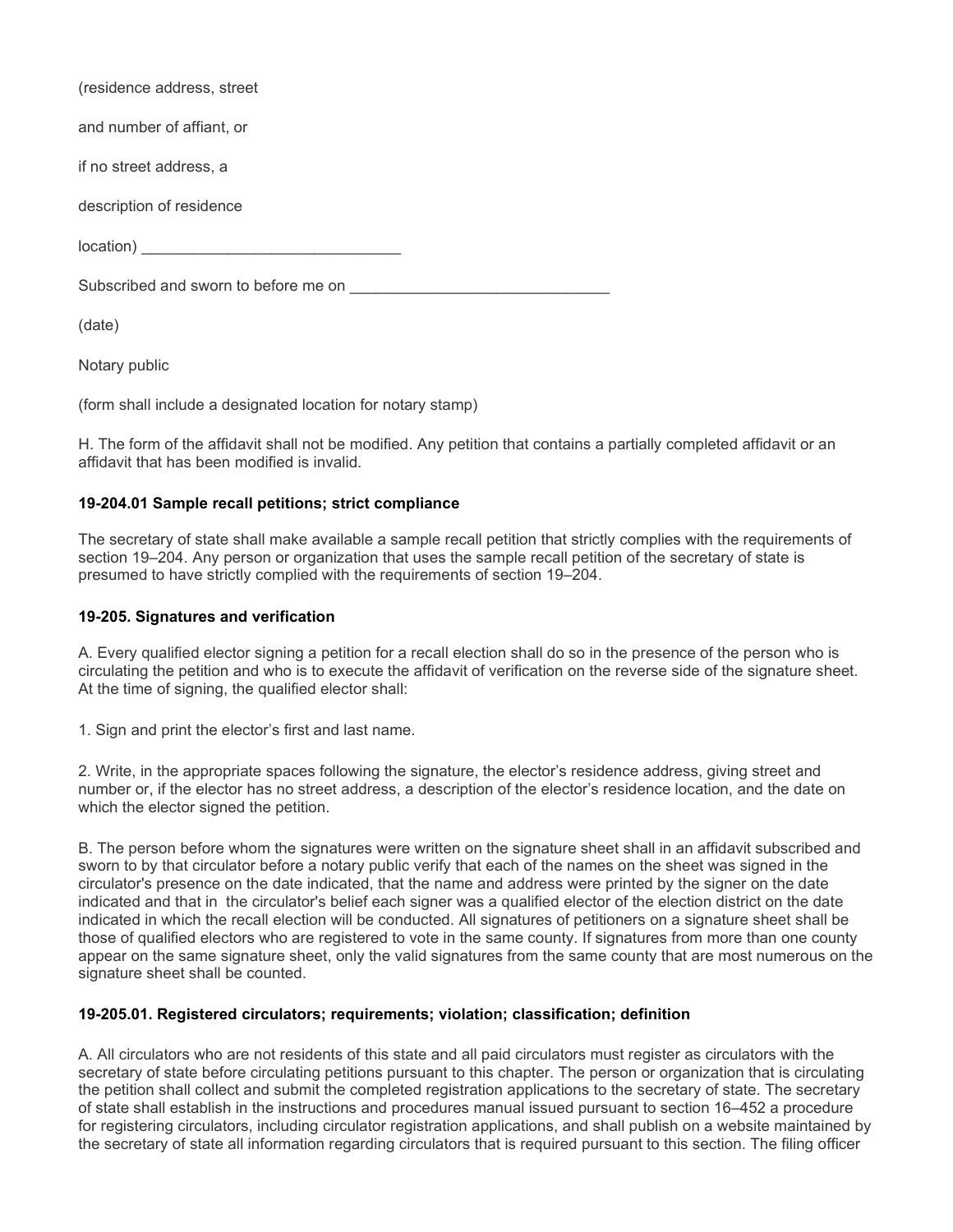shall disqualify all signatures collected by a circulator who fails to register pursuant to this subsection as provided for in section 19–208.01, subsection A.

B. The circulator registration application required by subsection A of this section shall require the following:

1. The circulator's full name, residence address, telephone number and email address.

2. The recall petition on which the circulator will gather signatures.

3. A statement that the circulator consents to the jurisdiction of the courts of this state in resolving any disputes concerning the circulation of petitions by that circulator.

4. The address of the person or organization in this state for which the circulator is gathering signatures and at which the circulator will accept service of process related to disputes concerning circulation of that circulator's petitions. Service of process is effected under this section by delivering a copy of the subpoena to that person individually, by leaving a copy of the subpoena with a person of suitable age or by mailing a copy of the subpoena to the person or organization by certified mail to the address provided.

5. An affidavit from the registered circulator that is signed by the circulator before a notary public and that includes the following declaration:

I, (print name) , under penalty of a class 1 misdemeanor, acknowledge that I am eligible to register as a circulator in the state of Arizona, that all of the information provided is correct to the best of my knowledge and that I have read and understand Arizona election laws applicable to the collection of signatures for a recall.

C. Within five business days after submission and review of a complete and correct circulator registration application that complies with this section, the secretary of state shall register and assign a circulator registration number to the circulator.

D. A person may not register as a circulator pursuant to this section if the person:

1. Has had a civil or criminal penalty imposed for a violation of title 16 or this title within the immediately preceding five years.

2. Has been convicted of treason or a felony and has not been restored to civil rights as described in section 16– 101, subsection A, paragraph 5.

3. Has been convicted of any criminal offense involving fraud, forgery or identity theft.

E. If a registered circulator is properly served with a subpoena to provide evidence in an action regarding circulation of petitions and fails to appear or produce documents as provided for in the subpoena, all signatures collected by that circulator are deemed invalid. The party serving the subpoena may request an order from the court directing the filing officer to remove any signatures collected by the circulator as provided for in section 19–208.01, subsection A.

F. Any person may challenge the lawful registration of circulators in the superior court of the county in which the circulator is registered. A challenge may not be commenced more than ten business days after the date that the filing officer has received, processed and made available all final petition sheets individually numbered. The person challenging signatures may amend that complaint after the filing officer has removed signatures and signature sheets as prescribed in section 19–208.01. An action pursuant to this section shall be advanced on the calendar and decided by the court as soon as possible. Either party may appeal to the supreme court within five calendar days after entry of judgment. The prevailing party in an action to challenge the registration of a circulator under this section is entitled to reasonable attorney fees.

G. A person who knowingly omits or misrepresents information or provides false information on a circulator registration application or who registers in violation of this section is guilty of a class 1 misdemeanor.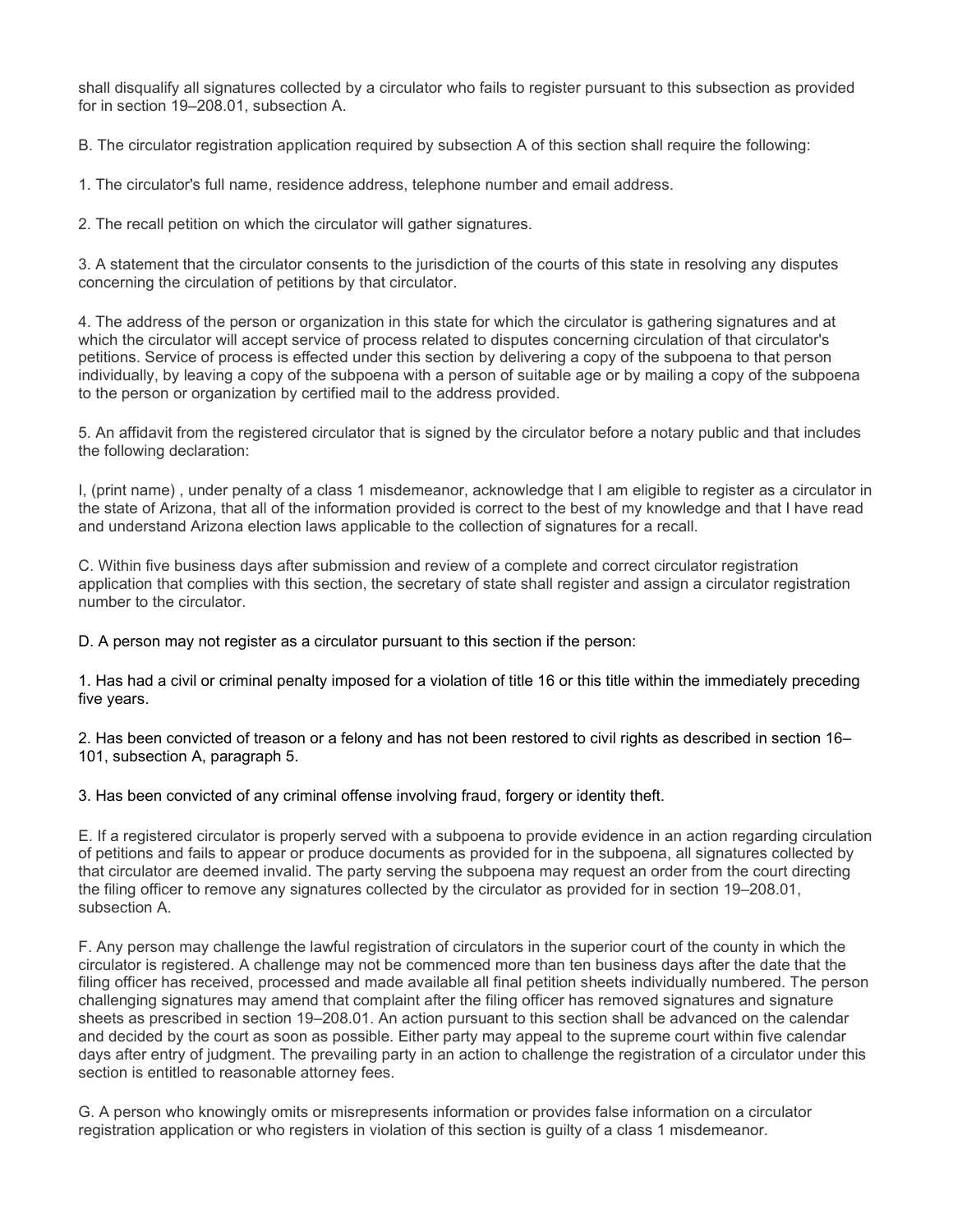H. For the purposes of this title, "paid circulator":

1. Means a natural person who receives monetary or other compensation for obtaining signatures on a recall petition or for circulating recall petitions for signatures.

2. Does not include a paid employee of any person or organization, unless that employee has or will obtain two hundred or more signatures on a recall petition in an election cycle.

### **19-205.02. Prohibition on circulating of petitions by certain persons**

No county recorder or justice of the peace and no person other than a person who is qualified to register to vote pursuant to section 16-101 may circulate a recall petition, and all signatures verified by any such unqualified person are void and shall not be counted in determining the legal sufficiency of the petition.

### **19-205.03. Prohibition on signing petition for profit; classification**

Any person who knowingly gives or receives money or any other thing of value for signing a recall petition, excluding payments made to a person for circulating such petition, is guilty of a class 1 misdemeanor.

### **19-205.04. Withdrawal of petition signature; payment of remuneration; violation; classification**

A. A person who has signed a recall petition may withdraw the person's signature from the petition not later than 5:00 p.m. on the date the petition containing the person's signature is actually submitted for verification pursuant to section 19–203.

B. To withdraw a petition signature, a person may do any of the following:

1. Verify the withdrawal by signing a simple statement of intent to withdraw at the office of the filing officer.

2. Mail a signed, notarized statement of intent to withdraw to the filing officer.

3. Draw a line through the signature and printed name on the petition.

C. A signature withdrawn pursuant to subsection B of this section and received by the filing officer within the time provided for in subsection A of this section shall not be counted in determining the legal sufficiency of the petition.

D. A person who knowingly gives or receives money or any other thing of value for signing a statement of signature withdrawal pursuant to subsection B of this section is guilty of a class 1 misdemeanor.

### **19-206. Coercion or other unlawful acts; classification**

A. Every qualified elector of this state may sign a recall petition on any officer for whom the elector is qualified to vote.

B. A person is guilty of a class 1 misdemeanor if the person knowingly induces or compels any other person, either directly or indirectly or by menace or threat that the person will or may be injured in the person business or be discharged from employment or that the person will not be employed, to sign or to refrain from signing the person's name to a recall petition or, after signing the person's name, to have the person's name taken from the petition.

C. Unless another classification is specifically prescribed in this title, a person is guilty of a class 1 misdemeanor if the person knowingly does any of the following:

1. Signs any name other than the person's own to a petition, except in a circumstance where the person signs for another person, in the presence of and at the specific request of that person, who is incapable of signing the person's own name because of physical infirmity.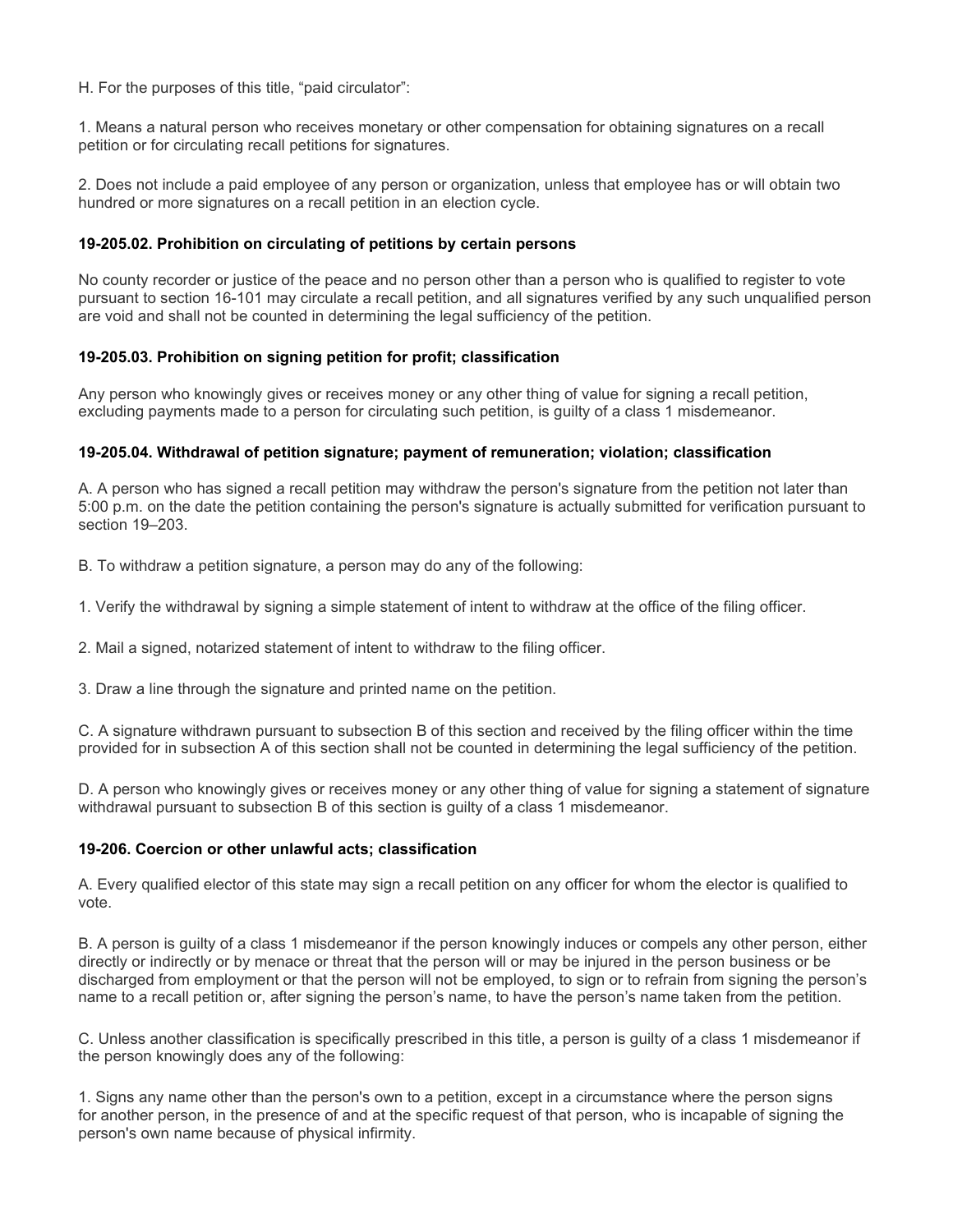2. Signs the person's name more than once for the same recall issue, at one election.

3. Is not at the time of signing a qualified elector of this state.

4. Fills out the name and address portion of the petition with the intent to commit fraud.

5. Violates any provision of this chapter, whether or not the person is an election officer.

## **19-206.01 Recall petition signature fraud; violation; classification; list of prohibited persons; definitions**

A. For the purposes of this chapter, a person commits recall petition signature fraud if the person does either of the following with the intent to defraud:

1. Intentionally collects for filing recall petition signature sheets with the knowledge that the person whose name appears on the signature sheet did not actually sign the petition.

2. Uses any fraudulent means, method, trick, device or artifice to obtain signatures on a recall petition.

B. A person who is paid by a person or organization to employ or subcontract with persons who fraudulently obtain recall petition signatures or who obtain recall petition signatures through other unlawful means is not guilty of a violation of subsection A of this section if the person does both of the following:

1. Reports the suspected unlawful or fraudulent signature collection to the filing officer.

2. Refuses to file the suspected unlawful or fraudulent signatures.

C. A person who violates subsection A of this section is guilty of a class 1 misdemeanor, except that a person who engages or participates in a pattern of recall petition signature fraud is guilty of a class 4 felony and shall be prohibited from participating for five years in any election, initiative, referendum or recall campaign.

D. The secretary of state shall maintain a list of persons who have been convicted of participating in a pattern of recall petition signature fraud in violation of this section and who are barred from participating in any election, initiative, referendum or recall campaign for five years from the date of conviction. The list shall be published on the secretary of state's website. The secretary of state shall remove a person from the list on expiration of the five-year prohibition. If a member of the public requests a copy of the list, the secretary of state shall provide it.

E. For the purposes of this section, "pattern of recall petition signature fraud" means that the person employs or subcontracts with persons to obtain signatures and at least five of the employees or subcontractor's employees have been convicted of a violation of this section for one or more elections or recall campaigns in an election cycle.

### **19-207. Notice to officer; statement of defense**

Upon filing the petition as prescribed by section 19-208.03, subsection A, paragraph 1, the officer with whom it is filed shall within forty-eight hours, excluding Saturdays, Sundays or other legal holidays, give written notice to the person against whom it is filed. The notice shall state that a recall petition has been filed, shall set forth the grounds thereof, and shall notify the person to whom it is addressed that the person has the right to prepare and have printed on the ballot a statement containing not more than two hundred words defending the person's official conduct. If the person fails to deliver the defensive statement to the officer giving notice within ten days thereafter, the right to have a statement printed on the ballot shall be considered waived.

### **19-208. Resignation of person**

If a person against whom a recall petition is filed desires to resign, the person may do so by filing a written tender thereof with the officer with whom the petition demanding the person's recall is filed within five days, excluding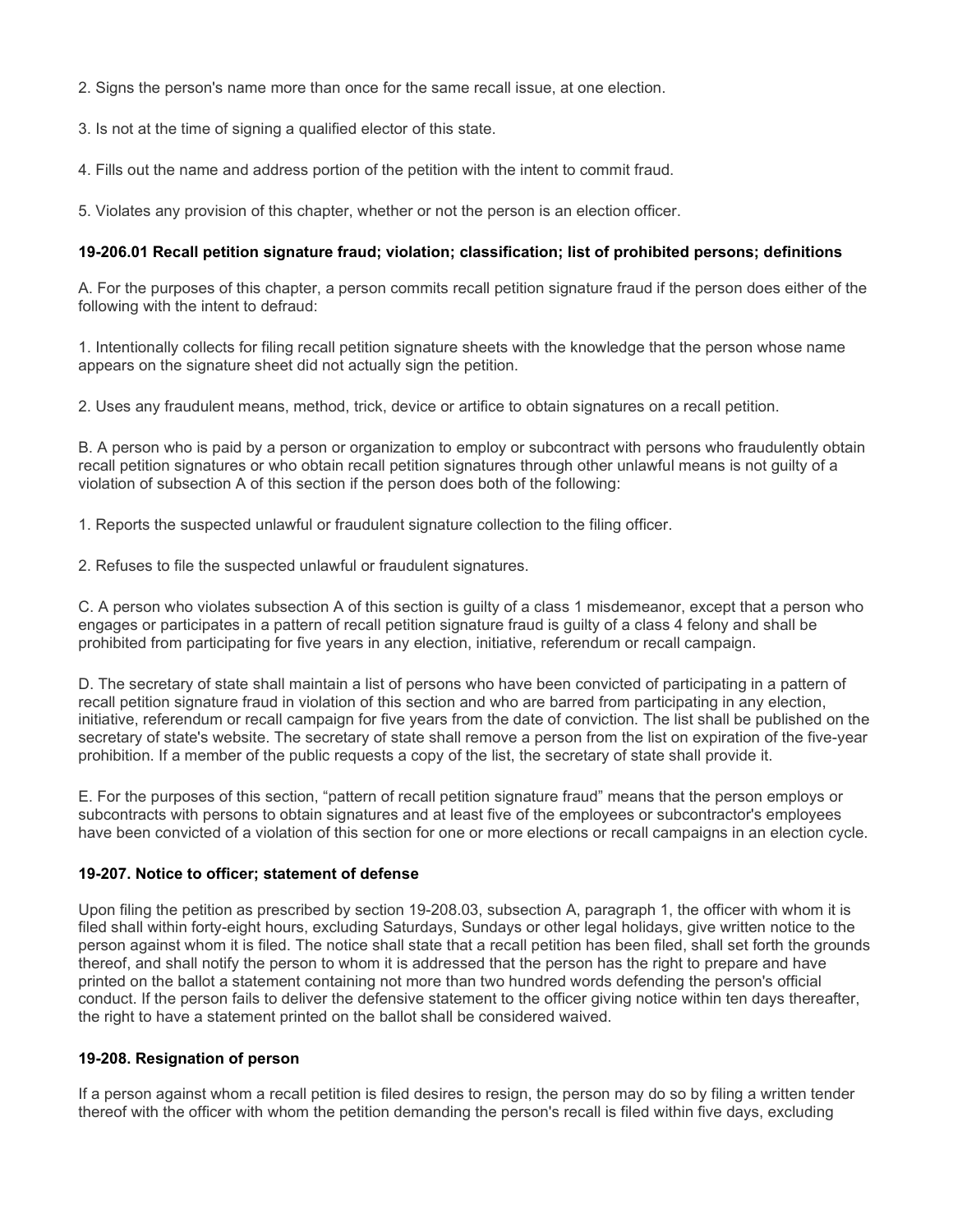Saturdays, Sundays and other legal holidays, after the filing of the petition as prescribed by section 19-208.03. In such event the person's resignation shall be accepted and the vacancy shall be filled as provided by law.

### **19-208.01. Certification of number of signatures**

A. Within ten days after submission of a recall petition for verification of signatures pursuant to section 19–203, the filing officer shall:

1. Remove the following:

(a) Those sheets that are not stapled to a copy of the time-and-date marked copy of the application as prescribed in this chapter.

(b) The copy of the application from the remaining petition sheets.

(c) Those sheets that do not bear the correct petition serial number and, if applicable, the paid circulator registration number in the lower right-hand corner of each side.

(d) Those sheets containing a circulator's affidavit that is not completed or signed or that has been modified.

(e) Those sheets on which the circulator's affidavit is not notarized, the notary's signature is missing, the notary's commission has expired or the notary's seal is not affixed.

(f) Those sheets on which the signatures of the circulator or the notary are dated earlier than the dates on which the electors signed the face of the petition sheet.

(g) Those sheets that are circulated by a circulator who is prohibited from participating in any election, initiative, referendum or recall campaign pursuant to section 19–206.01.

(h) Those sheets on which the circulator is required to be registered with the secretary of state pursuant to section 19–205.01 and the circulator is not properly registered at the time the petitions were circulated.

2. After completing the steps in paragraph 1 of this subsection, review each sheet to determine the county of the majority of the signers and shall:

(a) Place a three or four letter abbreviation designating that county on the face of the petition.

(b) Remove all signatures of those not in the county of the majority on each sheet by placing an adjacent mark or striking through the signature line.

(c) Cause all signature sheets to be grouped together by county of registration of the majority of those signing. The detached copies of the application shall be made available to the applicant but may be disposed of after a reasonable period of time.

3. After completing the steps in paragraph 2 of this subsection, remove the following signatures that are not eligible for verification by placing an adjacent mark or striking through the signature line:

(a) If the signature of the qualified elector is missing.

(b) If the residence address or the description of residence location is missing.

(c) If the date on which the petitioner signed is missing, if the date on which the petitioner signed the petition is before the date that the serial number was assigned to the person or organization that is filing the petition or if the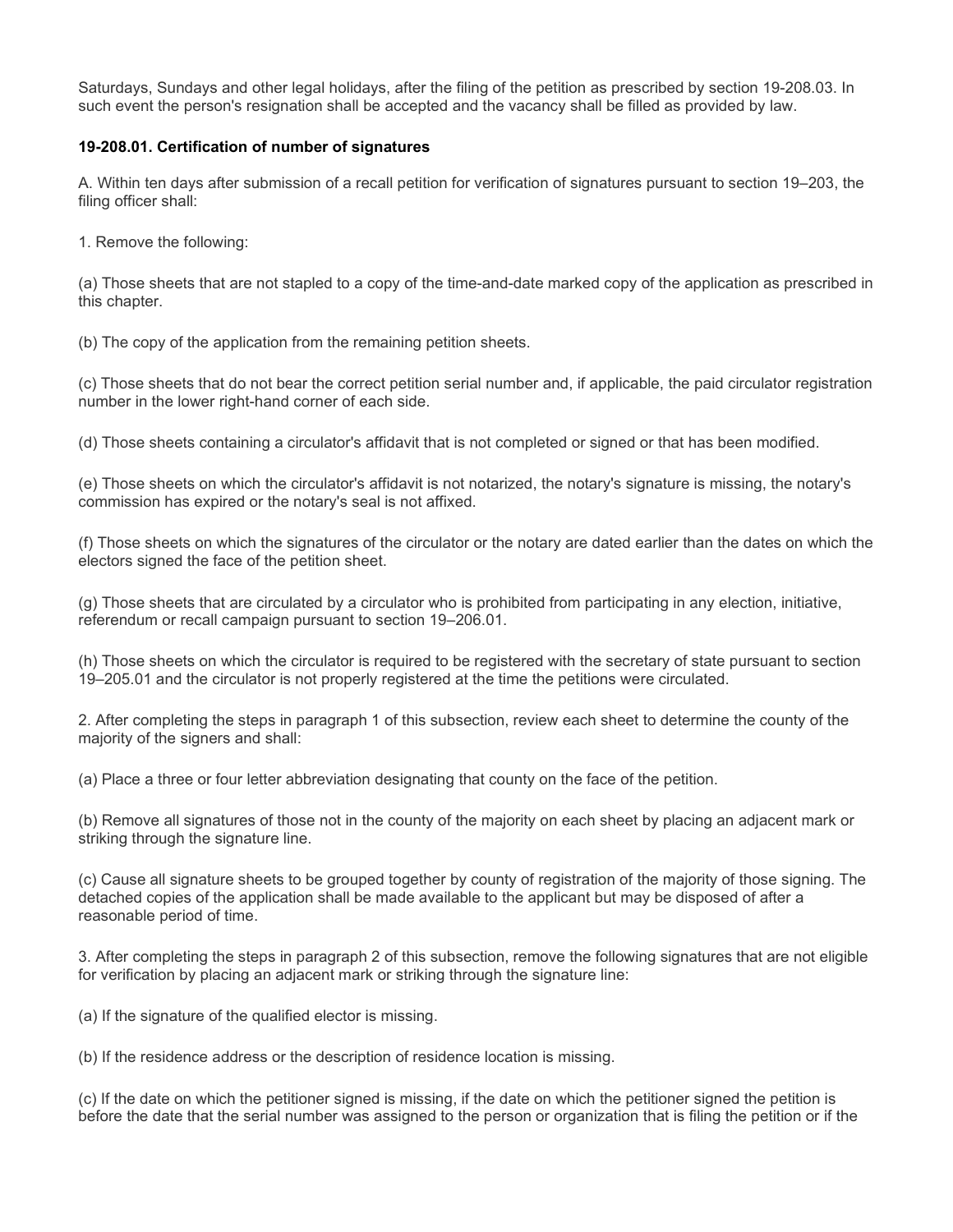date on which the petitioner signed the petition is after the date on which the affidavit was completed by the circulator and notarized.

(d) Signatures in excess of the ten signatures allowed per petition.

(e) Signatures withdrawn pursuant to section 19–205.04.

(f) Signatures for which the filing officer determines that the petition circulator has printed the elector's first and last names or other information in violation of section 19–205.

4. After the removal of petition sheets and signatures, count the number of signatures for verification on the remaining petition sheets and note that number on the face of each petition sheet.

5. Number the remaining petition sheets that were not previously removed and that contain signatures eligible for verification in consecutive order on the front side of each petition sheet.

6. Count all remaining petition sheets and signatures not previously removed and notify the applicant of this total number eligible for verification.

B. If the total number of signatures eligible for verification equals or exceeds the minimum number required by the Constitution of Arizona the filing officer shall reproduce a facsimile of the front and back of each signature sheet on which any signature eligible for verification appears. The filing officer shall transmit promptly to each county recorder facsimile sheets on which a signature of any individual claiming to be a qualified elector of that county appears. The filing officer shall also certify the number of sheets and signatures on the sheets that are being transmitted and retain a record of that certification in the filing office. The filing officer shall obtain a dated, signed receipt from the county recorder for copies of the original signature sheets transmitted under this section.

C. If the number of signatures on the sheets submitted to the filing officer does not equal the minimum number required by the constitution, the filing officer shall so notify the person or organization submitting them and shall return the sheets to the persons or organization. The returned signature sheets may not be reused or resubmitted at any later date.

### **19-208.02. Certification by county recorder**

A. Within sixty days after receipt of the facsimile of the front and back of the signature sheets from the filing officer, the county recorder shall determine the number of signatures or affidavits of individuals whose names were transmitted that must be disqualified for any of the following reasons:

1. The signature is illegible and the signer is otherwise unidentifiable.

2. The signature was disqualified after comparison with the signature on the affidavit of registration.

3. A petition signer's signature is determined to be invalid after a comparison is made between the signature and handwriting on the petition and the petition signer's voter registration file.

4. If a petitioner signed more than once, all but one otherwise valid signature is disqualified.

5. The individual was not a qualified elector of the district on the date of signing the petition.

6. The individual was a registered voter but was not at least eighteen years of age on the date of signing the petition or affidavit.

7. A residence address or description of residence location is not provided.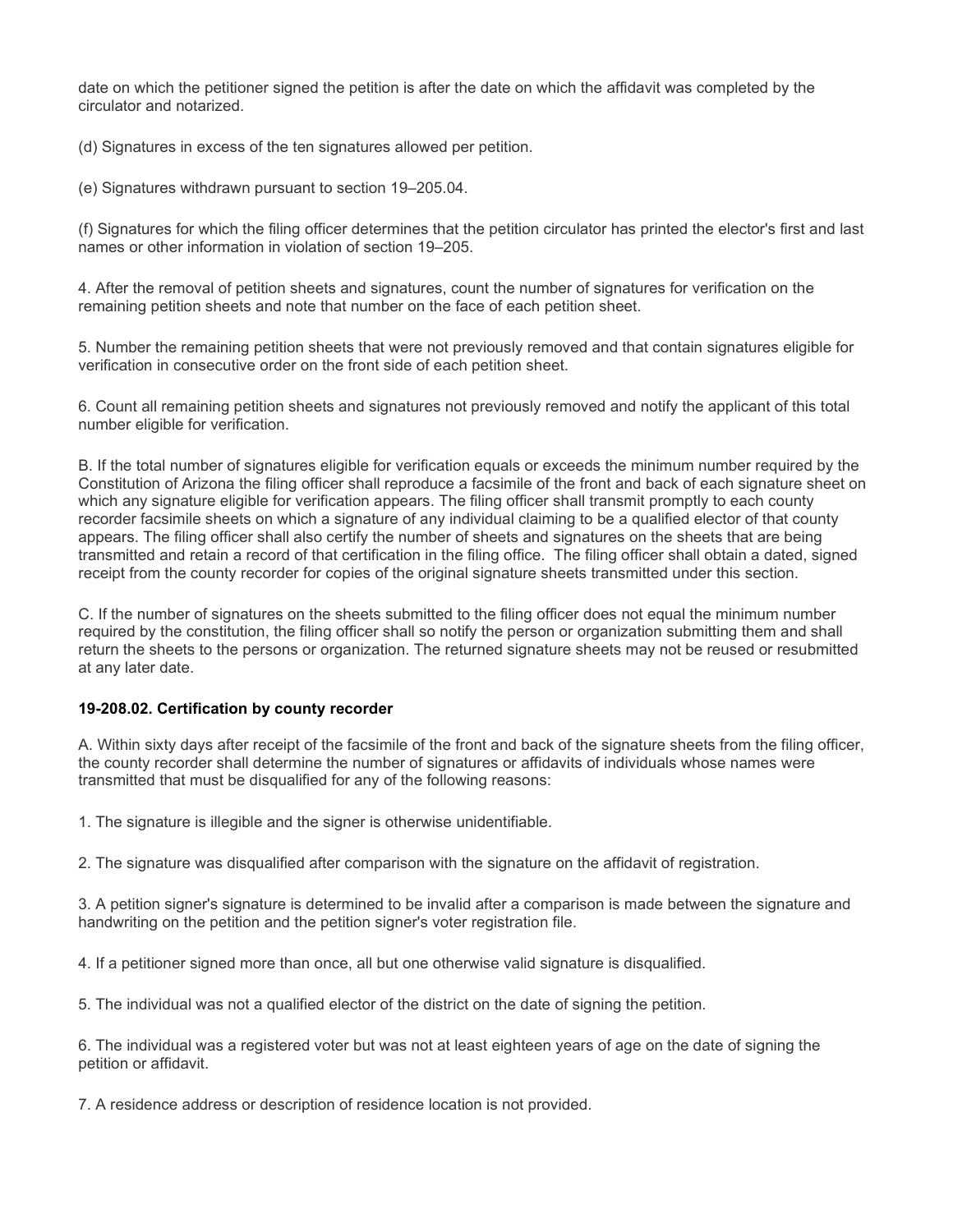8. The address provided is illegible or nonexistent.

9. A date of signing is not provided.

10. Any other reason a signature or entire petition sheet could be removed by the filing officer pursuant to section 19–208.01.

B. The county recorder shall certify such number to the filing officer in the form prescribed by the secretary of state.

C. At the time of certification, the county recorder shall:

1. Return the facsimile copies of the signature sheets to the filing officer and obtain a dated, signed receipt for the copies.

2. Send notice of the certification results by mail or electronically to the person or organization that submitted the recall petitions and to the filing officer.

### **19-208.03. Disposition of petition; date of filing**

A. Within five days, excluding Saturday, Sunday and legal holidays, after the county recorders have certified the number of qualified signatures to a petition, or sooner if a sufficient number of signatures have been certified to qualify for placement of the recall on the ballot, the filing officer shall total the number of signatures certified, and:

1. If the number equals or exceeds the minimum number required by the Constitution of Arizona, the filing officer shall immediately officially file the petition and notify the governor and each county recorder affected, stating that no more signatures need be checked, and the recall shall be placed on the ballot in the manner provided by law.

2. If the number is insufficient to qualify for calling a recall election the filing officer shall follow the procedure prescribed by section 19–208.01, subsection C.

B. The date of filing the petition as provided for in subsection A, paragraph 1 of this section is the date of filing referred to in sections 19–207, 19–208 and 19–209.

### **19-208.04. Judicial review of actions by county recorder**

A. If the county recorder fails to comply with the provisions of section 19-208.02, any elector may apply, within ten calendar days after such refusal, to the superior court for a writ of mandamus to compel him to do so. If the court finds that the county recorder has not complied with the provisions of section 19-208.02, the court shall issue an order for the county recorder to comply.

B. If an elector wishes to challenge the number of signatures certified by the county recorder under the provisions of section 19-208.02, he shall, within ten calendar days after the receiving officer has notified the governor and the county recorders of the number of certified signatures received by him, commence an action in the superior court for a determination thereon. The action shall be advanced on the calendar and heard and decided by the court as soon as possible. Either party may appeal to the supreme court within ten calendar days after judgment.

C. An action filed in the superior court under the provisions of this section against a county recorder shall be filed in the county of such county recorder, except that when any such action involves more than one county recorder such action shall be filed in Maricopa county.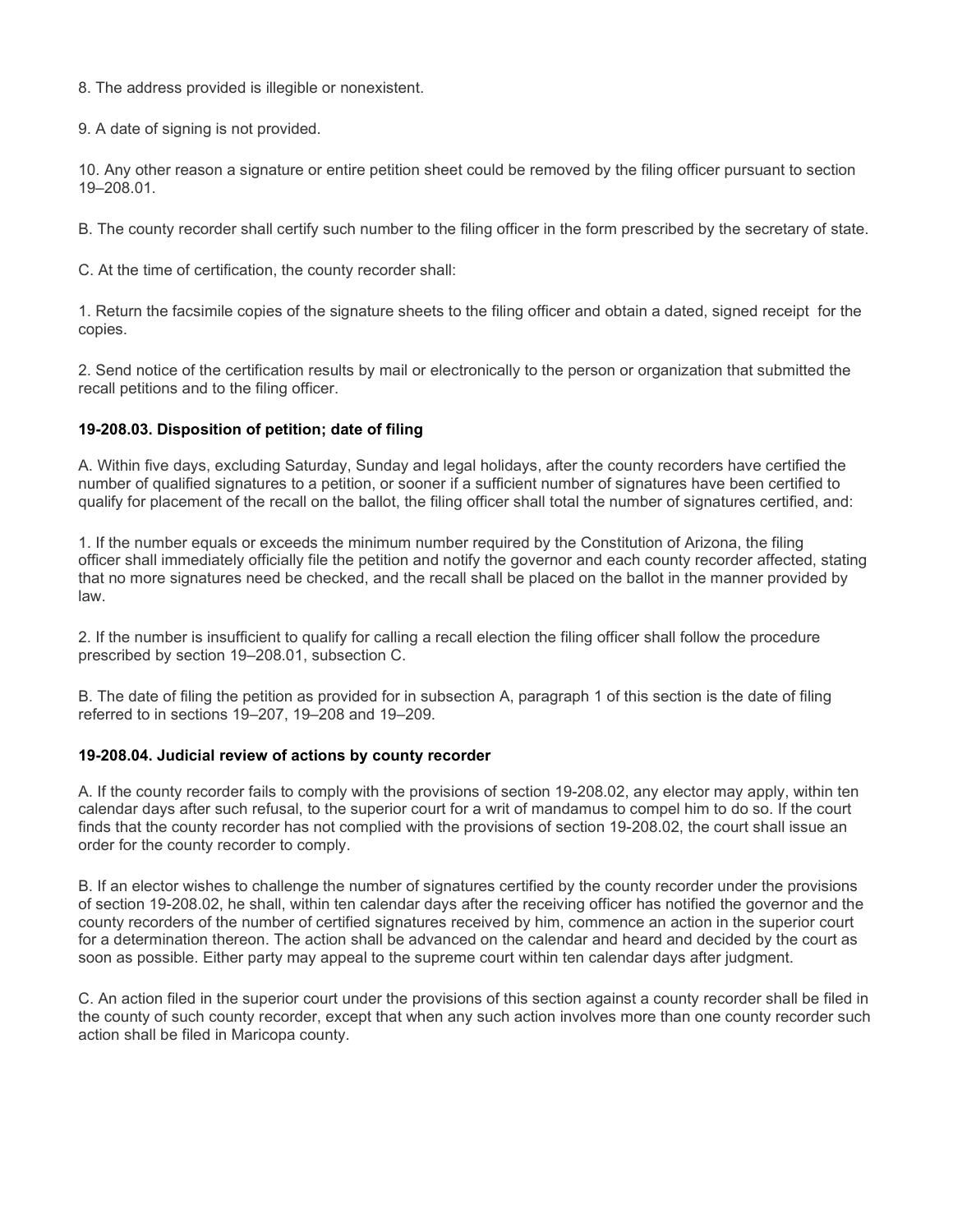### **19-208.05. Special fund for reimbursement of county recorders**

A. Receiving officers shall establish a separate fund from which county recorders shall be reimbursed for actual expenses incurred by county recorders for performance of duties under section 19-208.02, but not to exceed the rate of fifty cents per signature.

B. A county recorder who claims to be entitled to reimbursement under the provisions of this section shall submit a claim to the receiving officer.

C. The special fund established pursuant to this section shall be exempt from the provisions of section 35-190, relating to lapsing of appropriations.

### **19-208.06. Refusal of filing officer to file petition or transmit facsimiles of signature sheets or affidavits of circulators; writ of mandamus; venue**

A. If the filing officer refuses to accept and file a petition for recall that has been presented within the time prescribed, or if the filing officer refuses to transmit the facsimiles of a signature sheet or sheets or affidavits of circulators to the county recorders for certification under section 19–208.01, the filing officer shall provide the person who submitted the petition, signature sheet or affidavit with a written statement of the reason for the refusal. Within five calendar days after the refusal any citizen may apply to the superior court for a writ of mandamus to compel the filing officer to file the petition or transmit the facsimiles, or for matters involving statewide recalls, the citizen may file a complaint with the county attorney or attorney general. The county attorney or attorney general may apply, within five calendar days after the complaint is made, to the superior court for a writ of mandamus to compel the secretary of state to file the petition or transmit the facsimiles. The action shall be advanced on the calendar and heard and decided by the court as soon as possible. Either party may appeal to the supreme court within five calendar days after entry of judgment by the superior court. The decision of the superior court may be stayed as prescribed by rules adopted by the supreme court. If the court finds that the petition is legally sufficient, the filing officer shall then file it, with a certified copy of the judgment attached as of the date on which it was originally offered for filing in the filing officer's office.

B. The most current version of the general county register statewide voter registration database at the time of filing a court action challenging a recall petition shall constitute the official record to be used to determine on a prima facie basis by the challenger that the signer of a petition was not registered to vote at the address given on the date of signing the petition. If the address of the signer given on the date of signing the petition is different from that on the most current version of the general county register, the county recorder shall examine the version of the general county register that was current on the date the signer signed the petition to determine the validity of the signature and to determine whether the person was eligible to sign the petition at the time of signing. This subsection does not preclude introducing into evidence a certified copy of the affidavit of registration of any signer dated before the signing of the petition if the affidavit is in the possession of the county recorder but has not yet been filed in the general county register.

C. An action that contests the validity of a recall based on the actions of the filing officer or compliance with this chapter by any person may not be maintained in any court in this state except as prescribed by this section. Any person may contest the validity of a recall. If multiple actions are filed that contest the validity of a recall, including actions filed pursuant to subsection A of this section, the separate actions shall be consolidated before the appropriate venue pursuant to subsection D of this section. In addition to contesting the validity of a recall, any person may seek to enjoin the secretary of state or other officer from certifying or printing the official ballot for the election that will include the proposed recall and to enjoin the certification or printing of the ballot.

D. The superior court in Maricopa county shall have jurisdiction of actions relating to recalls to be submitted to the electors of the state at large. With respect to actions relating to local recalls for a county, special district or school district, the superior court in the county in which the district is located shall have jurisdiction. With respect to actions relating to recalls for a city or town, the superior court in the county in which the majority of the population of that city or town resides shall have jurisdiction.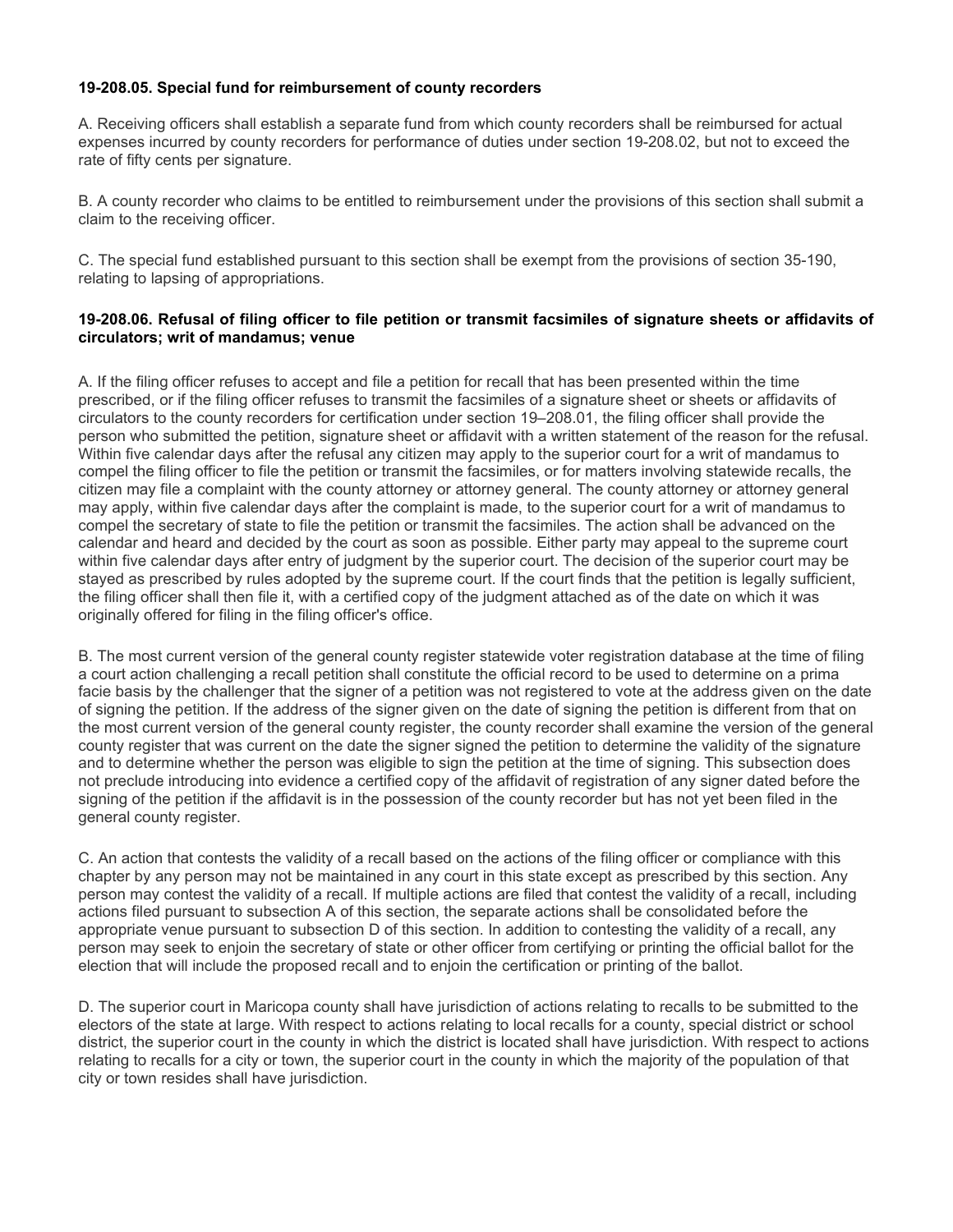### **19-209. Order for special recall election**

A. If the officer against whom a petition is filed does not resign within five days, excluding Saturdays, Sundays and other legal holidays, after the filing as determined pursuant to section 19-208.03, the order calling a special recall election shall be issued within fifteen days and shall be ordered to be held on the next following consolidated election date pursuant to section 16-204 that is ninety days or more after the order calling the election.

B. A recall election shall be called:

1. If for a state office, including a member of the legislature, by the governor.

2. If for a county officer, special taxing district officer or judge or other officer of the superior court in a county, by the board of supervisors of that county.

3. If for a city or town officer, by the legislative body of the city or town.

4. If for a member of a school district governing board, by the county school superintendent of the county in which the school district is located.

C. If a recall petition is against an officer who is directed by this section to call the election it shall be called:

1. If for a state office, by the secretary of state.

2. If for a county office, by the clerk of the superior court.

3. If for a city or town office, by the city or town clerk.

D. The officer in charge of the election for any recall election called pursuant to this chapter is as follows:

1. If for a state office, including a member of the legislature, the secretary of state.

2. If for a county officer, special taxing district officer or superior court judge, the county officer in charge of elections.

3. If for a city or town officer, the city or town clerk.

4. If for a member of a school district governing board, the county school superintendent of the county in which the school district is located.

E. For the purposes of this section, "special taxing district" means a special taxing district that is established pursuant to title 48 and that is supported primarily by taxes.

### **19-210. Reimbursement for county expenses in conducting special recall election**

The political subdivision or district in which a public officer subject to recall serves shall reimburse the county for all expenses incurred in conducting the special recall election.

### **19-212. Nomination petition; form; filing**

A. Unless the officer otherwise requests in writing, the name of the officer against whom a recall petition is filed shall be placed as a candidate on the official ballot without nomination. Other candidates for the office may be nominated to be voted upon at the election and shall be placed upon the official recall ballot after filing a nomination petition that is signed by a number of qualified electors that is equal to at least two per cent of the total votes cast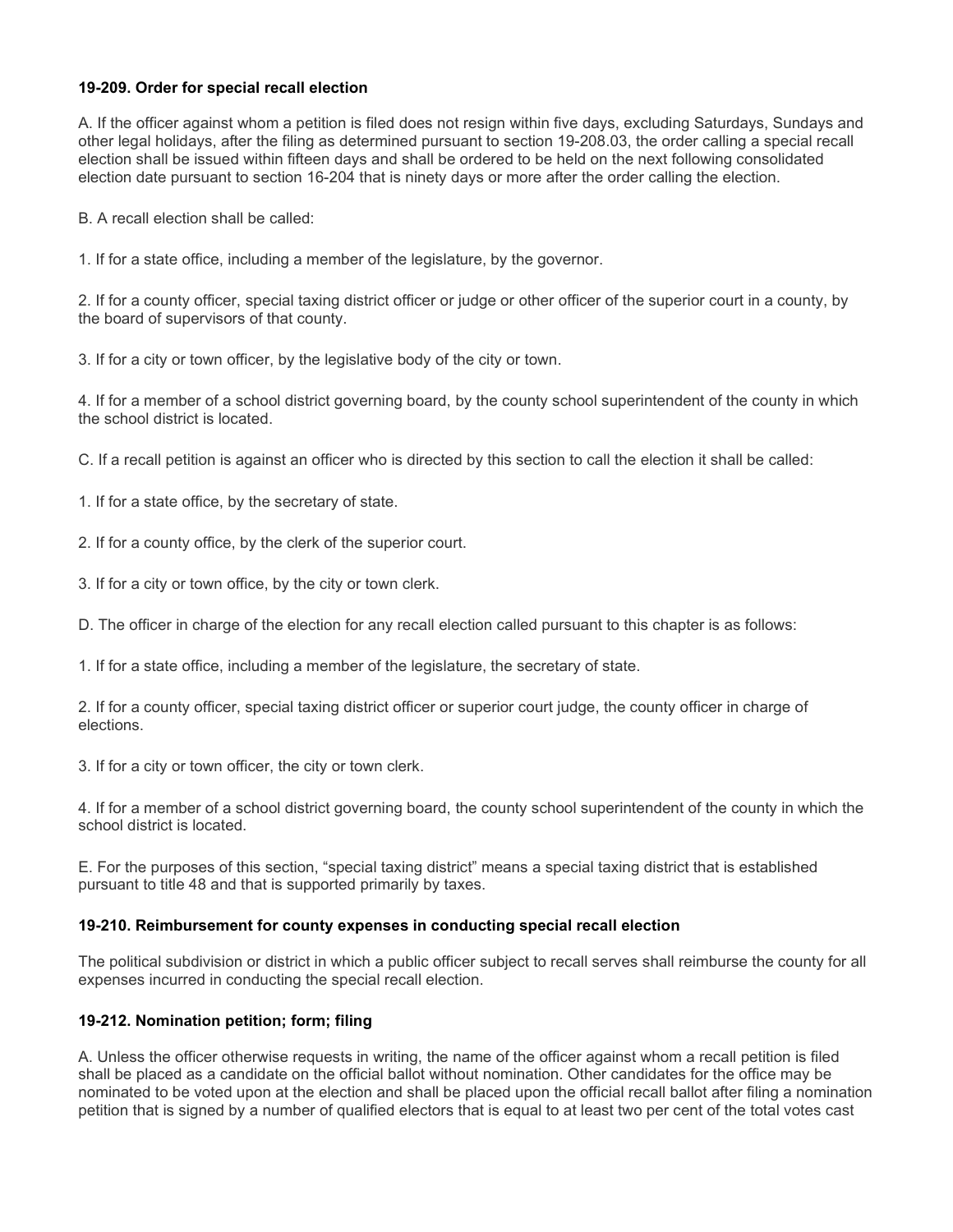for all candidates for that office at the last election for that office. Nomination petition signers shall be qualified electors of the electoral district of the officer against whom the recall petition is filed.

B. If the officer against whom a recall petition is filed was appointed to the office or was deemed elected after an election was canceled due to the absence of opposing candidates as provided in section 15-424, 48-802, 48-1012, 48-1208, 48-1404, 48-1908, 48-2010, 48-2107 or 48-2208, other candidates for the office to be voted on in the recall election shall be placed on the official recall ballot after filing a nomination petition that is signed by the number of qualified electors that is equal to at least one-half of one per cent of the number of active registered voters in the jurisdiction or district represented by that elective officer as determined on the date of the last general election with no less than five signatures. Nomination petition signers shall be qualified electors of the electoral district of the officer against whom the recall petition is filed.

C. The title and body of the nomination petition shall be substantially in the following form:

Nomination Petition--Recall Election

We, the undersigned electors, qualified to vote in the recall election mentioned herein, residents of the precinct indicated by the residence addresses given, and residents of the county of \_\_\_\_\_\_, state of Arizona, hereby nominate \_\_\_\_\_\_, who resides at \_\_\_\_, in the county of \_\_\_\_\_\_ to be a candidate in the recall election for the office of \_\_\_\_\_\_ to be held on \_\_\_\_\_\_\_\_\_\_\_\_\_\_\_\_\_\_\_\_\_\_\_\_, and we further declare that **office of and on the held on**  $\blacksquare$ , and we further declare that

(date)

we have not signed and will not sign any nomination paper for any other person for such office.

The remainder of the petition shall be substantially in the form prescribed in section 16-315.

D. If recall petitions have been filed against more than one member of a multimember public body whose members serve at large, the nomination petition and paper of the other candidates shall state which member they oppose.

E. To each nomination petition shall be appended a certificate by a person who is qualified to register to vote pursuant to section 16-101 stating that to the best of his knowledge and belief all the signers of the nomination petition are qualified electors of the precinct which they give as their residence.

F. Such nomination petition shall be filed not more than ninety days nor less than sixty days prior to the date of the recall election.

### **19-213. Form and contents of ballot**

On the ballots for the election shall be printed the reasons as set forth in the petition for demanding the officer's recall and in not more than two hundred words, the officer's justification of the officer's conduct in office. There shall be no party designation on the recall ballot for a nonpartisan office. The form of the ballot shall conform as nearly as practicable to the ballot prescribed for general elections.

### **19-214. Recall election board; consolidation of precincts**

A. A recall election board shall consist of one inspector and two judges who, together with two clerks, shall be appointed for each precinct if for a state or county election and shall be paid in the same manner as election boards.

B. If for a city or town election, the recall election board shall be appointed by the clerk of the city or town and shall be paid in the same manner as city or town election boards.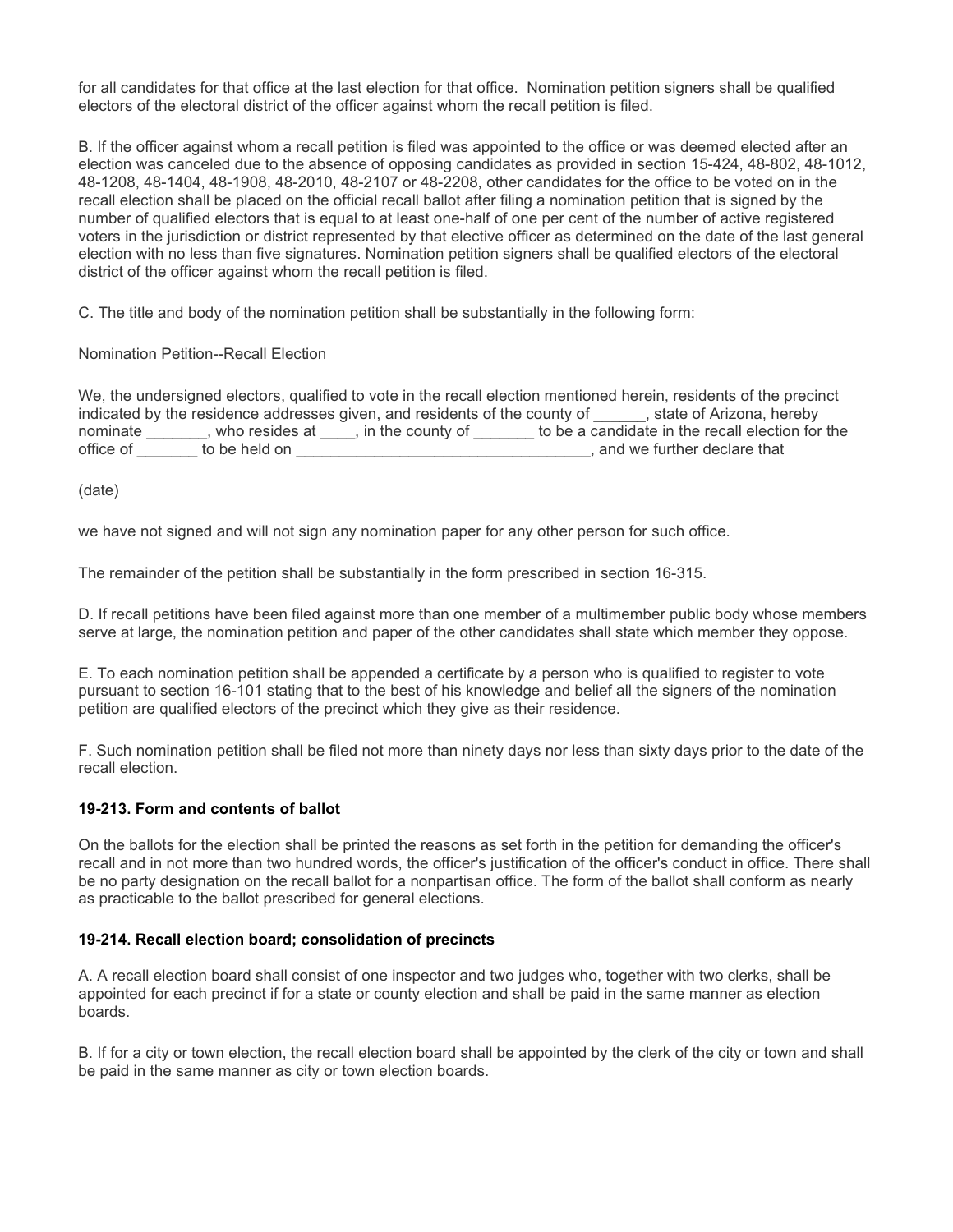C. If for a trustee of a school district, the recall election board shall be appointed by the county school superintendent, and shall be paid from school district funds in the same manner as election boards for state or county elections.

D. Two or more precincts may be consolidated for purposes of voting if determined practicable and reasonable by the appointing authority.

## **19-215. General election laws applicable**

The powers and duties conferred or imposed by law upon boards of election, registration officers, canvassing boards and other public officials who conduct general elections, are conferred and imposed upon similar officers conducting recall elections under the provisions of this article together with the penalties prescribed for the breach thereof.

# **19-216. Election results**

A. The candidate receiving the largest number of votes shall be declared elected for the remainder of the term and shall begin serving the remainder of the term on his qualification for the office and on completion of the canvass. Unless the incumbent receives the largest number of votes he shall be deemed removed from office upon qualification of his successor. If the incumbent's successor does not qualify within five days after the results of the election have been declared, the office shall be vacant, and may be filled as provided by law.

B. The incumbent shall continue to perform the duties of his office until the completion of the canvass of the election returns.

### **19-217. Recall petition; changes; applicability**

Notwithstanding any other law, any change in the law or procedure adopted by a governing body with respect to circulation or filing of recall petitions after a recall petition application is submitted pursuant to section 19-202.01 for a state officer, a member of Congress, a county or district officer, a superior court judge, a city or town officer or a member of a school district governing board does not apply to the recall petition.

### **19-221. Statement on recall**

A. Prior to a primary or any election, a candidate for the office of United States senator, or representative in Congress, may file with the secretary of state a statement addressed to the people as follows:

"If elected to the office (here name the office) I shall deem myself responsible to the people and under obligation to them to resign immediately if not re-elected on a recall vote", or: "If elected to the office (here name the office) I shall not deem myself under obligation to the people to resign if not re-elected by a recall vote."

B. The secretary of state shall give the statement to the public press when made.

### **19-222. Pledge to resign subject to recall**

A. A United States senator or representative in Congress who has pledged himself to the people and under obligation to them to resign immediately if not re-elected upon a recall vote shall be subject to the laws of the state relating to recall of public officers, and may be recalled and his successor elected in like manner as a state officer.

B. The laws of the state relating to recall of state officers and recall elections are made applicable to the recall of a senator or representative.

### **19-231. Petition for election to request resignation of district judges**

When there is filed with the secretary of state a petition signed by fifteen per cent of the electors of the judicial district as determined by the total number of votes cast for governor at the preceding election in the district,